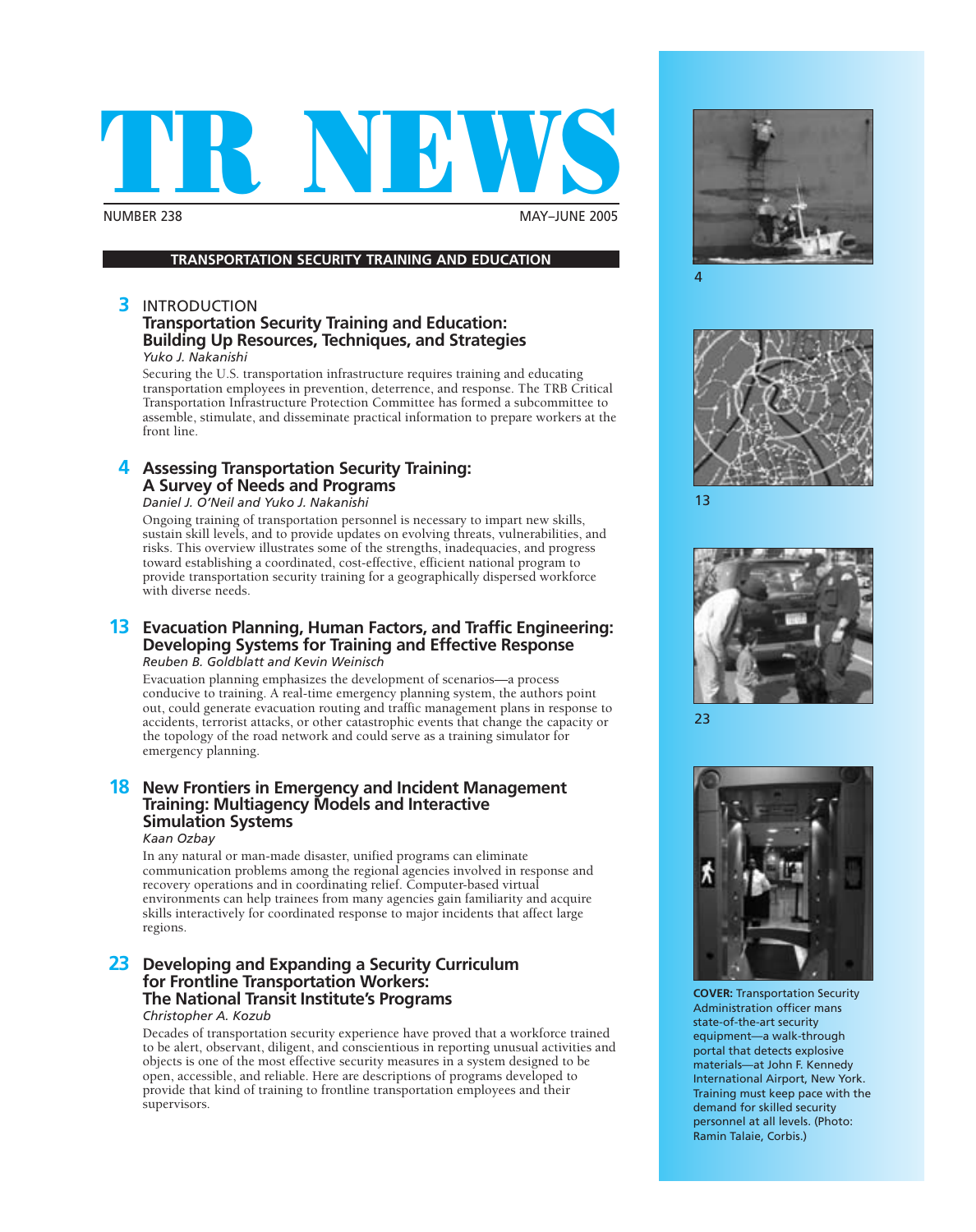# IR NEW

features articles on innovative and timely research and development activities in all modes of transportation. Brief news items of interest to the transportation community are also included, along with profiles of transportation professionals, meeting announcements, summaries of new publications, and news of Transportation Research Board activities.

#### *TR News* **is produced by the Transportation Research Board Publications Office**

Javy Awan, Editor and Publications Director David Altstadt and Mark Farrell, Assistant Editors Juanita Green, Production Manager

Michelle Wandres, Graphic Designer

#### *TR News* **Editorial Board**

Neil F. Hawks, Chairman Joseph A. Breen Walter J. Diewald Frederick D. Hejl Timothy Hess Stephan A. Parker Barbara L. Post A. Robert Raab

#### **Transportation Research Board**

Robert E. Skinner, Jr., Executive Director Suzanne B. Schneider, Associate Executive Director

Mark R. Norman, Director,

Technical Activities Stephen R. Godwin, Director,

Studies and Information Services

Michael P. LaPlante, Director, Administration and Finance

Robert J. Reilly, Director,

Cooperative Research Programs Neil F. Hawks, Director, Special Programs

*TR News* (ISSN 0738-6826) is issued bimonthly by the Transportation Research Board, National Research Council, 500 Fifth Street, NW, Washington, DC 20001. Internet address: www.TRB.org.

**Editorial Correspondence:** By mail to the Publications Office, Transportation Research Board, 500 Fifth Street, NW, Washington, DC 20001, by telephone 202-334-2972, by fax 202-334-3495, or by e-mail jawan@nas.edu.

**Subscriptions:** North America: 1 year \$55; single issue \$9.50. Overseas: 1 year \$75; single issue \$13.50. Inquiries or communications concerning new subscriptions, subscription problems, or single-copy sales should be addressed to the Business Office at the address below, or telephone 202-334-3216, fax 202-334-2519. Periodicals postage paid at Washington, D.C.

**Postmaster:** Send changes of address to *TR News*, Transportation Research Board, 500 Fifth Street, NW, Washington, DC 20001.

**Notice:** The opinions expressed in articles appearing in *TR News* are those of the authors and do not necessarily reflect the views of the Transportation Research Board. The Transportation Research Board and *TR News* do not endorse products of manufacturers. Trade and manufacturers' names appear in an article only because they are considered essential to its object.

Printed in the United States of America.

Copyright © 2005 Transportation Research Board. All rights reserved.

- **26 Conducting a Mock Drill in Indiana: State and University Partnership Gauges Transportation Security Training Needs** *S.Y. Nof, J. D. Velasquez, B. K. Partridge, and J. M. Poturalski*
- **28 Hazard and Security Planning for Transit Systems: One Size Does Not Fit All** *Peter M. Schauer*

#### **29** NEW TRB SPECIAL REPORT **Cooperative Research for Hazardous Materials Transportation: Defining the Need, Converging on Solutions**

#### *Thomas R. Menzies, Jr.*

The conduct of research is a longstanding gap in the system for ensuring hazardous materials safety and security. A National Research Council–appointed committee has recommended establishing an ongoing program of cooperative research for hazardous materials transportation, involving the likely users to guide and govern the program, set the agenda, oversee the research projects, and disseminate the findings.

#### **33** WORKSHOP REPORT

#### **Marine Salvage Capabilities: Responding to Terrorist Attacks in U.S. Ports—Actions to Improve Readiness** *Beverly M. Huey*

At the request of the U.S. Navy, the National Research Council appointed a committee to convene a workshop for marine transportation and salvage professionals, as well as government and industry stakeholders, to evaluate the nation's capabilities for responding to terrorist incidents in major seaports and to report on readiness and on strategies to improve deficiencies.

#### **ALSO IN THIS ISSUE:**

#### **37** Calendar

#### **38** Research Pays Off **Supporting Construction Loads on Steel Bridges: Kansas Team Develops Tool for Design and Analysis**

*John Patrick Jones, W. M. Kim Roddis, Eric Anderson, and Paul Kulseth*

#### **40** Profiles

Railroad industry economist Steven R. Ditmeyer and infrastructure security director Jeffrey L. Western

#### **42** News Briefs

Traffic congestion's burdens, animals take to tunnels, touting quiet pavement, risky road macrotexture, and more.

- **44** TRB Highlights
- **46** Bookshelf

#### **COMING NEXT ISSUE**



Participants voiced a range of insights at a TRBsponsored discussion on the earmarking of funds for transportation research, October 2004, in Washington, D.C.

Management strategies that are helping state departments of transportation complete projects on budget and on time, despite shortages of personnel; the legislative earmarking of budget allocations and its effects on transportation research; a practical laboratory for accelerating the implementation of railroad technology; and an examination of the U.S. highway safety record—these are some of the headline topics slated for the July–August *TR News*.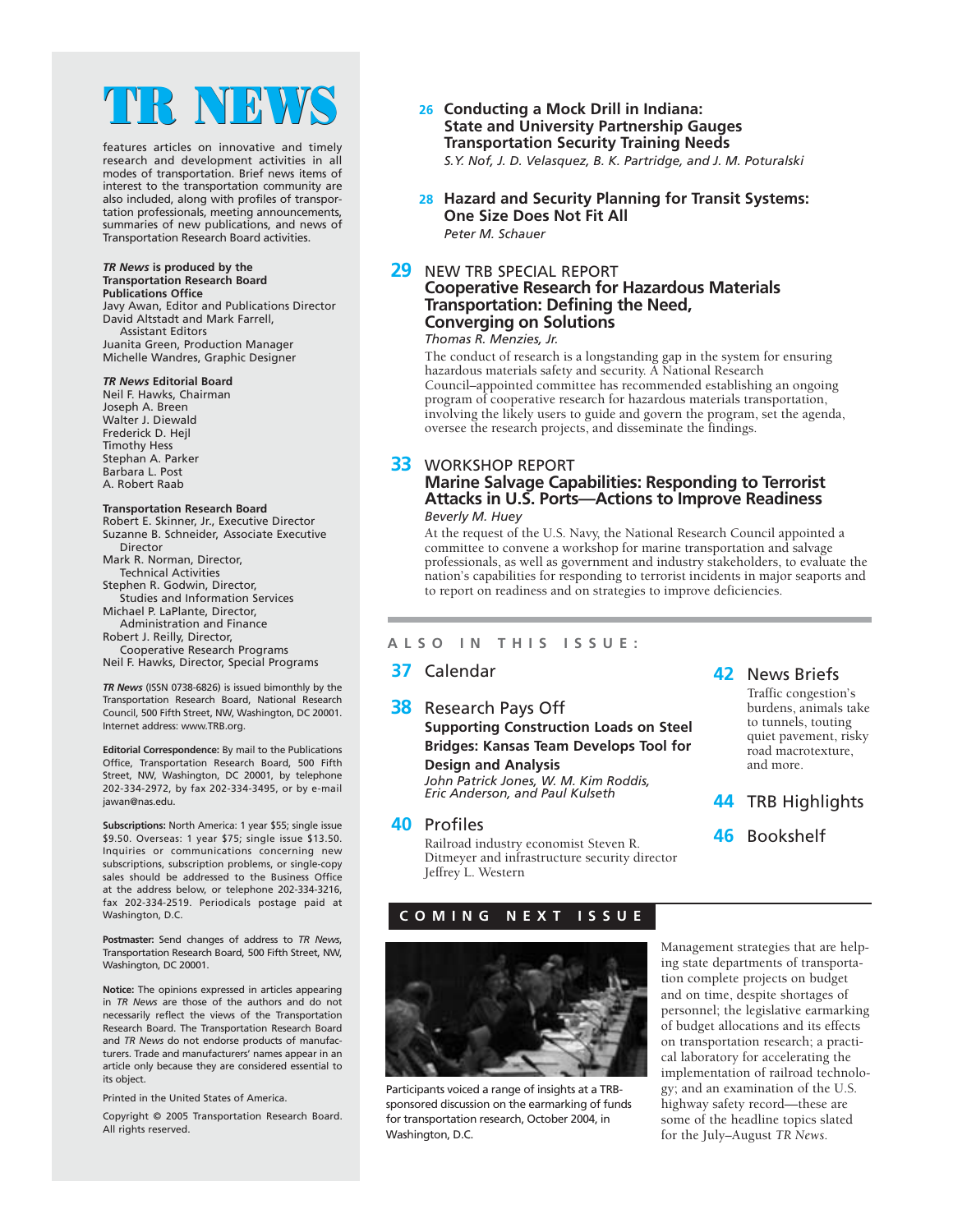INTRODUCTION

# Transportation Security Training and Education BUILDING UP RESOURCES, TECHNIQUES, AND STRATEGIES

**THE MANUSE IN A HOT SET AND SET AND SET AND SET AND SET AND SET AND SERVIDE SURFACT AND protect the national economy, the traveling public, and our way of life. Security and preparedness require train**includes roadways, railways, airways, waterways, vehicles, systems, and facilities—must be secured to protect the national economy, the traveling public, ing and educating transportation employees. Many are frontline workers whose vigilance can prevent—or at the least deter—terrorist attacks, and whose readiness can assist the public in emergency evacuations and can support emergency workers in response and recovery.

This issue of *TR News* focuses on transportation security training and education and presents articles on programs and on training techniques. The first article assesses the state of transportation security training, provides an overview of available programs, outlines the training needs of the transportation industry, and addresses a strategy for training the national transportation workforce.

An article on evacuation planning and an article on emergency and incident management describe training strategies that employ state-of-the-art software and simulation programs. Other articles present the security training courses developed by the federally funded National Transit Institute and the security training initiatives of the Indiana Department of Transportation.

The Training, Education, and Technology Transfer Subcommittee of the TRB Critical Transportation Infrastructure Protection Committee addresses issues of transportation security education and training. Following are some of the subcommittee's recent accomplishments and activities.

The subcommittee website,<sup>1</sup> designed by William Sauntry of Science Applications International Corporation, offers information about the group's mission, activities, members, and events. The website also features a training database and events calendar:

 The online training database links to transportation security training resources.

The subcommittee has organized several TRB annual meeting activities:

 A session at the 2005 TRB annual meeting included presentations on transportation security training needs, programs, and best practices; the Federal Highway Administration's transportation security professional capacity building program; security training for motor carriers engaged in hazardous materials transportation; and maritime and port security training.

The morning session of the Transit and Intermodal Security Training Workshop, also at the 2005 TRB annual meeting, presented the National Transit Institute's course on transportation security awareness. The afternoon session covered Federal Transit Administration security training programs, highway watch training, and emergency incident management training.

A 2004 TRB annual meeting session addressed Transportation Security Education and Training Best Practices. Summaries of the speaker presentations are available in a web circular.<sup>2</sup>

The advice, support, and assistance of Daniel O'Neil, immediate past Chair of the TRB Critical Transportation Infrastructure Protection Committee, and of TRB Senior Program Officers Joedy Cambridge and Stephan Parker were invaluable in developing this special issue of *TR News*.

Please visit the subcommittee website and participate in our activities.

> *—Yuko J. Nakanishi, Chair TRB Training, Education, and Technology Transfer Subcommittee President, Nakanishi Research and Consulting, Rego Park, New York*

The events calendar, organized by Yonnel Gardes of California Partners for Advanced Transit and Highways, is updated continually and includes listings and brief descriptions of security training events.

<sup>1</sup> http://san-antonio.tamu.edu/trbabe40/Subcommittees/trbTEandT/ Intro%20Page.dwt <sup>2</sup> http://gulliver.trb.org/publications/circulars/ec065.pdf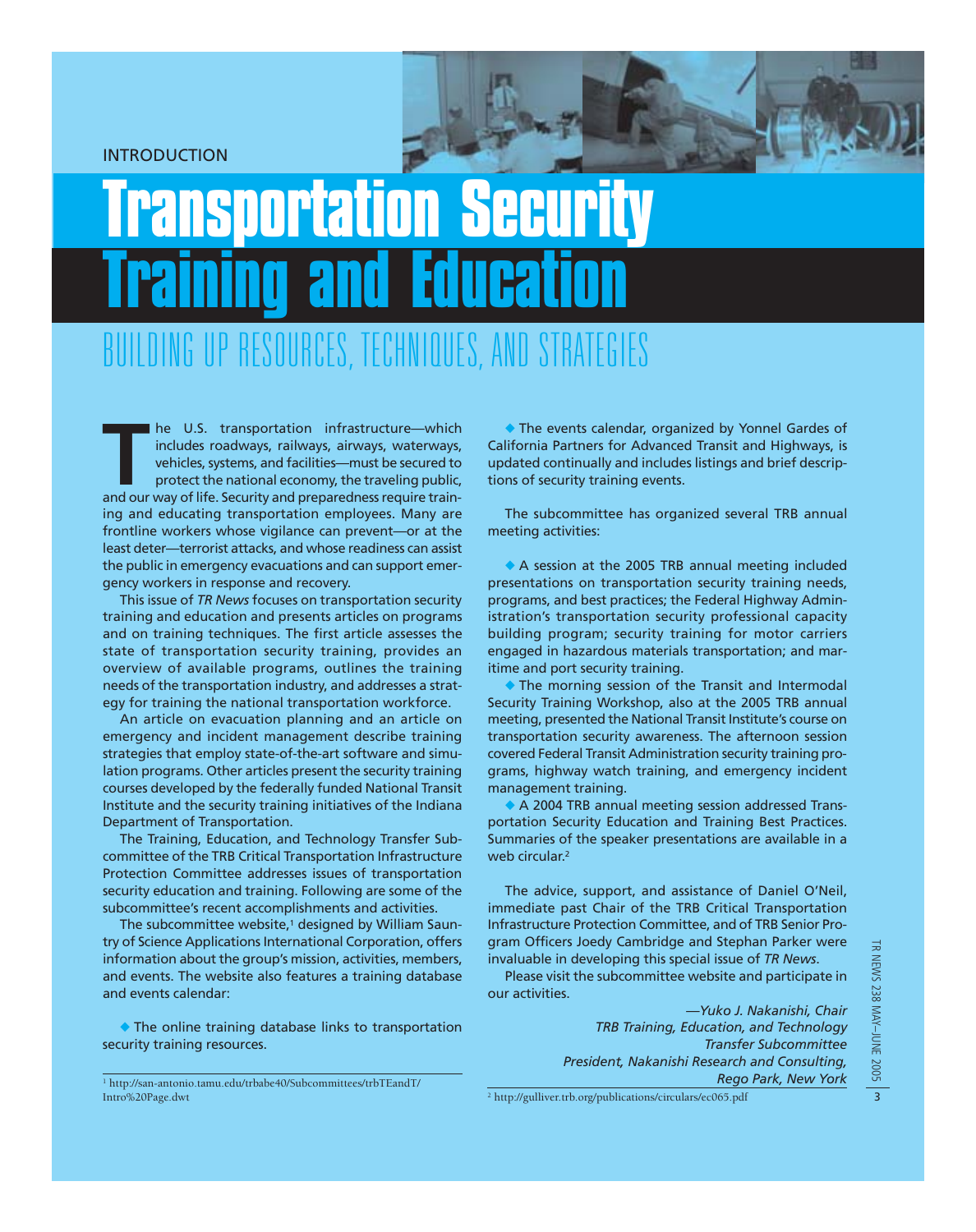

# Assessing Transportation Security Training

## A Survey of Needs and Programs

**DANIEL J. O ' NEIL AND YUKO J. NAKANI S H I**

*O'Neil is Director, CRADA International, Inc., Norcross, Georgia, and Nakanishi is President, Nakanishi Research and Consulting, Rego Park, New York. Both are members of the TRB Critical Transportation Infrastructure Protection Committee.*

Transportation security training and edu-<br>
cation programs are diffuse, diverse, dis-<br>
parate, and complex. Assessing the<br>
programs is a priority for the Transportation<br>
Research Board's Critical Transportation cation programs are diffuse, diverse, disparate, and complex. Assessing the programs is a priority for the Transpor-Infrastructure Protection (CTIP) Committee, which is charged with promoting awareness of security and protection issues throughout the transportation community.

The committee identifies training and education programs that meet the security awareness and practice needs of a transportation workforce that is diverse, yet declining in numbers. The committee also identifies limitations and gaps in the programs (*1*). A goal is to provide technical expertise for establishing a unified and coherent training and educational system to meet the needs of the public- and private-sector owners, operators, and users of the national transportation system. To address this goal, the committee has established a Training, Education, and Technology Transfer Subcommittee.

#### **Interdependencies and Cross-Training**

The transportation sector is 1 of 12 critical infrastructures (see box, right) defined in the 2003 *National Strategy for the Physical Protection of Critical Infrastructures and Key Assets* (*2*). All transportation agencies are interdependent, as are the various modes and key assets within the sector.

The attacks of September 11, 2001 (9/11), demonstrated the importance of these links within the transportation sector and with other sectors, such as telecommunications, emergency services, and public health. Disruptions in key interdependencies caused chaos in emergency response and recovery and had a significant impact on the national economy—for example, suspending banking and financial operations.

Even before 9/11, during the Clinton Administration, the Presidential Commission for Critical Infrastructure Protection issued three reports addressing

#### **National Critical Infrastructure Sectors**

**Water Transportation** Telecommunications Public Health Postal and Shipping Food Energy Emergency Services Defense Industrial Base Chemical Industry and Hazardous Materials Banking and Finance **Agriculture**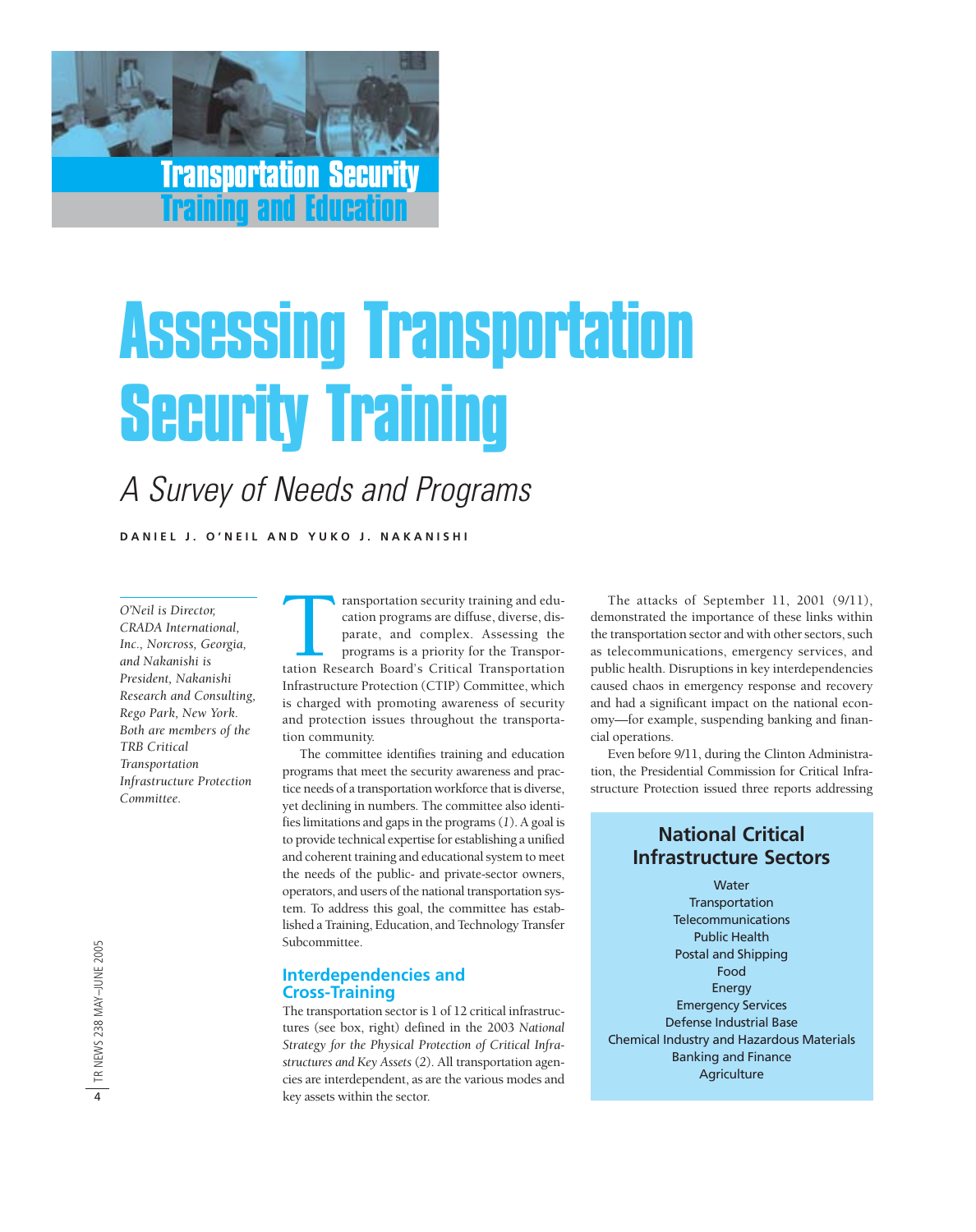PHOTO: BARRY LANE, U.S. COAST : BARRY LANE, U.S. COAST GUARD

the formidable task of protecting and securing the national critical infrastructures (*3–5*). The reports motivated TRB to initiate a task force in 1998—the precursor to the CTIP committee—to increase awareness of security and protection throughout the transportation community.

CTIP, however, did not become a priority for the transportation community until 9/11. The earlier studies and reports set the stage for an onrush of new reports prescribing national strategies for the physical protection of critical infrastructure assets (*2*) and for safeguarding the information assets of the 12 sectors (*6*).

A 2002 report from the National Academies (*7*) which contains a section on transportation, published separately by TRB (*8*)—considers the complex interdependencies of the national critical infrastructure system and makes recommendations for developing and deploying science and technology to safeguard the nation (*7, 8*). The report recognizes that deterrence and protection require preparation, and that transportation security is best accomplished through well-designed security systems integrated with transportation operations.

The report advocates a layered security system for the national transportation sector, noting that security fixes have been deployed piecemeal for various modes and should be integrated and optimized across the entire sector. The scope of the National Academies report, however, did not extend to the need for training and educating the transportation workforce to transfer, deploy, operate, and understand security products and procedures or to interact with interdependent sectors.

Yet building human capital is as important as building technological assets. Trustworthy, reliable, and trained personnel must be available to protect critical infrastructures and key assets from terrorist attack or in any emergency. Security personnel and first responders require adequate training, equipment, and other support to carry out their responsibilities effectively.

Shortages of personnel skilled in security hamper the protection of critical infrastructure and key assets. In many circumstances, transportation workers are the first responders and the primary resources for protecting the sector's infrastructure. Ongoing training of transportation personnel, therefore, is necessary to impart new skills, sustain skill levels, and to provide updates on evolving threats, vulnerabilities, and risks.

#### **Training Needs**

The approach to security training has been piecemeal. The aviation industry and the Transportation Security Administration (TSA) have undertaken a massive training initiative for airport screeners and air marshals, and the U.S. Coast Guard has established a sea marshal training program. For the most part, however, training and education have received quick-fix solutions under political or customer pressure, focusing on component instead of systemwide security.

An exception is the *National Strategy for the Physical Protection of Critical Infrastructures and Key Assets,* which directs the Department of Homeland Security (DHS) and the U.S. Department of Transportation U.S. Coast Guard sea marshal from Marine Safety Office, San Francisco, trains for aerial delivery boarding for rapid deployment onto vessels at sea.

Mock-drill training exercises for security officers and personnel create scenarios involving public transit vehicles (*left*) and aircraft (*below*) and supplement classroom training with practical perspectives.







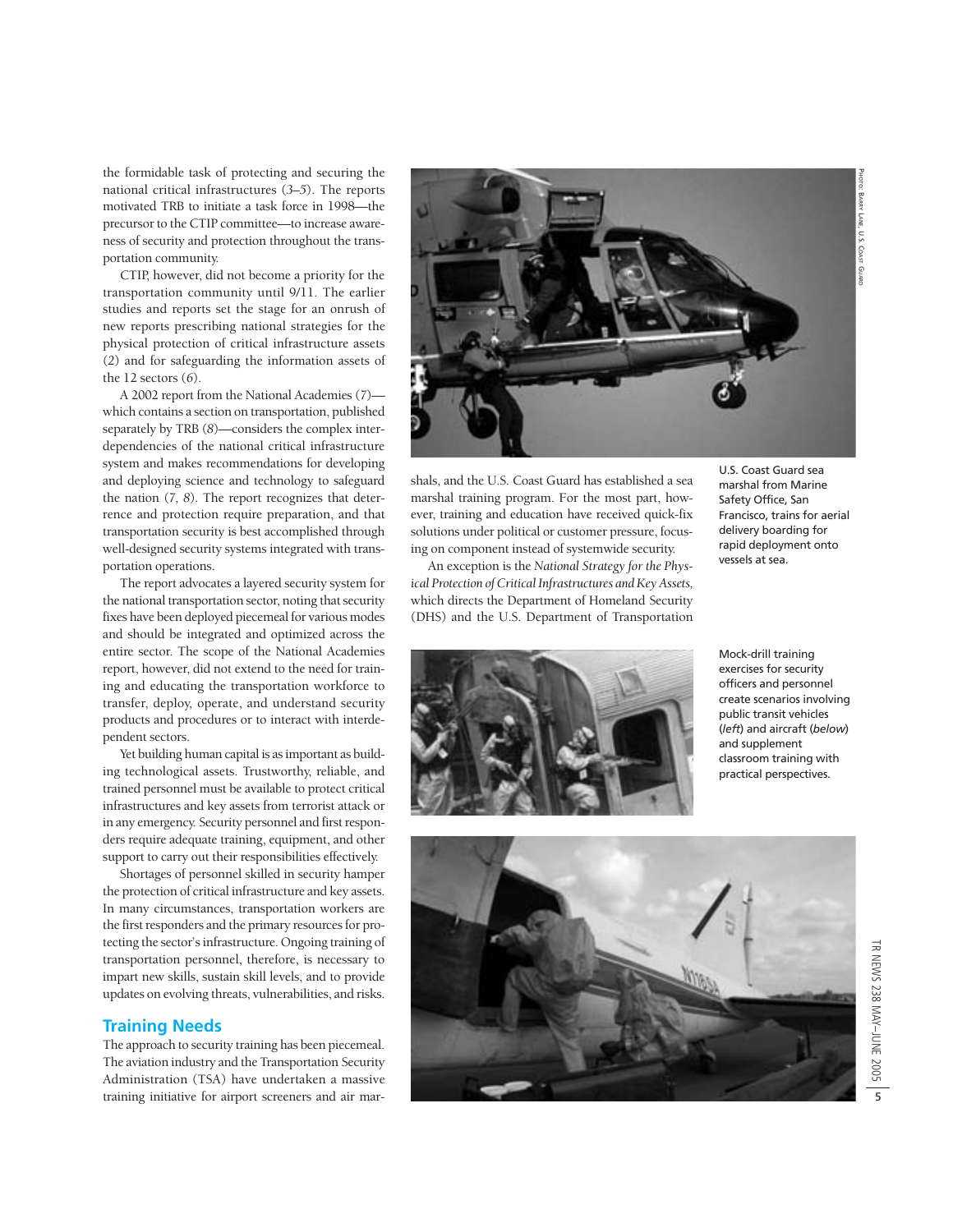(DOT) to create a national transportation security education and awareness program. The goal is to increase cooperation and coordination of security efforts for highways, roadways, intermodal terminals, bridges, tunnels, trucks, buses, maintenance facilities, and roadway border crossings ( *2*, p.58).

In a survey of the DOTs of all 50 states and 2 territories by the CTIP committee and the Transportation Security Task Force of the American Association of State Highway and Transportation Officials (AASHTO), respondents rated security training as a priority ( *9*). In an earlier survey of 28 state DOTs, respondents called for additional training in terrorism awareness, vulnerability assessment, strengthening security, emergency response planning, and media and public information (*10*).

Another compelling need for increased education, training, and cross-training is the "graying" of the U.S. workforce. The federal government labor pool of 1.6 million civilians is facing a retirement crisis, with an estimated 50 percent or more eligible to retire by the end of 2008.

A U.S. DOT workforce analysis conducted last year revealed that between Fiscal Year (FY) 2001 and FY 2006, more than 6,800 in the department's leadership cadre—including approximately 66 percent of the career executives—will have reached eligibility for optional retirement (*11*). Among critical occupations, for example, 17 percent of the air traffic controllers, 42 percent of the aviation safety inspectors, and 35 percent of the rail safety inspectors will be eligible for optional retirement. Best estimates are that almost 12,000 employees will opt for retirement by FY 2006.

#### **Training Programs**

Transportation-specific security education and training programs and courses are selective and often limited in scope. Most transportation organizations rely on external agencies for security training. With the exception of programs for the aviation sector, security education and training for the workforce of the various transportation modes is developing under a fractious nonsystem.

#### *Modal Approaches*

Assisted by executive and Congressional initiatives and federal funding after 9/11, the aviation sector trained a cadre of airport screeners and expanded the air marshals program. The Aviation and Transportation Security Act of 2001 established the Transportation Security Administration (TSA), subsequently integrated into DHS. Civilian aviation security was placed under federal authority, providing a possible model for unifying transportation security education and training.



Newly trained TSA screeners staff and operate a variety of airport security checkpoints.

Before the Act, the Federal Aviation Administration oversaw and regulated civilian aviation, but the private airlines and airports—owned and operated by local and state bodies—controlled operations and finances. By systemically altering the sector with the establishment of TSA, the federal government was able to accomplish the formidable task of training approximately 60,000 screeners. The results, however, are mixed, according to a classified report to Congress by the DHS Inspector General in September 2004.

Security in surface and maritime transportation remains the responsibility of local and state law enforcement agencies, the various public and private bodies that own and operate the transportation systems, and the federal agencies that oversee the security of port and border crossing facilities.

#### *State Approaches*

A survey in early 2002 determined that only 19 of 51 state and territorial DOTs had sufficient resources for training in transportation security. Moreover, 45 to 55 percent of the state DOTs sought assistance for training materials and courses from state emergency management agencies (SEMAs), the Federal Emergency Management Agency (FEMA), other federal resources, and universities. State DOT in-house security training has been limited to emergency response and hazardous materials topics.

AASHTO has found that 70 percent of the state DOTs provide some training in transportation security (*10*). California DOT (Caltrans) has used in-house and external sources to increase employee awareness of transportation security issues, emergency response, and hazardous materials.

Caltrans' internal training division has used a variety of media—simulation, videos, presentations, and print—and has provided training to other state agencies and to organizations in the private sector. However, much of the training targets first respon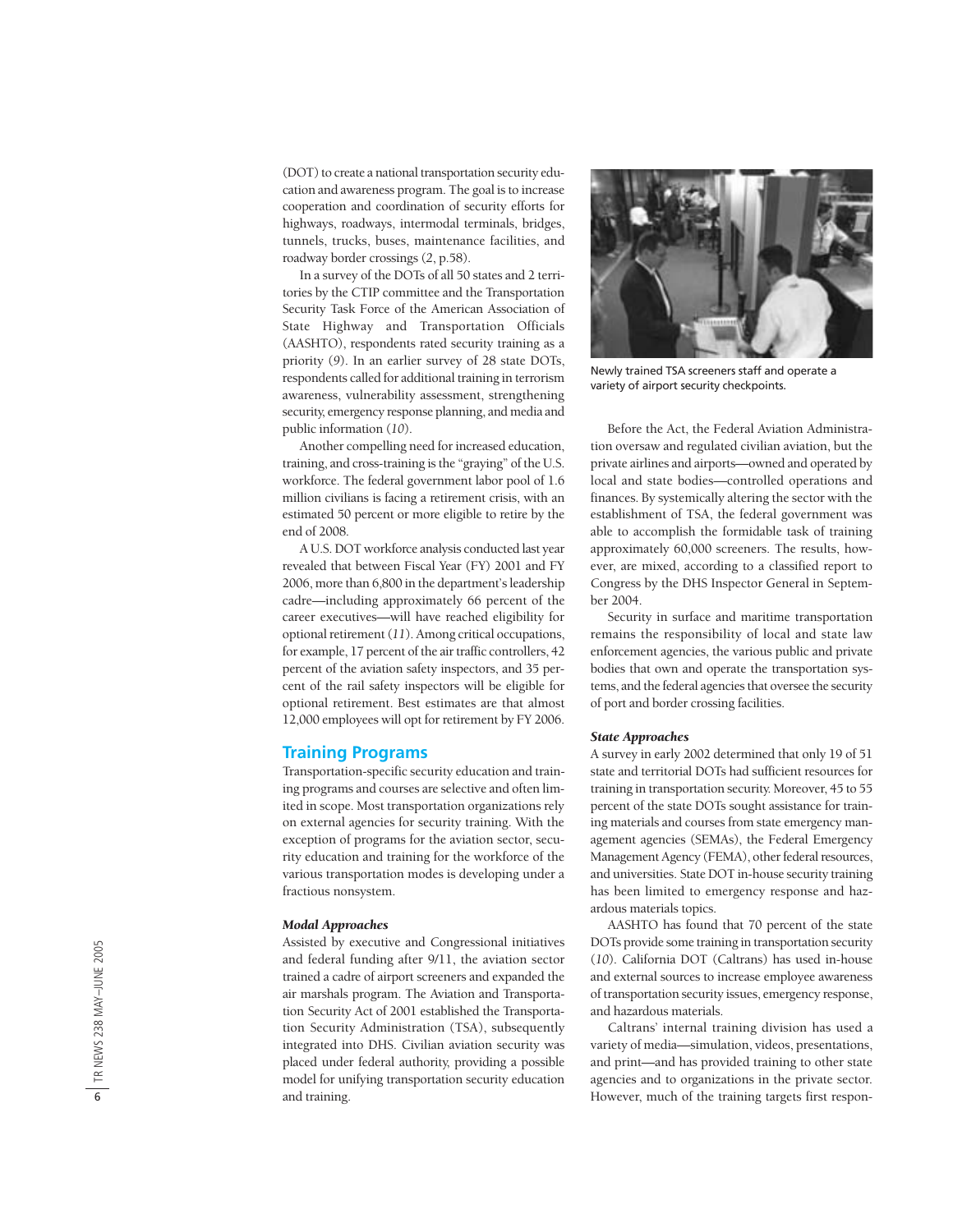ders, such as police, firefighters, and emergency medical providers.

Oregon DOT identified a terrorism awareness program for highway maintenance workers, called B-NICE to indicate coverage of biological, nuclear, incendiary, chemical, and explosive hazards*.* Oregon DOT also assembled a comprehensive training program including such topics as first responder awareness and operations, incident command systems for public works, emergency bridge inspection, emergency operations planning, and emergency response tabletop exercises.

Pennsylvania DOT used a train-the-trainer format for a course in facilities emergency operations for representatives from regional offices. Washington State DOT developed an employee disaster response plan assigning responsibilities to teams of personnel.

Virginia DOT adapted portions of FEMA's antiterrorism training course to increase terrorism awareness among all employees. The department produced an antiterrorism kit for managers to use in training staff throughout the state.

#### *Wisconsin's Work in Progress*

At Wisconsin DOT, the development of security training is a work in progress, typical of most state agencies (*12*). Wisconsin DOT has identified various types of security training as essential to the development and maintenance of the state's security program and processes. The DOT is assessing training needs and priorities, along with funding sources.

Wisconsin is providing or developing transportation-focused security training for DOT staff on assessment and on system security awareness. The assessment training program, developed by AASHTO, includes threat, vulnerability, criticality, and risk assessments and is designed for specialized staff. The system security awareness program is for all DOT staff and includes training in continuity of operations and continuity of government.

All structural professionals at Wisconsin DOT attend a training program on blast design, developed by the Federal Highway Administration. The sessions present the principles of explosives, as well as design and maintenance practices to mitigate the effects of explosions on bridges, tunnels, and other transportation structures. The Federal Bureau of Investigation and state bomb squads also have developed training in explosive devices awareness*,* which is being presented to all Wisconsin DOT field staff.

Wisconsin SEMA has developed incident command system training for personnel who would have contact with first responders in a security emergency. The training is given at different levels and determines the employee's role in a security emergency.



#### **Program Providers**

Several organizations have been proactive in supporting the training needs of the transportation sector and the various modes. Providers of onsite training and technical assistance are listed in the box below.

The National Transit Institute<sup>1</sup> (NTI) at Rutgers, the State University of New Jersey, is piloting a trainthe-trainer program, System Security Awareness for

<sup>1</sup> www.ntionline.com/

#### Jeffrey Western (*standing*), Director of Infrastructure Security, Wisconsin DOT, reviews materials on continuity of operations planning with department executives.

#### **Providers of Onsite Training and Technical Assistance in Transportation Security**

| <b>Bureau of Explosives</b>                                      |
|------------------------------------------------------------------|
| www.aar.com/boe/index_boe.htm                                    |
| <b>Center for National Response</b>                              |
| www.centerfornationalresponse.com/                               |
| Federal Air Marshal Service (U.S. Immigration and                |
| <b>Customs Enforcement)</b>                                      |
| www.ice.gov/graphics/fams/training.htm                           |
| <b>Federal Emergency Management Agency</b>                       |
| (U.S. Department of Homeland Security)                           |
| www.fema.gov/tab_education.shtm                                  |
| Law Enforcement Training Database (Bureau of Justice Assistance) |
| http://bjatraining.aspensys.com/                                 |
| Office for Domestic Preparedness (Homeland Security Preparedness |
| <b>Technical Assistance Program)</b>                             |
| www.ojp.usdoj.gov/odp/ta.htm                                     |
| <b>Security Solutions International</b>                          |
| www.securitysolutionsint.com/                                    |
| <b>Transportation Emergency Preparedness Program</b>             |
| (U.S. Department of Energy)                                      |
| http://web.em.doe.gov/otem/program.html                          |
| <b>Transportation Security Administration</b>                    |
| www.tsa.gov/public/                                              |
| Transportation Technology Center, Inc.                           |
| www.aar.com/ttci/index.htm                                       |
|                                                                  |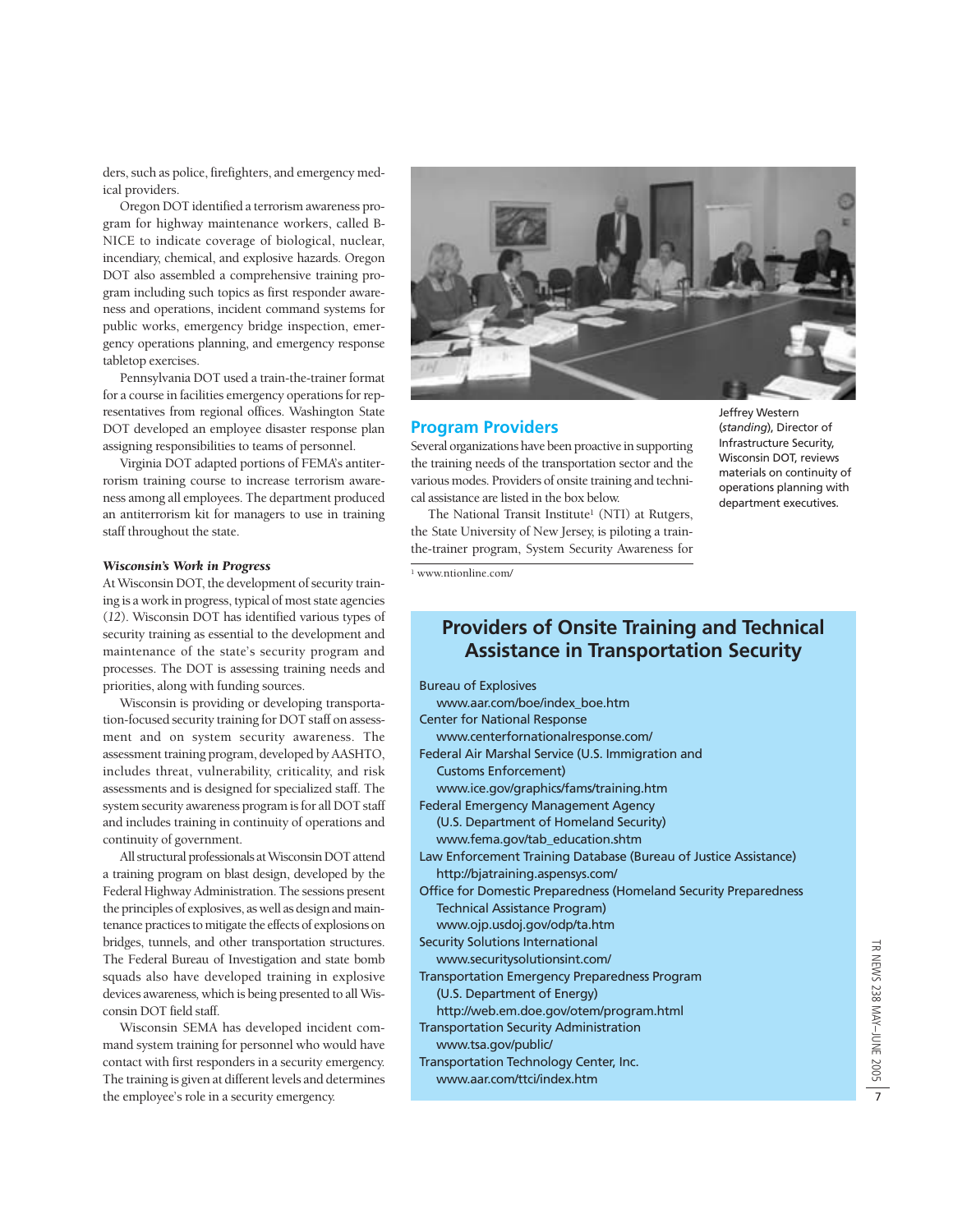

Chicago law enforcement personnel attend seminar about aviation security, suicide terrorism, and physical security.

Passenger Vessel Employees, at four state DOTs— Washington, New York, Florida, and Missouri. Developed for front-line vessel and facility employees and supervisors, the course treats the essentials of preventing and responding to security-related incidents and complies with the Maritime Transportation Security Act of 2002 and with U.S. Coast Guard regulations for the security of maritime vessels and facilities.

In addition, NTI offers system security awareness for frontline transit employees and supervisors who have direct contact with the public or with the vehicles and facilities used by the public (see article, page 23).

Although focusing on law enforcement and first response, the U.S. Department of Justice offers a resource for identifying and locating security courses suitable for transportation agencies (*13*). Courses address maritime, transit, rail, and aviation applications, as well as ports, buses, and highways.

#### *Academic Resources*

Academic institutions have focused on generic programs for critical infrastructure protection and homeland security. The National Academic Consortium for Homeland Security (NACHS) lists a membership of more than 270 colleges and universities, including community colleges, that share the mission of improving the security of the United States and its worldwide interests.2

Regional institutions of higher education—

#### **Cybersecurity Programs**

*A Scroll of Resources*

#### **University Training and Education Programs**

- Carnegie Mellon University Center of Academic Excellence in Information Assurance Education
- Drexel University Electrical and Computer Engineering
- Florida State University Information Technology Assurance and **Security**
- George Mason University Center for Secure Information Systems
- George Washington University Computer Security and Information Assurance
- George Washington University Information Security Management
- Georgia Technology Information Security Center
- Idaho State University National Center of Academic Excellence in Information Assurance
- Indiana University of Pennsylvania
- Information Resources Management College of the National Defense University
- Iowa State University Information Systems Security Laboratory
- James Madison University Information Security Program Johns Hopkins University Information Security Institute Kennesaw State University
- Massachusetts Institute of Technology Information Security Program
- Mississippi State University Intelligent Intrusion Detection Research Group
- Naval Postgraduate School Center for Information Assurance and INFOSEC Studies and Research

Norwalk Community College Norwich University Computer Science Department Princeton University Secure Internet Programming Purdue University Center for Education and Research in

Information Assurance and Security Stanford University Security Laboratory

- Syracuse University Center for Systems Assurance
- University of California–Davis Computer Security Laboratory University of Fairfax
- University of Idaho Center for Secure and Dependable **Software**
- University of Illinois at Urbana–Champaign Security Research
- University of Maryland, Baltimore County, Continuing Education Information Security Program
- University of Maryland, Baltimore County, Information Security and Assurance
- University of New Haven, Connecticut, Forensic Computer Investigation Program
- University of North Carolina–Charlotte Laboratory of Information Integration Security and Privacy
- University of Texas at Austin
- University of Tulsa Center for Information Security
- University of Wisconsin–Milwaukee Cryptography, Computer, and Network Security
- U.S. Military Academy–West Point Information Assurance **Curriculum**
- West Virginia University Lane Department of Computer Science and Electrical Engineering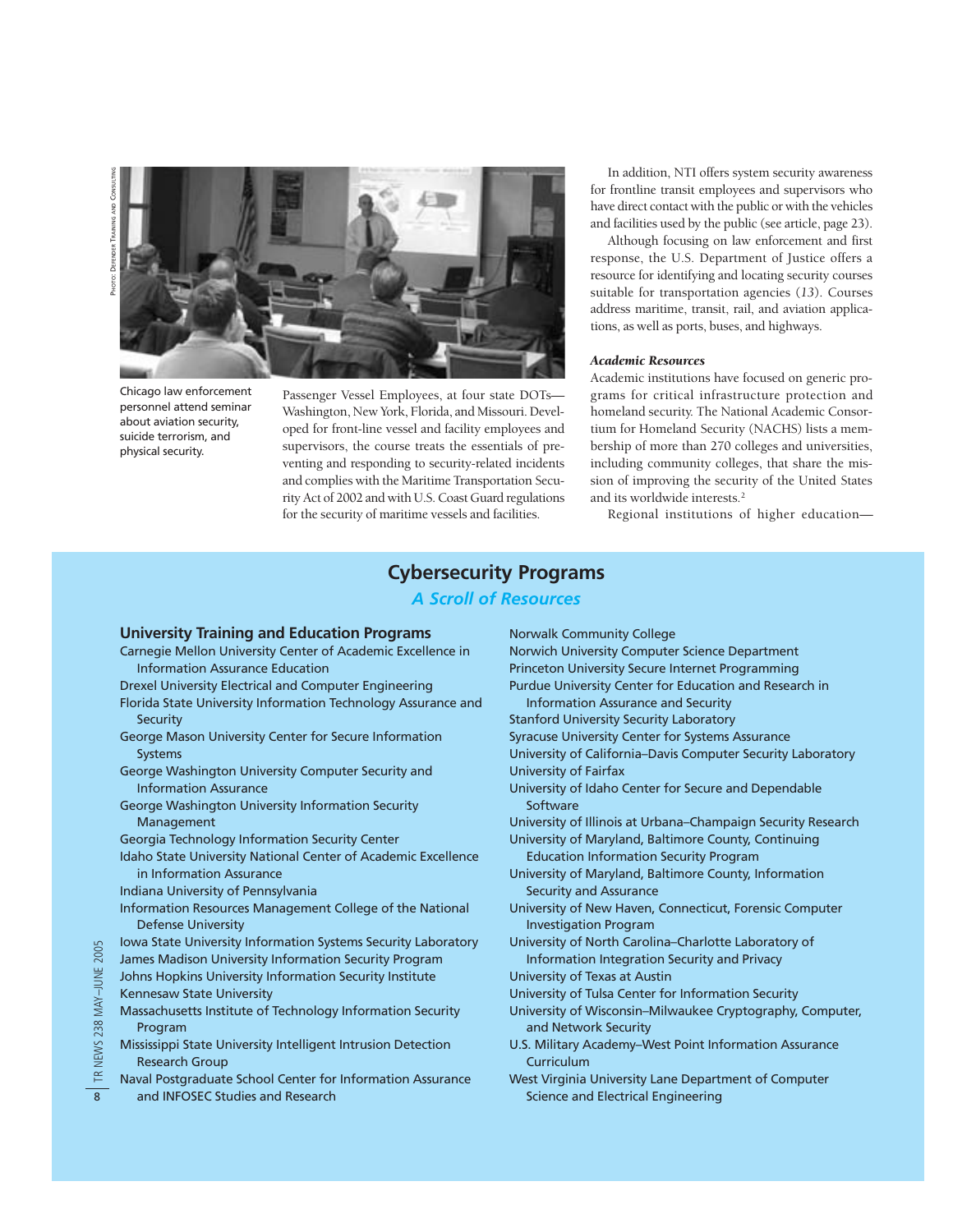particularly community colleges—have been active in providing security and safety training for local first responders in civil protection services, such as police, fire, and emergency medical personnel. Some academic programs are transportation-specific; descriptions of the programs are available from NACHS, along with contact information.

The Center for Advanced Transportation Systems Simulation (CATSS) at the University of Central Florida provides security training to the commercial transportation industry and related government agencies. CATSS also hosts conferences and seminars on commercial and public transportation safety and security to create networking opportunities for participants.

The federally funded Naval Postgraduate School in Monterey, California, awards master's degrees for security-related studies conducted mostly via the Internet. DHS has established centers of excellence at the University of Southern California, the University

of Minnesota, Texas A&M University, and the University of Maryland.

With the funding from DHS, the University of Southern California has created an interdisciplinary master of science degree in system safety and security. The program serves government agencies and their contractors and will be available online as a certificate program.

Texas A&M University's National Emergency Response and Rescue Training Center provides technical assistance and support to state administrative agencies, urban areas designated by the Office for Domestic Preparedness, and local jurisdictions, to facilitate the completion of assessments, the development of homeland security strategies, and planning for emergency response.

The National Information Assurance Education and Training Program covers a topic common to transportation and the other 11 critical sectors. The program's successful initiatives include the Centers of Academic Excellence for Information Assurance, <sup>2</sup> http://homelandsecurity.osu.edu/NACHS/

Worcester Polytechnic Institute Cryptography and Information Security Research Laboratory

#### **Commercial Training and Education Programs**

Backbone Security Systems Computer Security Institute eHighLow.com, Inc. Executrain Foundstone Cisco Training delivered by Global Knowledge InfoSec Institute InfoSec University Inspired eLearning Inc. Intense School KEI Pearson Knowlogy Learning Tree International LearnSecurity Online Courses and Training MIS Training Institute NetworkTraining.com New Horizons Computer Learning Center Productivity Point Pro-Ware Computing SecureInfo Corporation **Skillbuilders** Sunset Learning System Administration, Networking, and Security Institute TechNow Training Centers

#### **Government Training and Education Programs**

```
Computer Emergency Readiness Team Training and
  Education
Defense Information Systems Agency Awareness and
  Training Products
Defense Security Service Academy
Department of Agriculture Graduate School
Department of the Interior University
Federal Learning Exchange
Health and Human Services Distance Learning Portal
Los Alamos National Laboratory Safeguards and Security
  Training
National Cybercrime Training Partnership
National Defense University Chief Information Officer
   University
National Defense University Information Resources
  Management College
National Defense University Security Education Program
National Information Assurance Partnership Common
  Criteria Training
National INFOSEC Education and Training Program
National Institutes of Health Computer Security Awareness
  and Training
National White Collar Crime Center
Navy INFOSEC
Transportation Virtual University
SOURCE: Computer Security Resource Center, Computer Security
Division, National Institute of Standards and Technology,
```
http://csrc.nist.gov/ATE/te\_full.html#academia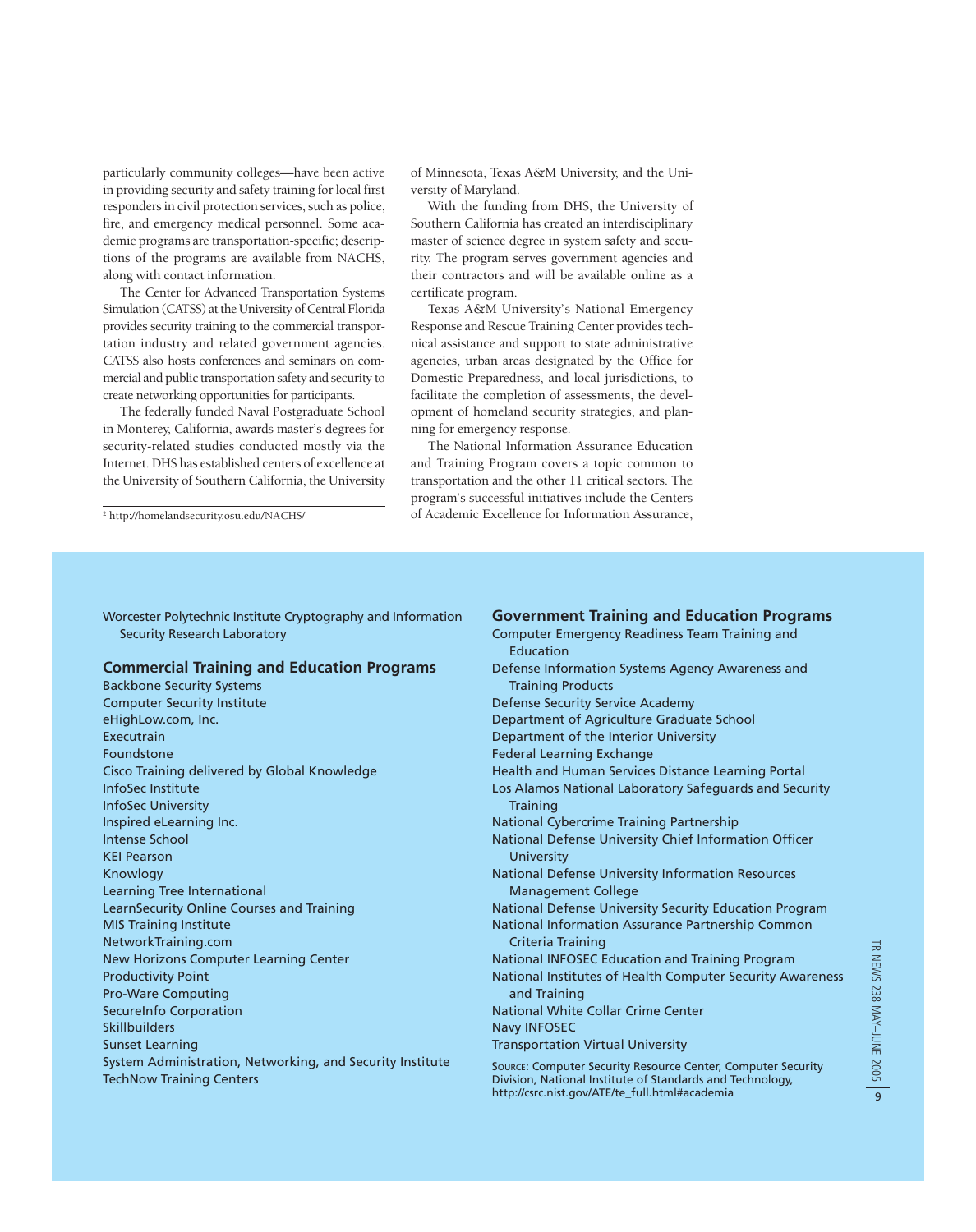

Antiterrorism specialist Jeff Beatty conducts seminar on hazardous materials transportation for the Federal Motor Carrier Safety Administration.

jointly managed by the National Security Agency and DHS, to develop a professional workforce to protect and secure the nation's information and communications systems.

University centers of excellence for cybersecurity, as well as commercial and government training organizations, are listed in the box on pages 8–9, compiled by the Computer Security Research Center of the National Institute for Standards and Technology.3

#### *Federal Resources*

In April 2002, FEMA conducted a study for Congress on the terrorism response training available from federal agencies for state and local officials. Local officials and responders repeatedly told FEMA staff about the need for a single source of information on training.

In partnership with FEMA's Office of National Preparedness, the U.S. Fire Administration's training division developed a searchable online database to provide a single source for terrorism response training information, a first step in developing a training management system. The information in the database comes from the DHS-FEMA *Compendium of Federal Terrorism Training for State and Local Audiences* (*14*) and from several federal agencies.

#### **Finding the Funding**

Security-related requirements have added a financial burden on the transportation sector. Federal coordination and funding have not sufficiently supported the public- and private-sector owners and operators of the national transportation infrastructure.

The transportation sector is pressed to mitigate the risks identified in vulnerability assessments; to undertake emergency planning; to secure facilities against chemical, biological, and radiological attacks; and to protect information and communications assets. Security education and training must create a new cadre of transportation workers and professionals at all levels.

Some opportunities may arise for external support and cost-matching or for subsidies through grants and contracts, but few are specific to the needs of transportation security for regional, state, and local publicand private-sector transportation organizations. A transportation organization, however, may be eligible as a collaborator or a subcontractor with a grant applicant from another sector.

The DHS-FEMA compendium lists hundreds of federal training programs for state and local audiences; the document is a starting point for identifying external funding for in-house training (*14*). Another guide prepared for AASHTO lists 38 funding programs in five federal agencies as resources for state transportation agencies (*15*). The list on page 11, excerpted from the guide, summarizes sources of federal assistance for state DOT security issues, including education and training.

Many state DOTs do not have adequate internal resources to conduct security training. For example, 60 percent of state DOTs expressed the need for federal assistance in developing a comprehensive security training program to synthesize in-house and external resources cost-effectively (*10*).

#### **Optimizing Resources**

Some state DOTs have tapped into state and federal training programs and are using different media to accommodate skill levels and topics. Georgia DOT established a security task force with other state agencies, such as the Georgia Emergency Management Agency, to optimize resources.

Agencies must offset the costs of travel for offsite courses, as well as the loss of productive employees during the training period, even for tuition-free or subsidized courses. Alternative methods of delivering training to the workplace can minimize costs; sometimes the traditional classroom format onsite may be cost-effective. Academic, commercial, and government training programs are offering training in a variety of formats, known as "blended learning."

Videos and CD-ROMs offer a convenient means for disseminating training courses that can be viewed onsite at the student's convenience, although instructor-student interaction is minimal. Web-based training offers onsite delivery, as well as the opportunity to interact with the instructor and other students online.

#### **Unified Approach**

These examples illustrate some of the strengths, inadequacies, and progress toward establishing a coordinated, cost-effective, efficient national program to provide transportation security training for a geographically dispersed workforce with diverse needs. The United States is in the early stages of acting on



Onsite security training sessions at Wisconsin DOT cover assessment and system awareness.

<sup>3</sup> http://csrc.nist.gov/ATE/training\_&\_education.html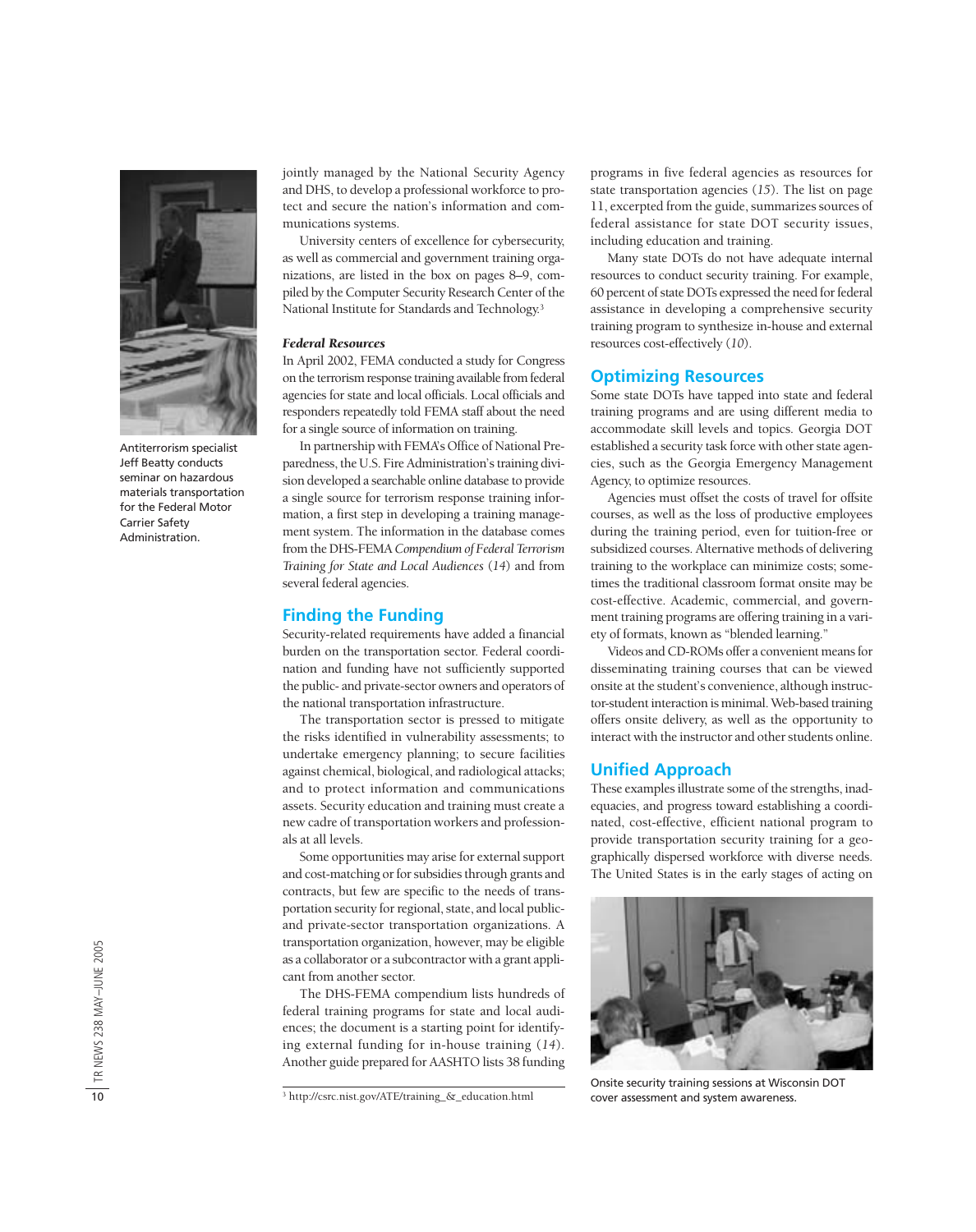### **Summary of Federal Assistance Sources for State DOT Security Issues**

|                | Program Identification Focus |                                                                                                |                                         |                                      |                                                                              |              |
|----------------|------------------------------|------------------------------------------------------------------------------------------------|-----------------------------------------|--------------------------------------|------------------------------------------------------------------------------|--------------|
| ID             | Funding<br>Agency            | <b>Program Name</b>                                                                            | Fund Type                               | <b>General Topics</b>                | <b>Fund Uses</b>                                                             | <b>Modes</b> |
| $\mathbf{1}$   | DHS-ODP                      | <b>State Homeland Security</b><br>Grant Program (SHSGP)                                        | Formula grant                           | Terrorism-all hazards                | Equipment, exercises,<br>training, planning                                  | General      |
| 2              | DHS-ODP                      | <b>Citizen Corps Programs</b>                                                                  | Formula grant                           | Terrorism-all hazards                | Outreach, education                                                          | General      |
| 3              | DHS-ODP                      | Urban Area Security Initiative<br>Grant Program (UASI)                                         | Formula grant                           | Terrorism-all hazards                | Equipment, exercises,<br>training, planning                                  | General      |
| $\overline{4}$ | DHS-ODP                      | Urban Area Security Initiative<br>Grant Program (UASI):<br><b>Transit System Security</b>      | Formula grant                           | Terrorism-all hazards                | Equipment, exercises,<br>training, planning                                  | Mass transit |
| 5              | DHS-ODP                      | <b>Urban Area Security</b><br>Initiative Grant Program<br>(UASI): Port Security                | Formula grant                           | Terrorism-all hazards                | Equipment, exercises,<br>training, planning                                  | Water        |
| 6              | DHS-ODP                      | ODP Weapons of<br><b>Mass Destruction</b><br>Training                                          | Training                                | Terrorism-all hazards                | Training courses                                                             | General      |
| $\overline{7}$ | DHS-TSA                      | <b>Port Security Grants</b>                                                                    | Project grant,<br>competitive           | Terrorism-all hazards                | Equipment, exercises,<br>training, planning                                  | Water        |
| 8              | <b>DHS-FEMA</b>              | Operations and<br>Firefighter Safety Program                                                   | Project grant, competitive              | Weapons of mass<br>destruction; fire | Training, equipment, wellness,<br>building modifications                     | General      |
| 9              | <b>DHS-FEMA</b>              | <b>Fire Prevention</b><br>Program                                                              | Project grant, competitive              | Weapons of mass<br>destruction; fire | Education,<br>awareness, detectors                                           | General      |
| 10             | <b>DHS-FEMA</b>              | <b>National Fire Academy</b><br><b>Training Assistance</b>                                     | Training<br>reimbursement               | Fire                                 | Student travel<br>reimbursement                                              | General      |
| 11             | <b>DHS-FEMA</b>              | National Fire Academy<br><b>Education Program</b>                                              | Training                                | Fire                                 | Training for<br>fire prevention<br>and control                               | General      |
| 12             | DHS-FEMA                     | <b>Emergency Management</b><br>Institute<br>Independent Study Program                          | Training                                | Terrorism-all hazards                | Emergency management,<br>preparedness,<br>mitigation, etc.                   | General      |
| 13             | <b>DHS-FEMA</b>              | <b>Emergency Management</b><br>Institute<br>Resident Educational Program                       | Training                                | Terrorism-all hazards                | Emergency management,<br>preparedness,<br>mitigation, etc.                   | General      |
| 14             | <b>DHS-FEMA</b>              | First Responder<br>Counter-Terrorism<br><b>Training Assistance</b>                             | Training                                | Terrorism                            | Terrorism consequence<br>management                                          | General      |
| 15             | HHS-HRSA                     | <b>Cooperative Agreement</b><br>for Hospital Bioterrorism<br>Preparedness                      | Cooperative agreement                   | Bioterrorism                         | Hospital capacity,<br>pharmaceutical<br>caches, training exercises           | General      |
| 16             | <b>DOJ</b>                   | <b>Byrne State and</b><br>Local Law<br><b>Enforcement Assistance</b>                           | Formula grant                           | Security                             | Personnel, planning,<br>equipment, training,<br>investigation                | General      |
| 17             | <b>DOJ</b>                   | State and Local<br>Antiterrorism Training                                                      | Training                                | Terrorism                            | Preparedness training,<br>planning, terrorism database                       | General      |
| 18             | DOT-FTA                      | <b>Federal Transit</b><br>Technical Assistance                                                 | Project grants & training               | Security & safety                    | Transit safety, security,<br>drug & alcohol control                          | Mass transit |
| 19             | DOT-FTA                      | Transit Planning and<br>Research                                                               | Project grant, cooperative<br>agreement | Security & safety                    | Transit safety, security,<br>training, drug & alcohol<br>control, statistics | Mass transit |
| 20             | DOT-RSPA                     | <b>Hazardous Materials</b><br><b>Emergency Preparedness</b><br>Training and Planning<br>Grants | Project grant                           | Hazardous materials                  | Emergency planning,<br>training, preparedness,<br>response                   | General      |
|                | 21 DOT-MARAD                 | <b>Supplementary Training</b>                                                                  | Training                                | Security & safety                    | Maritime training, safety,<br>firefighting, tuition                          | Water        |
| 22             | DOT-FMCSA                    | <b>Motor Carrier Safety</b>                                                                    | Training                                | Security & safety                    | Motor carrier safety,<br>training                                            | Highway      |
| 23             | EPA                          | Superfund State and<br>Tribe Core Program<br><b>Cooperative Agreements</b>                     | Project grant,<br>cooperative agreement | Hazardous materials                  | Emergency response,<br>risk remediation,<br>training                         | General      |
|                |                              |                                                                                                |                                         |                                      |                                                                              |              |

Note: The table does not include sources that solely fund exercises.

DHS-ODP = Department of Homeland Security, Office for Domestic Preparedness; DHS-TSA=Department of Homeland Security, Transportation Security Agency; DHS-FEMA=Department of Homeland Security, Federal Emergency Management Agency; DOJ = Department of Justice; DOT-FTA = Department of Transportation, Federal Transit Administration; DOT-RSPA = Department of Transportation, Research and Special Programs Administration; DOT-MARAD = Department of Transportation, Maritime Administration; EPA = U.S. Environmental Protection Agency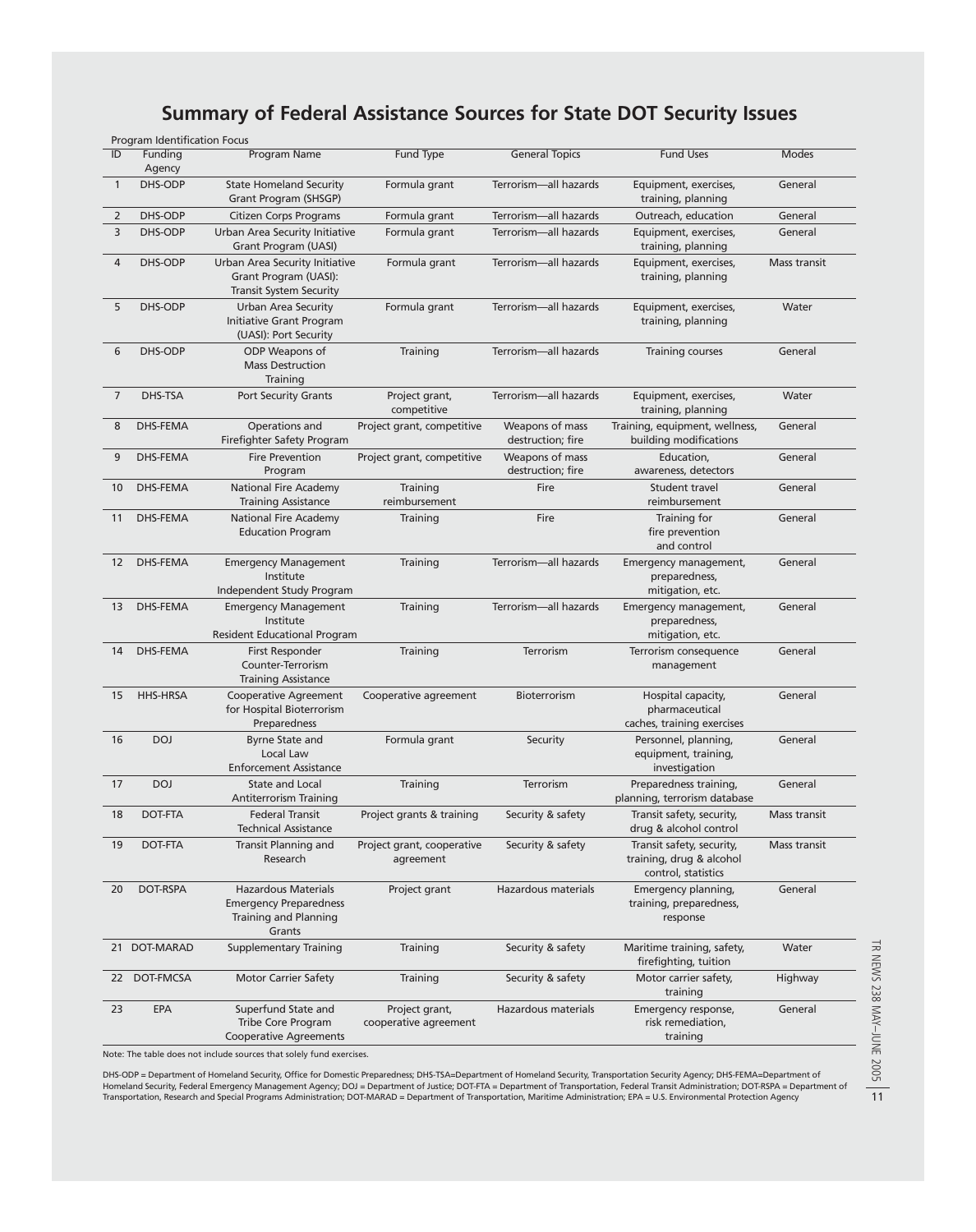Sea marshals from Marine Safety Office, Los Angeles, climb up accommodation ladder for vessel inspection.



national strategies for homeland security and critical infrastructure protection. An implementation plan should place training and education at the fore for every sector.

Transportation agencies and organizations are responding, despite constraints on available resources and on the workforce. Cooperation is necessary among all agencies and organizations, at the local, state, and national levels. Perhaps DHS, which incorporates the professional workforce, programs, and infrastructure of the U.S. Coast Guard, Customs Service, Immigration and Naturalization Service, and the Transportation Security Administration, should be the agency to take the lead in transportation security, including training, education, and technology transfer, working closely with experts in U.S. DOT.

The recommendations made by the Government Accountability Office to redress DHS inefficiencies in research and development and in building working relationships and coordination with U.S. DOT and the transportation industry (*16*) appear to apply equally to transportation security education, training, and technology transfer. The implication would be for TSA and DHS to establish communications and working relationships with the transportation industry to identify training and education needs and to develop a unifying, coherent mechanism for establishing and implementing a national plan for transportation security education and training.

The pre-9/11 *National Transportation Science and*

*Technology Strategy* (*17*) focused on education and training as a foundation, with coordination among stakeholders. This may be an appropriate starting point for a post-9/11 national transportation strategy.

#### **References**

- 1. *Transportation Research Circular E-C065: Transportation Security Education and Training: Summaries of Presentations at TRB's 83rd Annual Meeting*. Transportation Research Board of the National Academies, Washington, D.C., 2004. http://gulliver.trb.org/publications/circulars/ec065.pdf
- 2. *National Strategy for the Physical Protection of Critical Infrastructures and Key Assets*. The White House, February 2003.
- 3. President's Commission on Critical Infrastructure Protection. *Critical Foundations: Protecting America's Infrastructures.* The White House, October 1997.
- 4. Clinton, W. J. *Presidential Decision Directive 63: Critical Infrastructure Protection.* The White House, May 28, 1998.
- 5. *National Plan for Information Systems Protection, Version 1.0: An Invitation to Dialogue.* The White House*,* January 2000.
- 6. Bush, G. W. *The National Strategy to Secure Cyberspace*. The White House, February 2003. http://www. us-cert.gov/reading\_room/cyberspace\_strategy.pdf
- 7. Committee on Science and Technology for Countering Terrorism. *Making the Nation Safer: The Role of Science and Technology in Countering Terrorism.* National Research Council of the National Academies, National Academies Press, Washington D.C., 2002.
- 8. *Special Report 270: Deterrence, Protection, and Preparation: The New Transportation Security Imperative*.Transportation Research Board of the National Academies, Washington, D.C., 2002. http://trb.org/publications/sr/sr270.pdf
- 9. *2003 Survey of State DOTs*. TRB and AASHTO, Washington, D.C., February 2003. (Request copy by e-mail: JCambridge@nas.edu)
- 10. TransTech Management, Inc. *State DOTs' Transportation Security Training Needs: A Briefing Report for AASHTO's Transportation Security Task Force.* American Association of State Highway and Transportation Officials, Washington, D.C., August 2002.
- 11. *Human Capital Report: Revised Human Capital Plan and Dossier of Accomplishments*. U.S. Department of Transportation, September 2004.
- 12. *Security and Response Survey of State Transportation Agencies: Preliminary Results.* TRB and AASHTO, Washington, D.C., January 2002. http://security.transportation.org/doc/ Security\_Emergency.pdf
- 13. *Counter-Terrorism Training and Resources for Law Enforcement*, http://www.counterterrorismtraining.gov/tta/ts.html
- 14. *Compendium of Federal Terrorism Training for State and Local Audiences.* Federal Emergency Management Agency, December 2004. http://www.fema.gov/compendium/ print/compendium.pdf.
- 15. Science Applications International Corporation. *Final Report: Security Funding Resources: A Reference Guide for State Transportation Agencies.* AASHTO, Washington, D.C., September 2004.
- 16. *Transportation Security R&D*. GAO-04-890, Government Accountability Office, September 2004.
- 17. Committee on Technology, Subcommittee on Transportation Research and Development. *National Transportation Science and Technology Strategy*. National Science and Technology Council, Washington, D.C. April 1999. http://ntl.bts.gov/card\_view.cfm?docid=11485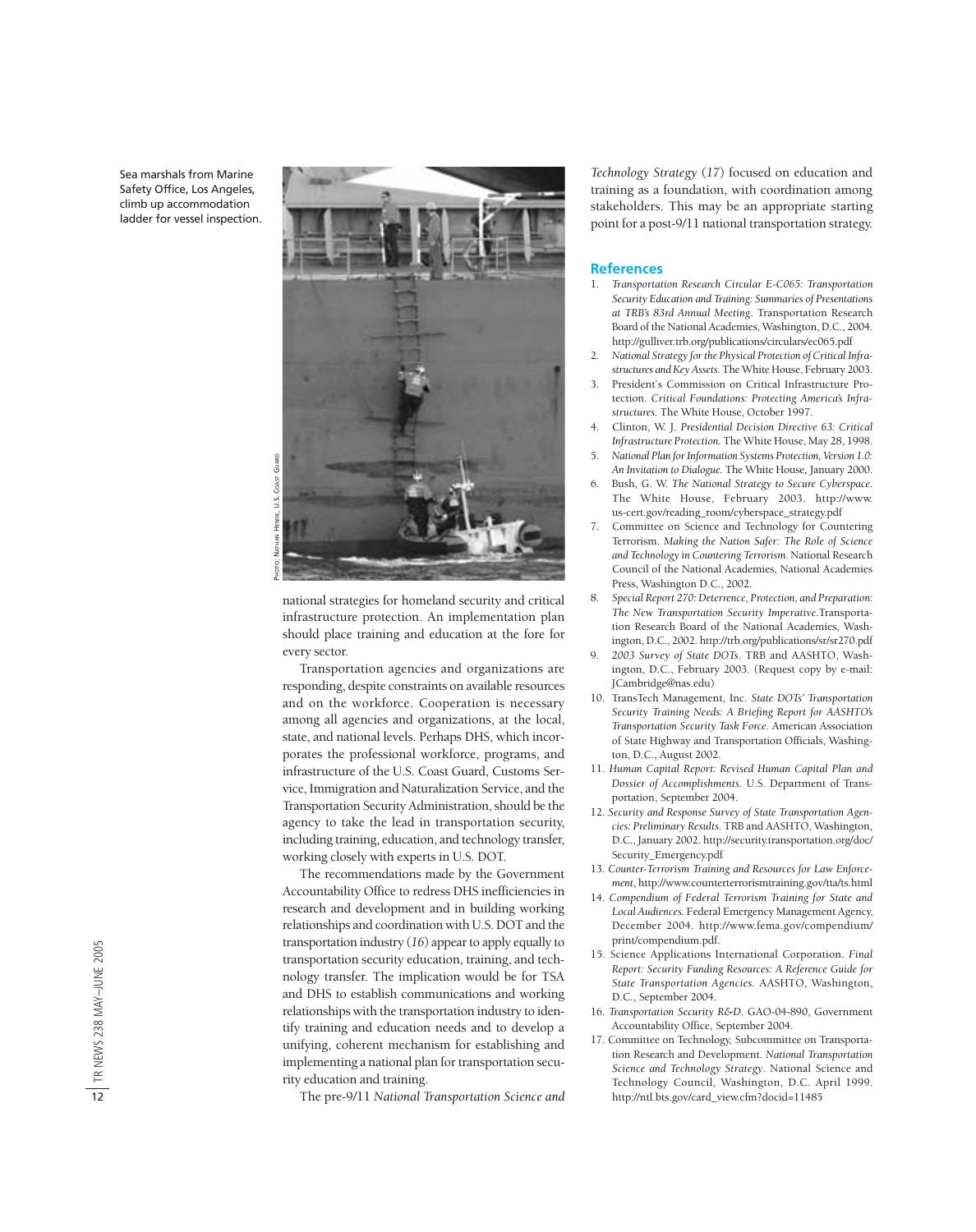Transportation Security Training and Education

# Evacuation Planning, Human Factors, and Traffic Engineering

## Developing Systems for Training and Effective Response

**REUBEN B. G OLDBLATT AND KEVIN WEINI S C H**

*Goldblatt is a partner and Weinisch is an engineer with KLD Associates, Inc., Commack, New York.*

vacuation planning is a key component of emergency planning. Originally a requirement for the nuclear power industry, evacuation planning has extended into other venues, involving, for example, chemical plants and emergency planning. Originally a requirement for the nuclear power industry, evacuation planning has extended into other military installations charged with destroying chemical or biological weapons.

Evacuation planning emphasizes the development of scenarios. The emergency planning staff works out procedures and selects the most appropriate response to a hypothetical emergency. The process itself is conducive to training. In addition, simulators can be used for evacuation training in real time within a closed-loop system.

#### **Evacuation Time Estimates**

The general public and some professionals misunderstand the nature and meaning of evacuation time estimates (ETEs). An ETE is a criterion in a protective action recommendation (PAR) addressed to emergency decision makers by the technical staff evaluating the emergency. A PAR generally presents three choices for public action: do nothing, shelter in place, or evacuate the area. To the public, ETEs become indicators of risk.

The ETE is the time required to move the at-risk population out of the evacuation area. It is an aggregate measure and should not be confused with individual evacuation travel times. The ETE does not represent the time for an evacuee to travel to a final destination—for example, to a congregate care center or a relative's home.

Before beginning the evacuation trip, an evacuee must mobilize, or prepare for the journey. Preparatory activities vary depending on the person's needs and situation.

Evacuation time and mobilization time start with the release of a public advisory to evacuate. Mobilization and evacuation are processes that occur over time and space—they are not events that take place at a point in time.

Figure 1 presents the relationship between ETE and the average evacuation travel time. The ETE is the time elapsed from the public transmission of an evacuation



**FIGURE 1 Relationship between ETE and average evacuation travel time.**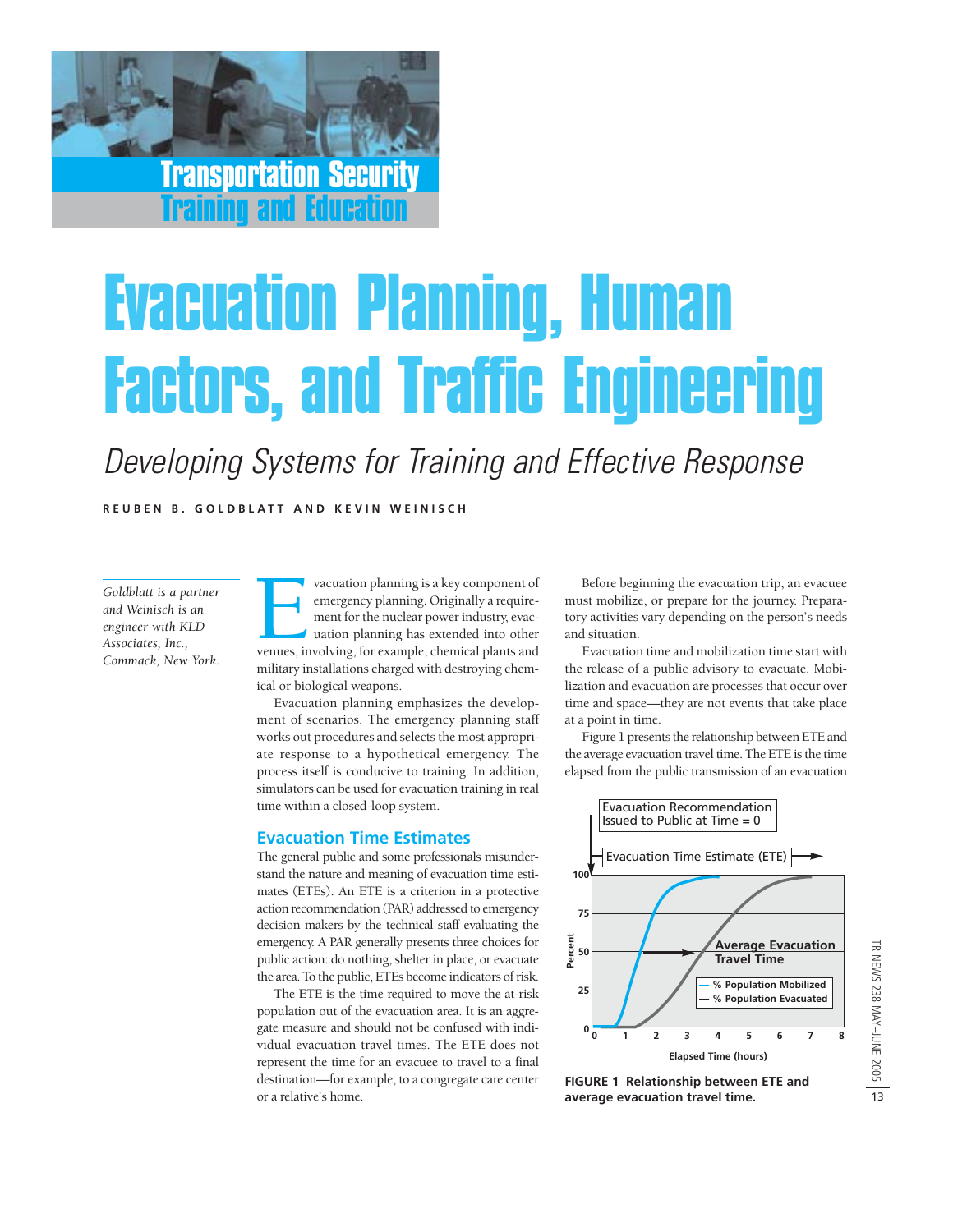

advisory until the evacuation is complete. The average travel time for an evacuee is the time elapsed from the start of the evacuation trip to the time that the evacuee leaves the affected area. Figure 1 shows that the average evacuation trip is shorter than the aggregate ETE.

The evacuation travel time depends on traffic demand and highway capacity. When demand exceeds capacity, travel speeds decline, and the traffic begins to queue—that is, becomes stop-and-go—which is a characteristic of congestion. The traffic moves, but slowly. Under these conditions, the ETE can exceed the time required to mobilize the population.

If an area to be evacuated does not generate traffic with a high ratio of demand to capacity, then the evacuation travel time will approximate the travel time at free-flow speeds. The ETE therefore is closely related to the population mobilization time.

#### **Human Factors**

To develop ETEs for an emergency planning zone (EPZ), an analyst must identify the travel patterns, the car ownership, and the household size characteristics of the population. Demographic information may be available from countywide census data.

Census data, however, have several drawbacks for emergency planning. First, the data do not encompass the range of information needed to calculate the time required for the mobilization. Second, census data may not focus on the specific population of the EPZ and consequently may not represent accurately the characteristics of the evacuating populace.

Telephone surveys have been used successfully to address these concerns. The surveys ask respondents about family demographics and elicit estimates of response times to well-defined events. The surveys avoid asking "What would you do if …?" but ask specific questions instead about familiar activities: "How long does it take you to …?"

#### *Mobilization Time*

Mobilization time consists of a sequence of events and activities. Each event occurs at a point in time and is the outcome of an activity. The principal focus of family activities before evacuation is gathering members together to evacuate as a group. For example, a resident of the area to be evacuated who is at work at the time of an emergency may engage in the following activities:

1. Becoming aware of the emergency condition. Notification may arrive via media announcements, siren alerts, tone-alert radio, or other means.

2. Preparing to leave work. Office workers may require less time to prepare for leaving work than would merchants or farmers who must secure the property before leaving.

3. Traveling home. Employees who want to gather their families together before evacuating will have to travel home from work.

4. Preparing the home for departure. Before beginning the evacuation trip, families secure their homes and pack bags for the journey.

Figure 2 presents the results of this analysis for four EPZs surrounding nuclear power stations in the northeast United States. The EPZs at Vermont Yankee, in southern Vermont, and at Nine Mile Point, outside Oswego, New York, can be characterized as low population rural environs. The other two sites, Pilgrim, about 35 miles southeast of Boston, and Indian Point, about 30 miles north of New York City, are characterized as medium- to high-density suburban areas.

Figure 2 presents the evacuation mobilization times for households with commuters who will return home to gather the family before beginning the evacuation trip. In both sets of curves, the time required to return home from work is key. Because the work-tohome travel time takes longer in heavily populated suburban areas than in rural areas, suburban sites have longer mobilization times.

#### *Evacuation Response*

Figure 2 indicates that more than 80 percent of households with returning commuters are prepared to begin their evacuation trips within 1 to 2 hours after the advisory. One likely result is that during the early phases of an evacuation more traffic may be moving toward the EPZ than evacuating the area. The agencies that provide both the traffic control to assist the evacuation and the access control to deny entry therefore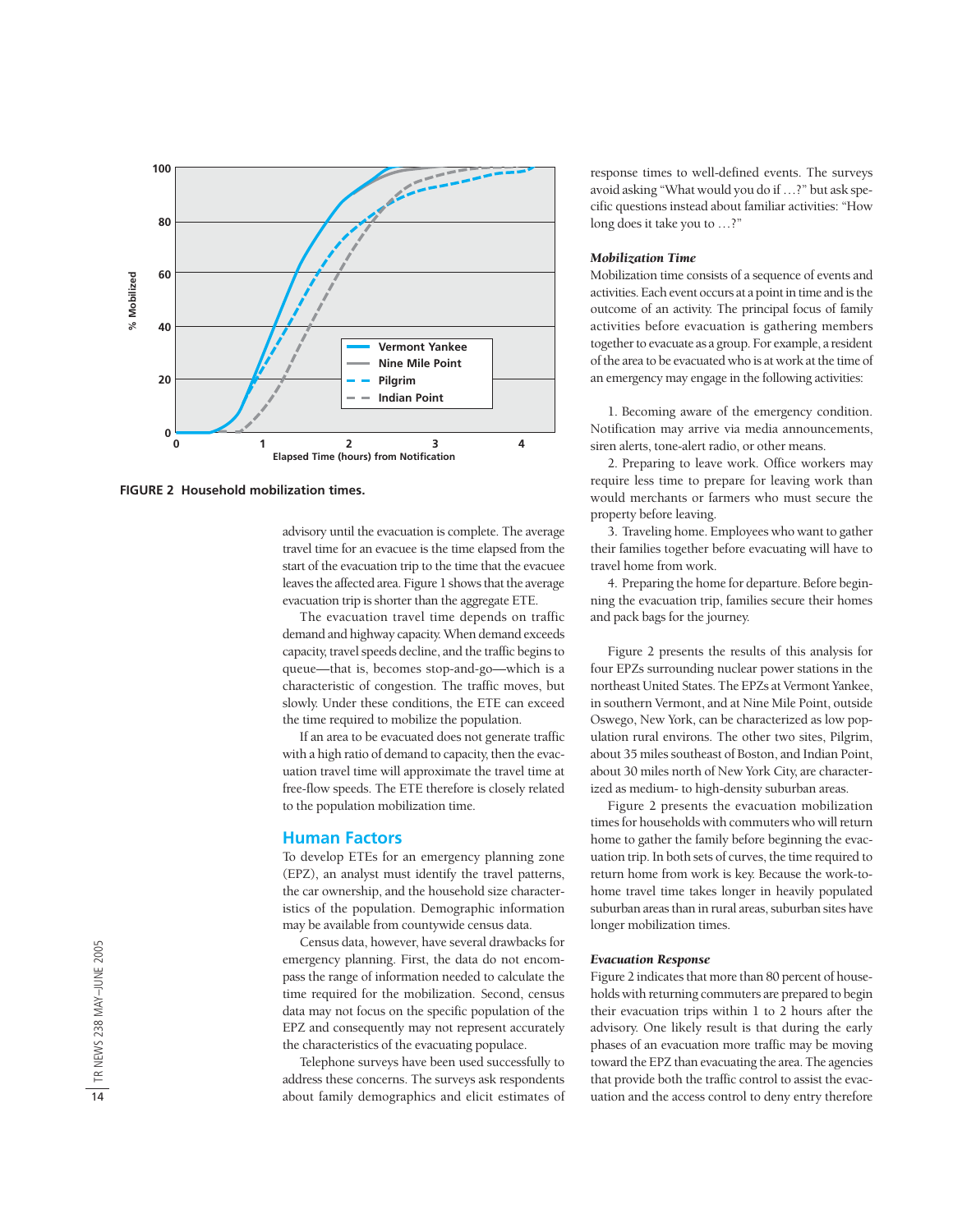must not start too early, to avoid impeding return of commuters and delaying the evacuation.

Figure 3 presents the public response to a recommendation for evacuation. In the case of a terrorist scenario or a technological emergency—such as a chemical spill or a radiological release—a map of the evacuation area usually takes the shape of a keyhole: a central circular area determined by the toxic release plus an area extending outward in the downwind direction. The extent of the evacuation area depends on the nature of the toxic release and on the wind conditions, including wind speed and atmospheric stability.

People who live or work in the immediately surrounding region—represented by the middle ring in Figure 3—may decide to evacuate voluntarily, even if they are not at risk. The evacuation region could extend into portions of this area, however, if the wind shifts and puts more people at risk.

Finally, the outermost ring in Figure 3 represents an area called the shadow evacuation area. People here may choose to relocate farther from the source of the hazard. Both the voluntary evacuation area and the shadow evacuation area must be considered in projecting potential traffic congestion that could delay the departure of evacuees from the central area.

#### **Evacuation Planning**

Evacuation planning involves an iterative process to identify the best routes and to estimate the time required to evacuate the area at risk. Some of the steps are as follows:

 $\blacklozenge$  Identify the region to be evacuated. Is the area circular or keyhole in shape? The EPZ may be subdivided into emergency response planning areas (ERPAs), which are defined by recognizable geographic or political boundaries and are understandable in specific instructions to the public—for example, "People within the town of Plymouth should shelter in place." Groups of ERPAs that receive the same emergency instructions constitute a region.

 $\blacklozenge$  Identify the travel demand in terms of numbers of vehicles, as well as in terms of probable destinations for people from the evacuation area and for people from the voluntary and shadow evacuation areas.

 Use a traffic distribution and assignment model to compute the optimal routing of evacuation trips on the nodes to the specified destinations and to simulate the movement of vehicles during the evacuation. The simulation model should describe traffic conditions under saturated flow, to account for the effects of congestion; the model also should be capable of rerouting traffic from a congested route to one



**FIGURE 3 General map of an evacuation area.**

that is less congested, to avoid unnecessary delays.

Review the simulation results to determine the traffic management needs for the evacuation. Introduce the traffic management tactics into the simulation and repeat the ETE analysis.

#### **Computer Modeling**

Evacuation simulation can be performed with microscopic models or with macroscopic models.

 Microscopic models move individual vehicles through a network. The vehicles have their own characteristics and the drivers respond to the presence of other vehicles and to traffic control devices. Micro models provide a detailed simulation at a slow computing speed.

 Macroscopic models describe the overall traffic flow on a link of the network, instead of the movement of individual vehicles. Macro models can simulate quickly the conditions of large areas operating under high traffic demand.

Both classes of models are valuable tools in evacuation planning.

An evacuation study conducted for Nine Mile Point allowed a comparison of microscopic and macroscopic modeling. The evacuation network consisted of 964 route links. Statistics indicated that the ETEs produced by the micro and macro models were similar, with less than a 5 percent difference over a 5.5 hour period. The microscopic model, however, took 300 times longer than the macroscopic model to yield the results.

The PCDYNEV Evacuation Planning System,<sup>1</sup> developed for the Federal Emergency Management

<sup>1</sup> PCDYNEV = PC-based dynamic network evacuation.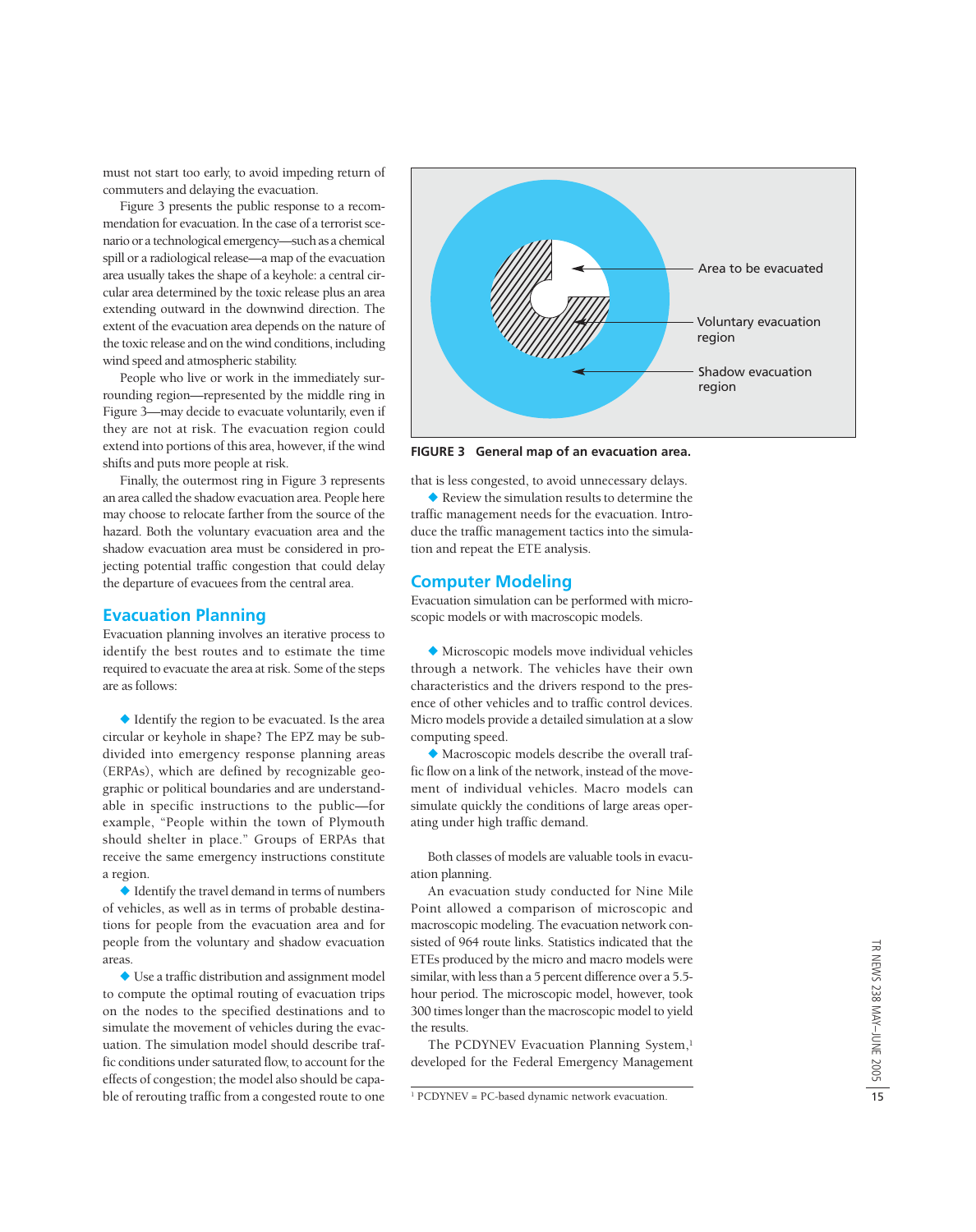

**FIGURE 4 Sample animation display showing traffic congestion during an evacuation.**

Agency, has been used in the United States and abroad to conduct evacuation planning studies for areas near nuclear power stations and chemical weapons disposal facilities and for areas subject to hurricanes. PCDYNEV comprises two principal models: TRAD and IDYNFV<sup>2</sup>

TRAD is an integrated traffic assignment and distribution model that yields vehicle turn percentages for every node in the network and uses these to guide vehicles along an evacuation route. The analyst specifies the highway network, the volume of traffic generated from all centers of origin, a set of probable destinations on the periphery of the area to be evacuated, and the capacity—that is, the attractiveness—of each destination. TRAD then calculates the optimal trip distribution and the optimal trip assignment or routing of the traffic from each origin to the probable destinations, to minimize evacuee travel times.

The premise is that the selection of destinations and the selection of routes are intrinsically coupled.

 $2$  TRAD = traffic routing and distribution; IDYNEV = interactive dynamic evacuation. <sup>3</sup> CORFLO = corridor flow; also known as TRAF Level II.

People in vehicles seek to travel out of an area of potential risk as rapidly as possible by selecting the best route. The model identifies the best routes for distributing vehicles from origins to destinations and guides them over the highway network in a consistent and optimal manner.

IDYNEV is a macroscopic simulation model based on CORFLO,3 also developed for the Federal Highway Administration. The model describes traffic flow with time-varying statistical histograms for each link. The IDYNEV simulation model employs a dynamic routing feature that overrides the TRAD-generated turn movements under certain conditions, to reflect driver behavior.

For example, if an evacuation route reaches a point on the network where two routes diverge and one of the routes is congested, then vehicles destined for the congested route will divert to the alternate route. The destination on the periphery may change, but the objective of leaving the at-risk area in the shortest time will be satisfied.

PCDYNEV includes a computer graphics display for animated presentations of evacuations (see Figure 4). Highway links are color coded for level of service, with severe traffic congestion shown in red. The analyst then can identify the need for traffic control to support the evacuation traffic flow.

#### **Evacuation Case Study**

The Indian Point Energy Center is located on the eastern shore of the Hudson River. The EPZ includes parts of four New York counties: Orange, Putnam, Rockland, and Westchester.

The EPZ is subdivided into 51 ERPAs, defined by a combination of geographical, topological, and political features. Table 1 presents estimates of the peak EPZ population for three categories. The peak population does not occur for all categories at the same time—for example, the employment population would peak on a midweek midday scenario, and transients would peak on a summer weekend.

The study examined 14 evacuation scenarios, each with a different combination of conditions that can affect evacuation demand or roadway capacity. For

#### **TABLE 1 Indian Point Energy Center Peak Population Estimates**

| <b>Population Category</b> |                 |                  |                 |                 |                 |  |  |  |  |  |
|----------------------------|-----------------|------------------|-----------------|-----------------|-----------------|--|--|--|--|--|
| <b>Permanent Residents</b> |                 | <b>Employees</b> |                 | Transients      |                 |  |  |  |  |  |
|                            | Evacuating      |                  | Evacuating      |                 | Evacuating      |  |  |  |  |  |
| <b>Evacuees</b>            | <b>Vehicles</b> | Evacuees         | <b>Vehicles</b> | <b>Evacuees</b> | <b>Vehicles</b> |  |  |  |  |  |
| 305,276                    | 123,524         | 74.057           | 69,339          | 70,391          | 25,617          |  |  |  |  |  |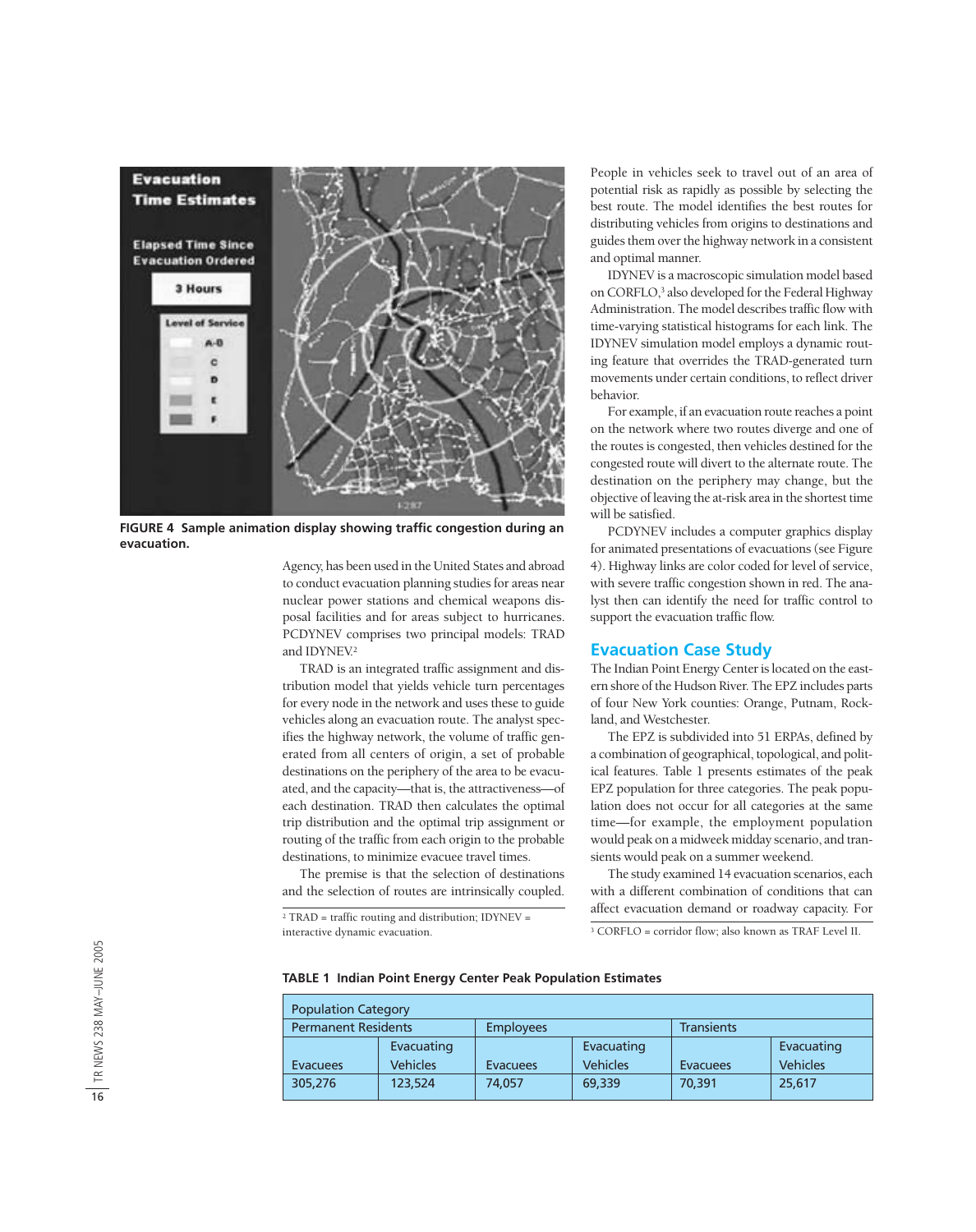

**FIGURE 5 Evacuation time estimates: summer midweek, midday, good weather. (EPZ = emergency planning zone.)**

example, a summer midday weekend scenario would represent a peak transient population, with state and local parks and campgrounds operating at capacity. Winter midweek scenarios would involve schools and would require the evacuation or relocation of schoolchildren.

Weather conditions also affect the capacity of the roadway—for example, rain or snow can reduce freeflow highway speeds, as well as capacities. A full evacuation of the entire EPZ would involve more than 300,000 vehicles, with 239,000 leaving from the area at risk and an additional 63,000 leaving from the shadow evacuation region.

The ETE results for the Indian Point case study vary from slightly more than 7 hours to approximately 12 hours. The ETEs for rain and snow scenarios are higher than for the equivalent good weather scenarios. The differences among the times for public mobilization activities and among the resulting ETEs are directly attributable to the presence of significant highway congestion.

Figure 5 presents a graphical display of the ETE for a given scenario. Each curve represents the time needed to clear the indicated radius. Points on each curve identify the 50th, 90th, and 95th percentiles.

#### **Improving the Process**

The evacuation planning in the case study involved a fixed infrastructure facility. Federal guidelines define the extent of the EPZ for nuclear power stations. This kind of planning would work for any fixed facility, such as chemical plants, toxic material storage sites, or refineries.

The procedures need to be upgraded, however, to apply to emergencies at other kinds of sites. Trans-

portation accidents can occur almost anywhere; terrorist attacks require fast response from emergency personnel.

A real-time emergency planning system would be needed to respond to these events. Provided with the location and the nature of the threat, such a system would generate evacuation routing and traffic management plans from the database.

The evacuation models would have to be fast enough to operate in real time; PCDYNEV can produce an Indian Point evacuation case in less than 1 minute. The integration of emergency planning functions into ITS technologies also would enhance the real-time utility of the system.

A real-time evacuation planning system, moreover, can become an integral part of an emergency planning training simulator. The model would be able to generate incidents—such as traffic accidents or other events that change the capacity or the topology of the road network—during a simulated evacuation.

The emergency trainee would become aware of the problem and would respond either by changing the routing instructions or by notifying emergency response teams to proceed to the incident. The results of the user-specified mitigation activities would be incorporated by the simulator into the completion of the exercise.

#### **Acknowledgments**

The authors acknowledge the guidance and information received during the Indian Point project from the New York State Emergency Management Office and from emergency planning personnel in Westchester, Rockland, Orange, and Putnam Counties, and at Energy Nuclear Northeast.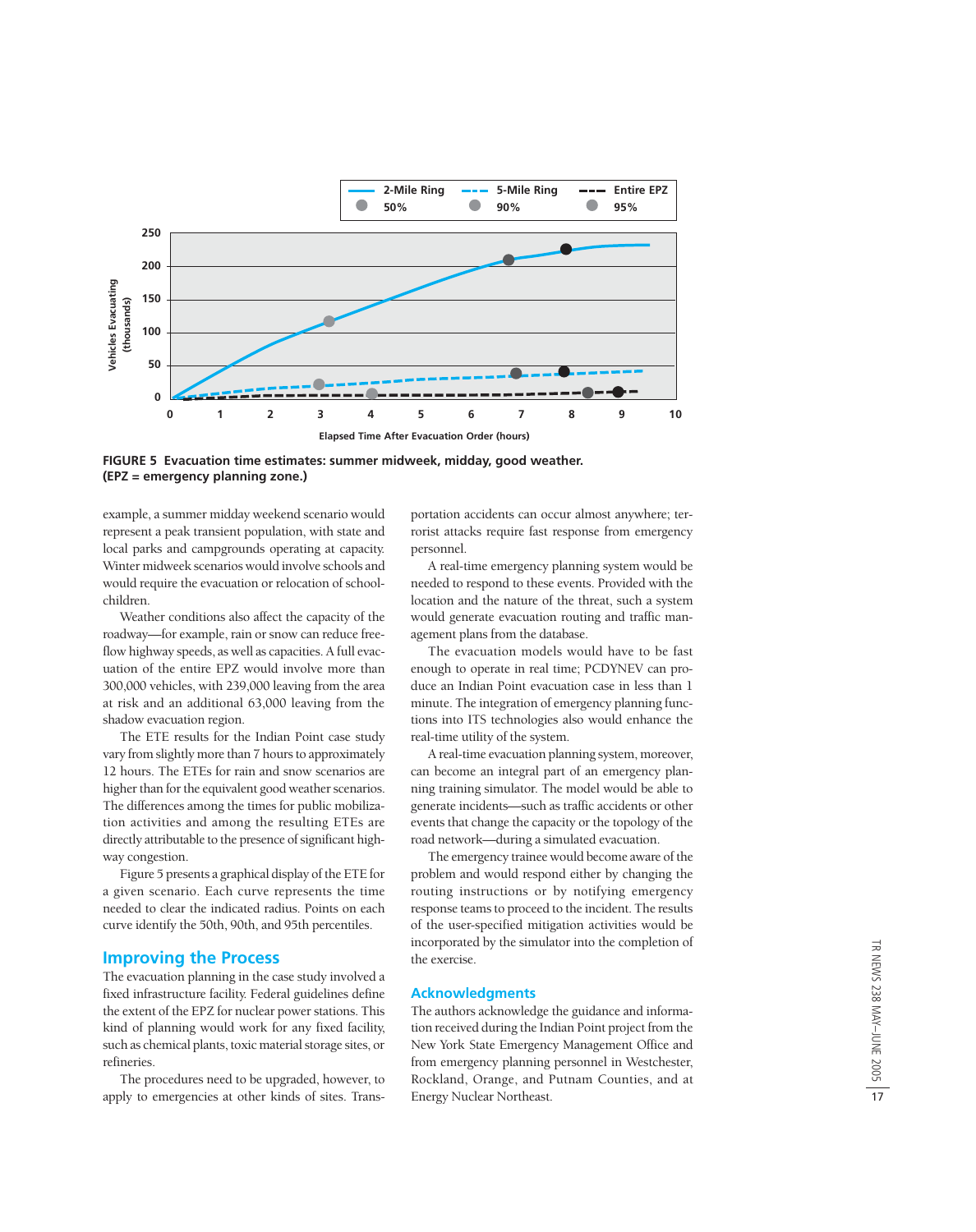## Transportation Security Training and Education

# New Frontiers in Emergency and Incident Management Training

Multiagency Models and Interactive Simulation Systems

**KAAN OZBAY**

*The author is Associate Professor, Department of Civil and Environmental Engineering, Rutgers University, Piscataway, New Jersey.*

he damages and losses from natural and man-made disasters can be minimized through effective mitigation, preparedness, response, and recovery. Effective response requires planning.

But emergencies like the 1994 Northridge earthquake in Southern California or the September 11, 2001 (9/11), terrorist attacks require planning on a much larger scale than the standard emergency response measures adopted by local and federal authorities. Events of such magnitude affect large areas; therefore a comprehensive regional plan is necessary to coordinate the efforts of agencies and groups at the local level. A regional plan also should include the mobilization of resources from areas outside the impact of the disaster.

The first step is to examine available resources and what would be needed for a response to a major disaster. Detailed procedures should be worked out for mobilizing emergency resources from neighboring areas, to determine how to transfer personnel and equipment from other locations rapidly to the disaster site.

The evacuation of residents and workers from the disaster area is critical. A robust evacuation plan can assist transportation managers in traffic control, reducing the evacuation time and minimizing the evacuees' risk of exposure. This would reduce the chance of personal injury or fatality and would facilitate the transport of personnel and equipment to the disaster site.

The movement of people and resources to and from the disaster area is essential to response and recovery operations. This goal requires increasing the level of preparedness of all the involved agencies for the efficient use of the transportation system, which plays a central role in disaster response and recovery.

#### **Training and Preparedness**

Developing detailed response plans for all disaster scenarios is not possible, because disasters are unpredictable. Therefore a generic set of guidelines should be prepared for each of the functions in the response process. The guidelines would provide the basis for more detailed response plans, including those for specific postdisaster needs.

Extensive training is a key to the success of response operations. Most U.S. cities and regions have training programs for handling events that can cause disruptions in traffic. The Federal Emergency Management Agency (FEMA) operates an Emergency Management Institute, which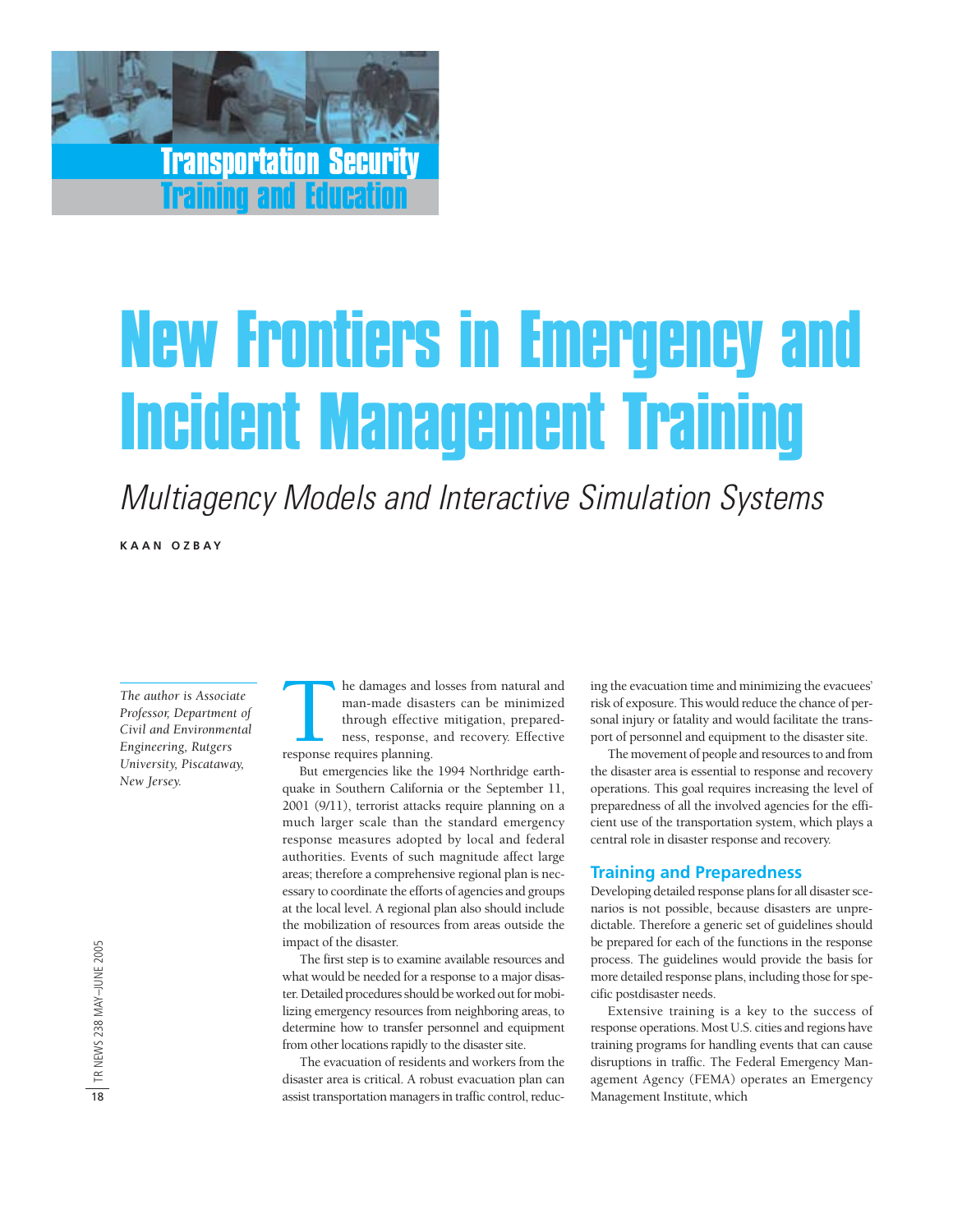develops [and] administers resident and nonresident training programs in areas such as natural hazards (earthquakes, hurricanes, floods, dam safety), technological hazards (hazardous materials, terrorism, radiological incidents, chemical stockpile emergency preparedness), professional development, leadership, instructional methodology, exercise design and evaluation, information technology, public information, integrated emergency management, and train-the-trainers programs. (*1*)

In addition to FEMA and other state and federal training programs focusing on emergency management since the 1990s, interest and investment have increased in the development of incident management programs and associated training.

#### **Multiagency Cooperation**

Figure 1 depicts the general framework of a multiagency incident and emergency response operation that requires input from all of the decision-making agencies involved. The response personnel at the traffic control center collect and view real-time information about the traffic and incident conditions on the transportation network; the personnel use their expertise and the decision support tools to make final decisions.

The decisions then are communicated to the par-







Scenes from a 92-vehicle pileup on Interstate 95, October 16, 2004, which required coordinated response from many agencies and jurisdictions. More than 50 people were transported to hospitals, responders set up separate commands for each major crash site, and environmental specialists were called in to deal with fuel spills. Glare and a fast-moving storm may have contributed to the incident, which backed up the Interstate near Baltimore,

Maryland, for 11 miles. Initiatives to build interagency partnerships improved the efficiency and effectiveness of the emergency response.

ticipating agencies. Regional transportation operations programs take this multiagency incident and emergency response approach to the next level by including agencies from a larger region; some examples are

 TRANSCOM, a coalition of 16 transportation and public safety agencies in the New York, New Jer-



**FIGURE 1 General multiagency framework for incident and emergency response and decision making.**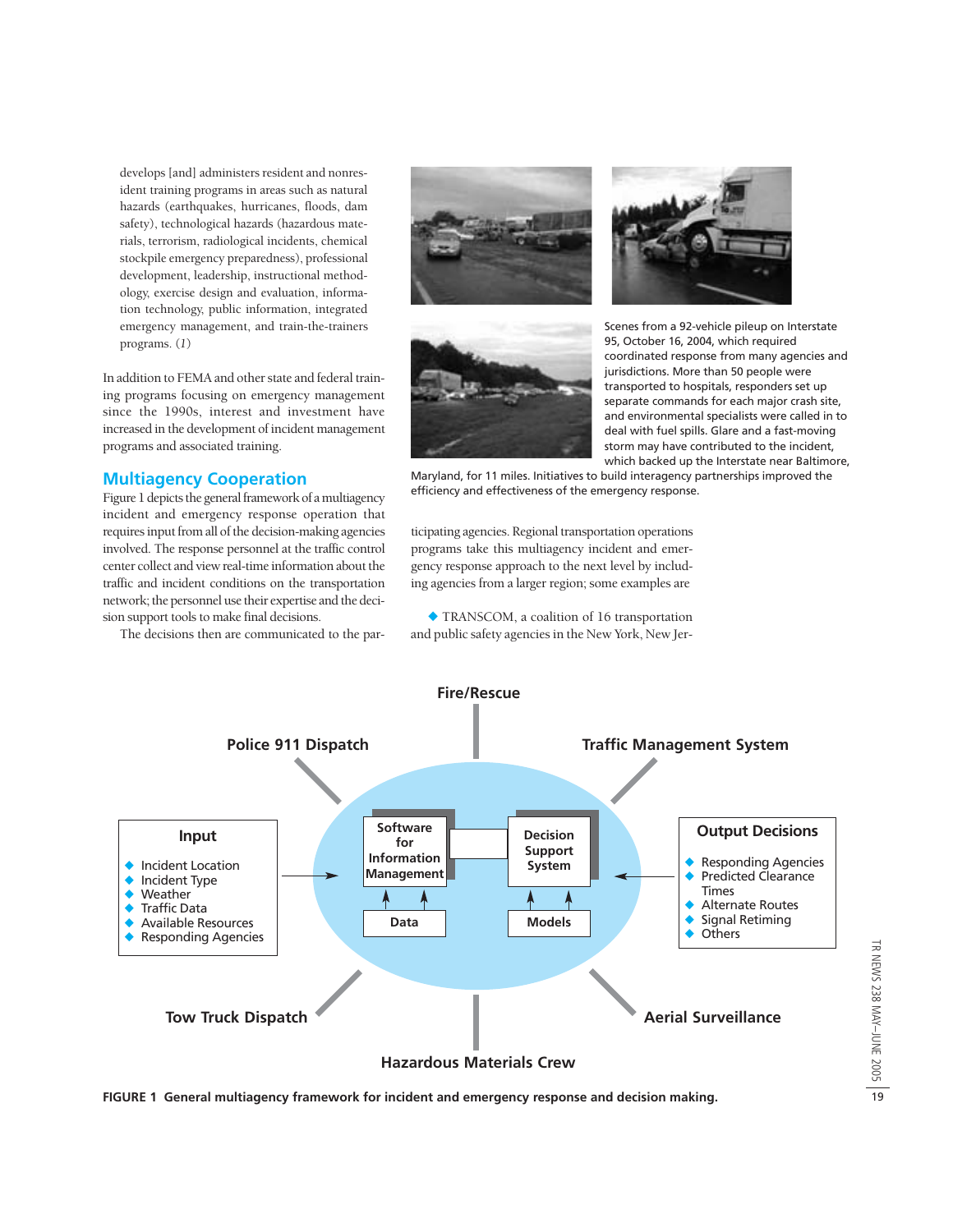sey, and Connecticut metropolitan areas; 1

 The I-95 Corridor Coalition, an alliance of transportation agencies, toll authorities, and related agencies from Maine to Florida; <sup>2</sup> and

 CHART, a joint effort of the Maryland Department of Transportation and the Maryland State Police to improve highway operations through "teamwork and technology," in cooperation with federal, state, and local agencies. 3

Through the management of traffic operations, the coordination of responding agencies, and the establishment of procedures among the regional partners, such programs play a central role in responses to major incidents that affect large regions.

This type of regional multiagency communication and response is needed during major emergencies caused by natural or man-made disasters. The effectiveness of emergency and incident management operations depends on interagency partnerships strong enough to withstand the test of high-pressure events, such as the fuel tanker truck explosion that occurred on January 13, 2004, on the I–895 bridge over I–95 in Baltimore County, Maryland ( *2*).

In any disaster that requires major response and recovery operations, unified programs will play a central role in eliminating communication problems among the agencies involved and in coordinating disaster relief operations (Figure 1). Maryland State Highway Administrator Neil J. Pedersen has stated that "the systems and teamwork established by CHART were a critical part of the efficient response that helped motorists move to alternative routes and make informed decisions about travel when the fuel truck exploded on January 13" ( *2*).

According to FHWA's Regional Transportation Operations Collaboration and Coordination web page,

regional programs such as CHART, I-95 Corridor Coalition, and TRANSCOM build relationships that lay the foundation for effective regional transportation systems and services that cooperate in all situations, under a range of conditions, and with other related systems, for the good of the ultimate customers—those who depend upon the regional transportation system. ( *3* )

In short, interagency partnerships that have been built over time can deal efficiently with man-made and natural disasters. Nevertheless, to ensure readiness to respond to major, although rare, events such as 9/11 or the August 14, 2003, power outages, programs and partnerships like these require improvement through continuous, hands-on training.

#### **Relationships and Operations**

The August 14, 2003, power outage—the largest in U.S. history—affected a vast section of the Northeast, from Detroit to New York City, including portions of Michigan, Ohio, Pennsylvania, New Jersey, New York, Connecticut, Vermont, and Canada. Most of the transportation systems in New York City came to a halt.

In a recent *Public Roads* article, Marygrace Parker of the I–95 Corridor Coalition states that "whether it's a hurricane, a blackout, or a terrorist event, the way you manage traffic incidents is essentially the same. There's no incident that occurs on any scale that doesn't have traffic impacts. Most important is having the institutional and personal relations in place, and nurturing and sustaining them."

The same article reports that Joseph Bober, Chief of Police at New Jersey Transit Corporation, "can't emphasize the importance of training enough." Many agencies, such as the Detroit and Canada Tunnel Corporation, which operates the Detroit-Windsor Tunnel, regularly train with live drills, simulations, and tabletop exercises to maintain readiness. Tabletop exercises, in particular, are well-suited to simulate the actions, reactions, policies, and procedures involving different agencies in incident response ( *4*).

In sum, effective emergency response requires multiagency coordination through the establishment of plans and procedures, as well as multiagency training to ensure efficient implementation.

#### **New Frontiers for Training**

Tabletop exercises involving various agencies can be conducted efficiently with simulation programs that provide a realistic virtual environment, allowing participants to become familiar with emergency and incident management operations. The training triangle in Figure 2 depicts the relationship between level of proficiency and the amount of time spent in each learning environment.

The literature indicates that the majority of training time focuses on acquiring skills and information through lectures and demonstrations, with the least amount of training time devoted to validating the skill sets in live environments ( *6*). Computer-based virtual environments can help trainees to gain familiarity and to acquire skills interactively, reducing the time needed for working on live equipment or for onsite training.

"Anytime, anywhere" training enables participants to improve skills without making major changes in daily work routines. This type of training

<sup>1</sup> www.xcm.org/

<sup>2</sup> www.i95coalition.org/

<sup>3</sup> www.chart.state.md.us/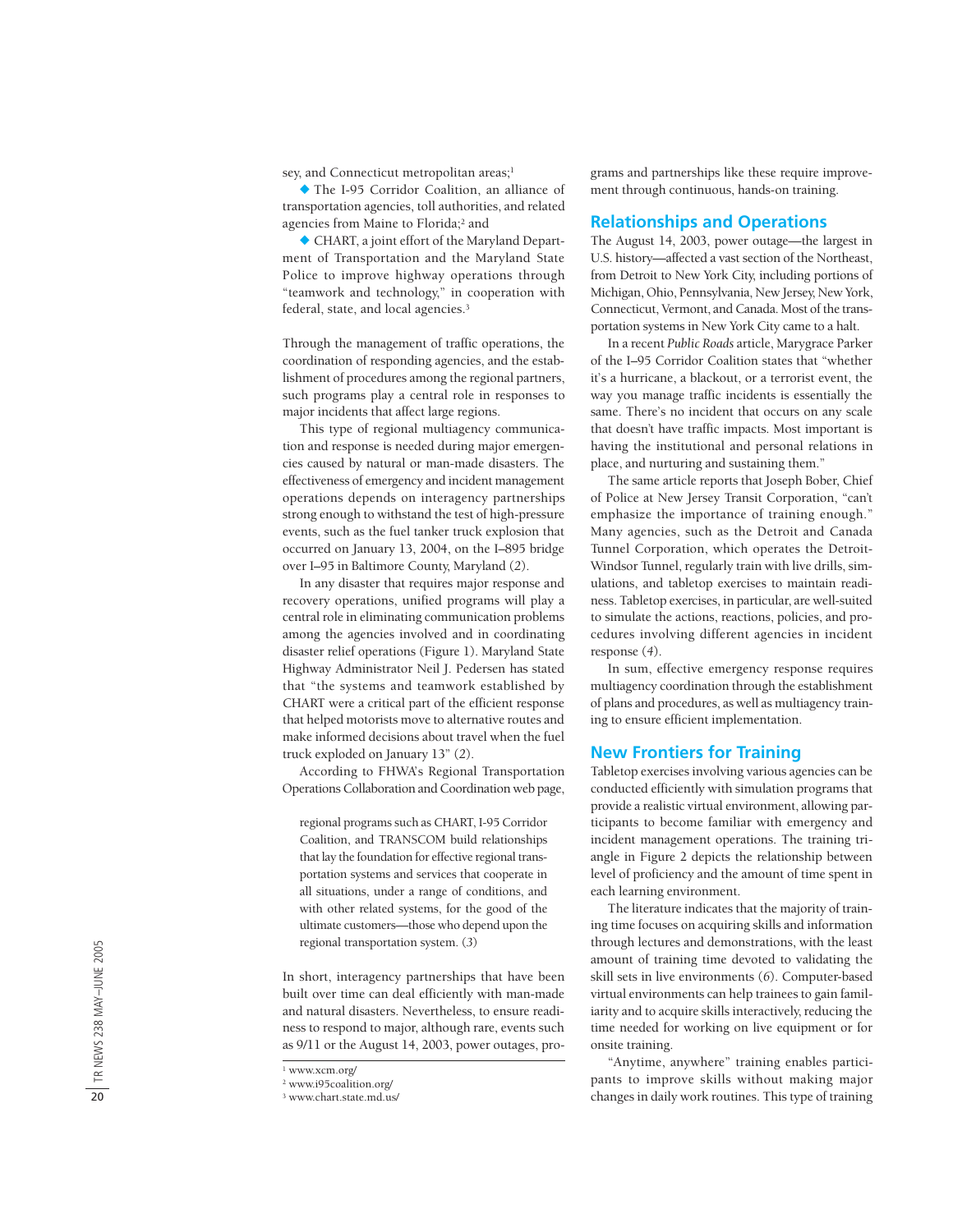also can allow users in different locations to interact online. These are attractive advantages for emergency management personnel who may have difficulty participating in continuous training.

Another advantage of virtual training is the capability of creating different disaster or emergency scenarios involving participants from geographically dispersed agencies. The military has relied on these types of simulations since the 1970s in training for battles and conflicts.

One of these military programs, JANUS, a "twosided, interactive, conflict simulation" system, was used by battle laboratory staff to test the reverse lane procedure for hurricane evacuation in New Jersey (*7*, *8*). Several agencies participated in the exercise and took advantage of the program's advanced graphical and multiuser capabilities (*8*). Another military package, the Joint Tactical and Conflict Simulation, enables personnel to train with military instead of vendor-supplied equipment (*6, 7*).

#### **Simulation Capabilities**

Civilian versions of these advanced simulation concepts can be combined with advanced transportation network simulators, such as Paramics or CORSIM, to depict more accurately the traffic conditions that



**FIGURE 2 Training triangle [adapted from Hubal and Helms (***5***)].**

would result under specific disaster scenarios and to improve the training of emergency and incident management personnel. A simulation system for emergency management operations planning and training should have the following capabilities:

A graphical user interface (GUI) to visualize

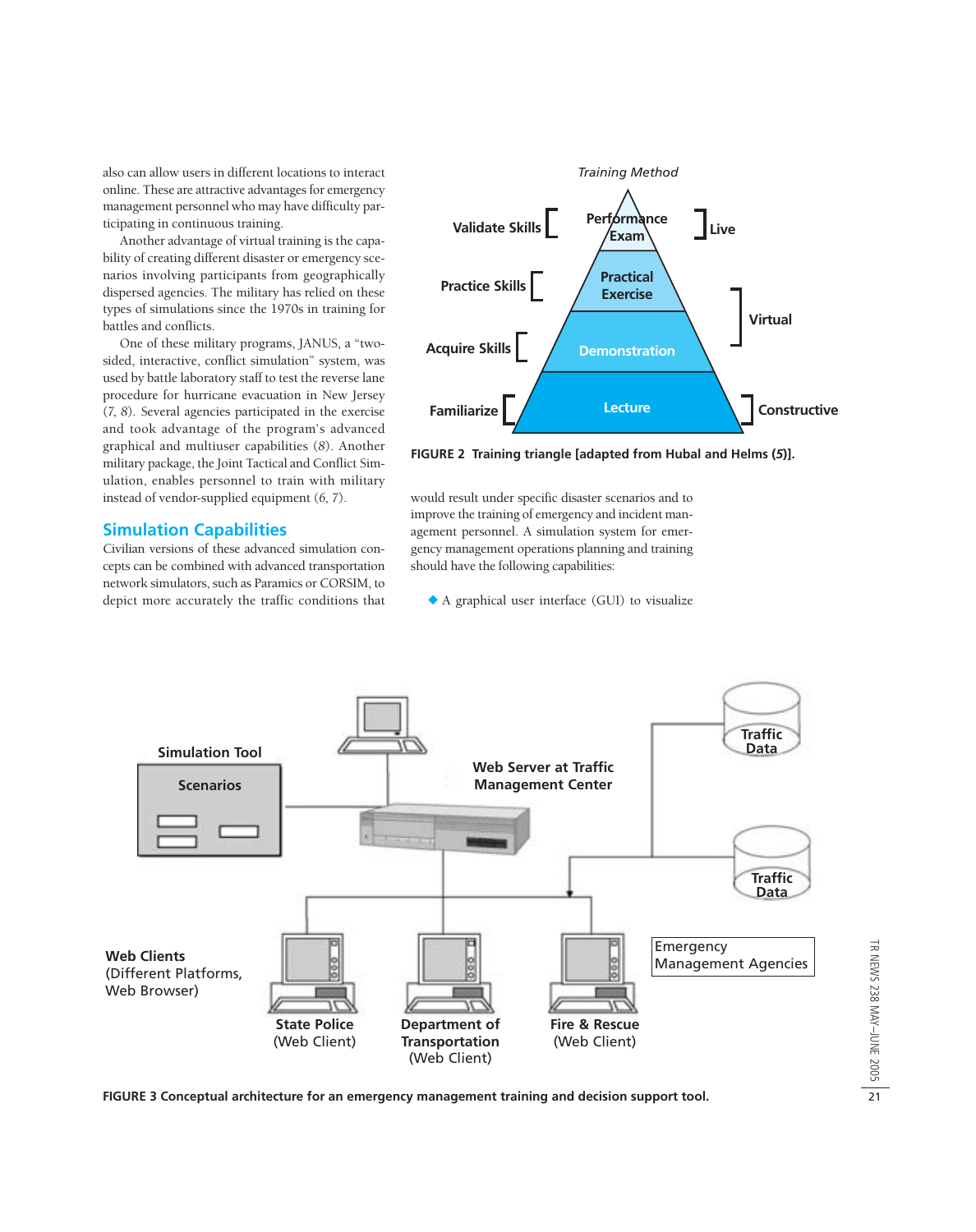the transportation network, the resources, and the control scenarios. The GUI should offer a high level of visualization, presenting a large amount of information cohesively and in context.

 A database management system to support the storage and retrieval of static and dynamic information about the road network and any incidents.

 A realistic representation of the transportation network conditions and the transportation management scenarios, including the location of variable message signs and the communication of route advisories.

 Adjustments for driver or evacuee behavior under emergency conditions in response to traffic demand and in compliance with warning messages.

 A variety of traffic control strategies, such as manual control by police and signal preemption for authorized or emergency vehicles.

 An interactive platform allowing communication, information exchange, and sharing between different working groups, coupled with a capability for building realistic scenarios.

This type of emergency simulation training tool would deal with large transportation networks. A geographic information system integrated with microscopic traffic simulation and a capability for building emergency scenarios may be the ideal combination.

#### **Simulator Enhancements**

The simulation tool and the incident and traffic databases would be accessible via the Internet by all participating agencies (Figure 3). The proposed architecture is similar to the system architecture developed for the wide-area incident management support system ( *9*); a simple version of this architecture also has been tested (*10*). Given the advances in the development of tools for web-based applications, the implementation of this web-based architecture would not present a major challenge in time or funding.

A training simulator should include not only the simulation of traffic operations but also incident and emergency management operations such as detecting accidents, dispatching emergency vehicles, and modeling incident clearance activities. The simulator could be enhanced with capabilities for interactive and multiuser scenario building, as in military simulators—a vital function in the next-generation emergency training simulator.

Finally, a user-friendly GUI should incorporate the geographic information systems mapping software already familiar to emergency management professionals.

Evacuation modeling and simulation have been subjects of extensive research (*11, 12*). Civilian and military expertise can develop this kind of comprehensive, state-of-the-art training tool. The development would require the commitment of many players and a significant amount of resources. Such a tool would improve considerably the readiness and effectiveness of emergency management teams in saving lives and in minimizing the impact of major disasters.

#### **References**

- 1. About the Emergency Management Institute. U.S. Fire Administration, Federal Emergency Management Agency, Department of Homeland Security. http:// training.fema.gov/EMIWeb/aboutemi.asp
- 2. Buck, D., B. Jeffers, and A. Marquess. I-95 Shutdown: Coordinating Transportation and Emergency Response. *Public Roads*, September–October 2004. www.tfhrc.gov/ pubrds/04sep/06.htm
- 3. Making the Case for Regional Transportation Operations and Collaboration. Federal Highway Administration. www.itsdocs.fhwa.dot.gov/JPODOCS/REPTS\_TE/ its1.htm
- 4. DeBlasio, A. J., T. J. Regan, M. E. Zirker, K. Lovejoy, and K. Fichter. Learning from the 2003 Blackout. *Public Roads*, September–October 2004. www.tfhrc.gov/ pubrds/04sep/04.htm
- 5. Hubal, R. C., and R. F. Helms. Advanced Learning Environments. *Model Simulation and Learning*, 5, pp. 40–45 (1998).
- 6. Hubal, R. C., G. A. Frank, and C. I. Guinn. *Virtual Humans for Training with Computer Generated Forces* . Research Triangle Institute, Research Triangle Park, North Carolina. www.dix.AVATALK
- 7. Sackett, D. E. Conflict Simulation: Simulation to Save Time, Money, and Lives. *Science and Technology Review* , November 1996.
- 8. Moore, D. Battle Lab, NJSP Test Plans for Hurricane Emergency. *The Post Online*. April 29, 2002. www.dix. army.mil/PAO/Post02/post041902/battlelab.htm
- 9. Ozbay, K., and P. Kachroo. *Incident Management for Intelligent Transportation Systems*. Artech House, Massachusetts, 1999.
- 10. Ozbay, K., and M. Shirsendu. Web-Based Expert GIS System for Transportation System Management. In *Transportation Research Record: Journal of the Transportation Research Board, No. 1719*, TRB, National Research Council, Washington, D.C., 2000, pp. 200–208.
- 11. Ozbay, K., and B. Bartin. Effective and Timely Evacuation of People Using the Highway Infrastructure. IEEE Spring 2003 Conference on Technologies for Homeland Security, May 7–8, 2003.
- 12. Ozbay, K., and B. Bartin. Incident Management Simulation. *Simulation*, February 2003, pp. 69–82.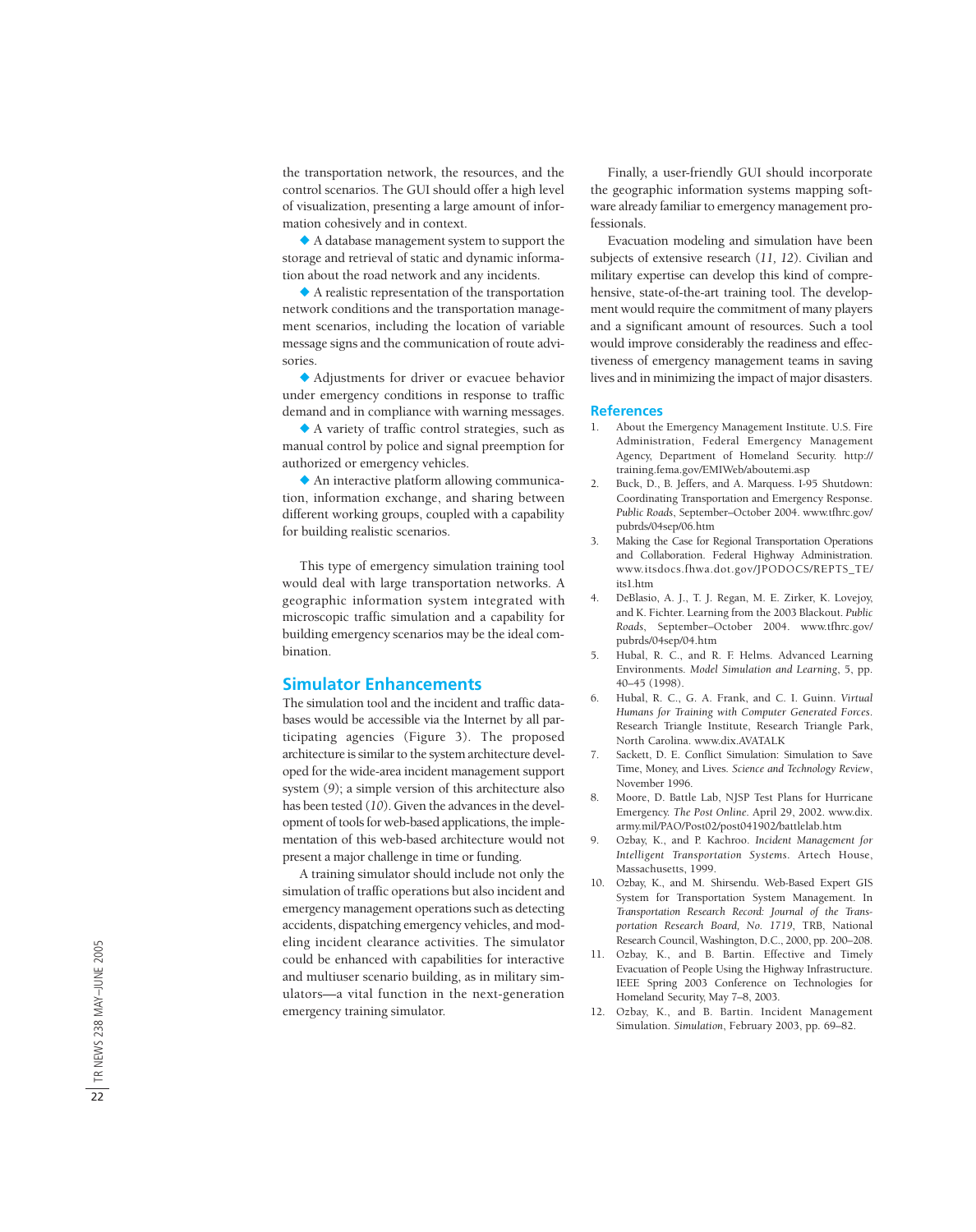Transportation Security Training and Education

# Developing and Expanding a Security Curriculum for Frontline Transportation Workers

The National Transit Institute's Programs

**CHRI S TOPHER A. KOZUB**

*The author is Assistant Director, Workplace Safety and Security, National Transit Institute, Rutgers University, New Brunswick, New Jersey.*

Election of World War II and the beginning of the Cold War, for example, the possibility of attacks, infiltration, and spying by Nazis and Comecurity concerns in the United States predate September 11, 2001 (9/11). At the end of World War II and the beginning of the Cold War, for example, the possibility of munists was a concern, and corporations in the steel, mining, power generation, and manufacturing industries were watchful.

#### **The Way It Was**

The railroad industry also protected its system and service with due diligence. At that time, people and products moved throughout the country primarily by rail—transit bus and rail systems were independent or privately owned, the Interstate Highway System was being planned and paved, and airline travel was more a novelty than a means of common conveyance.

In 1945, a freight or passenger train began a journey somewhere in the United States every 3 seconds. Each train had more than 30 people working on the units, track, bridges, and tunnels, and in the shops, yards, and offices. Every train, therefore, had 30 pairs of eyes and ears attentive to things that could disrupt service or destroy assets and infrastructure.

As automation and technology progressed, however, labor-intensive jobs were reduced in number and eliminated. Railroad passenger service dwindled and freight car loads declined with the emergence of highways and airline travel. The perceived national security risks for railroads decreased. The 177 aircraft hijackings that occurred in a 10-year span starting in 1958 diverted the public, the media, and the federal government from concerns for the security of rail and other surface transportation modes.

By the 1970s, transportation security was defined as metal detectors and closed circuit television cameras in airports. This has evolved in the past 30 years into a routine of remote parking, three identification checks including a photo ID, metal detectors and wands, explosive residue detection, bag searches, patdowns, and shoe inspections.

#### **Appropriate Methods**

Despite events such as the sarin gas attack in the Tokyo subway, bombings in the Moscow subway and on the rail systems in Spain and India, and an attack on an Amtrak train in Arizona—as well as hundreds of bus bombings in the Middle East—transportation security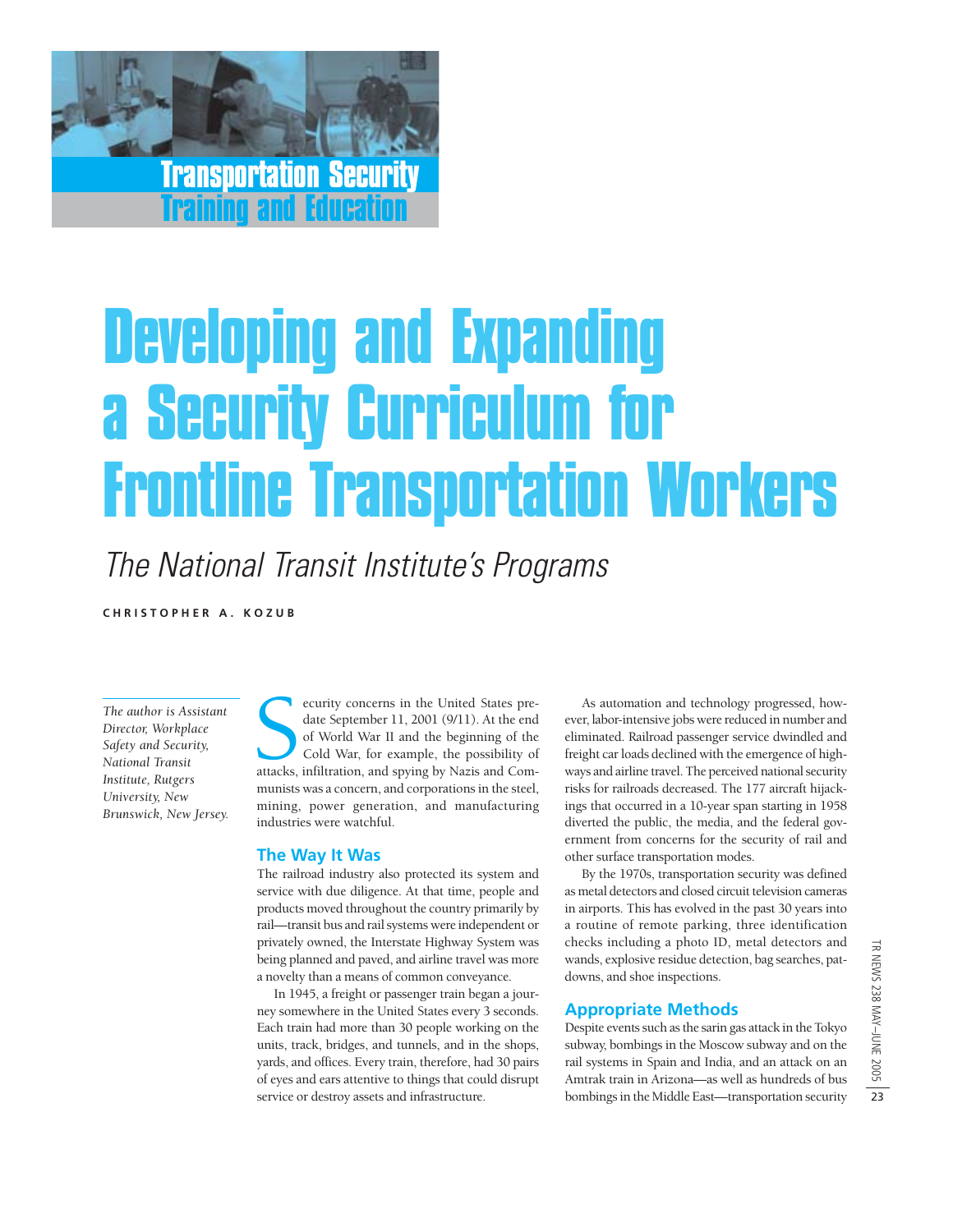

Sheriff Britta Kjellstrand, Transit Services Bureau, Los Angeles County Sheriff's Department, reviews materials at NTI training session.

did not deviate from a focus on aviation. A few have tried to convince policy makers that some of the practices and equipment for airport security could be adapted for transit.

But shoe inspections before boarding a Bay Area Rapid Transit train, or metal detectors at every station gate on the light rail T in Boston, or bag searches on Chicago's Blue Line are not practicable. Neither can the Golden Gate Bridge authorities require a driver and ID match for every vehicle before crossing, nor can Baltimore's security personnel inspect every automobile going through the Fort McHenry Tunnel.

Although technology has provided effective solutions for highway, transit, and rail system security such as closed-circuit television cameras—the two measures that have been most effective are low tech. First, K-9 patrols, teaming a dedicated law enforcement officer with a well-trained dog in high-density areas such as terminals, depots, and on board trains, have been effective in detection and deterrence. The patrols also reassure security-conscious customers.

The second method looks back to 1945 and relies on a watchful and diligent workforce throughout the nation's rail, highway, and transit systems.

#### **Methodical Program**

After 9/11, the Federal Transit Administration (FTA) focused on securing U.S. transit systems. FTA dispatched technical assistance teams to the 30 largest systems; conducted vulnerability assessments, management-level workshops, and seminars; and launched the Transit Watch program to help systems enlist customers in security efforts.

Along with these initiatives, FTA and the National Transit Institute (NTI) at Rutgers University in New Jersey began a methodical program to provide training and materials at the front line. Following an accelerated development schedule, NTI released the course, System Security Awareness for Transit Employees, in June 2002. Supplementing the course was a program, Security Incident Management for Transit Supervisors. The courses serve frontline employees and their immediate supervisors and are essential in preventing and responding to security-related incidents.

To observe and report information effectively, employees need training in the basic skill sets of where to look, what to look for, and what to report. Their decisions and actions may determine the severity and extent of an incident. Knowledge of what to do—and of what not to do—is vital to a safe and effective response.



TR NEWS 238 MAY–JUNE 2005

TR NEWS 238 MAY-JUNE 2005

24

K-9 patrols are effective for deterrence and detection, especially in high-density areas, such as terminals. *Above, left,* passenger-friendly K-9 patrol assists Washington State Ferry. *Right,* K-9 training drill for transit police completes rounds on escalators at Washington, D.C., Metro station.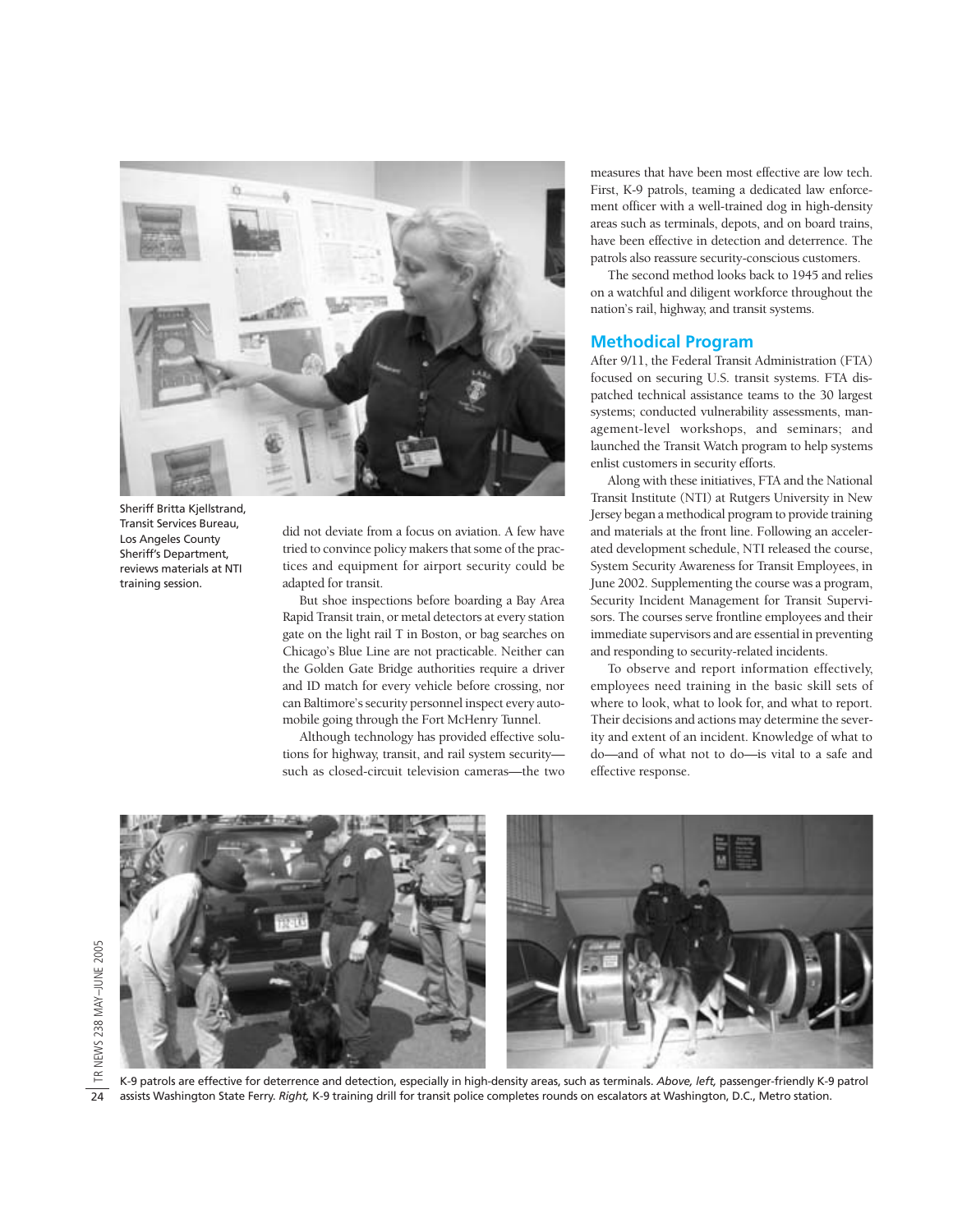The 4-hour course uses a variety of techniques to present the fundamental concepts of transportation system security in a structured yet customizable format. In this way, agencies can make the course more relevant by incorporating system-specific graphics, policies, and concerns, while maintaining consistency and continuity on a national level.

In September 2002, NTI released a computerbased, self-paced, interactive version of the security awareness course. The 90-minute program presents the same material as the instructor-led course via an electronic-learning platform.

In both formats, the System Security Awareness for Transit Employees course has assisted 665 transit systems throughout the country in training more than 65,000 transit employees—including a total of 45,000 employees from 29 of the 30 largest systems. Within the first year, the Denver Regional Transportation District and San Francisco Municipal Railway had trained all of their employees with the NTI materials. In California, the Los Angeles Metropolitan Transit Authority (MTA), working with the Los Angeles County Sheriff's Office, used the NTI materials to train more than 200 transit-assigned law enforcement officers, as well as safety and security representatives from the 17 smaller interlinked transit systems.

Although systems within the security-sensitive, densely populated, urban areas of the country have received most of the attention, NTI also has worked with organizations responsible for smaller, rural properties. For example, NTI coordinated 3 weeks of system security training in June and August 2003 for the Wisconsin Urban and Rural Transit Association, preparing 457 employees from 29 state agencies. With the North Carolina Department of Transportation (DOT), NTI trained 329 transit employees from 109 systems in the state.

FTA and NTI also have produced a series of employee pocket guides on system security awareness, focusing on crime and terrorism prevention. Different versions reflect the modal and operational particulars of bus, light rail, and heavy rail systems. Approximately 500,000 guides have been distributed to transit workers by employers and labor unions. Los Angeles MTA incorporated emergency contact information into the bus and heavy rail pocket guides distributed to all employees.

#### **Video and Adaptations**

The next component in the FTA-NTI security training program was a 15-minute training video, *Warning Signs,* on system security awareness. The video covers the primary elements of the training course and can introduce the concept of system security measures as part of more traditional training or can refresh employ-



Customized brochures and pocket guides reinforce awareness training and security procedures for transportation agency personnel.

ees who have already received training. More than 3,500 copies of the video have been distributed to approximately 400 transit agencies.

Metropolitan Transit Authority of Harris Country, Texas (METRO), adapted *Warning Signs* by adding a custom introduction by Shirley DeLibero, then president and CEO of METRO, along with a wrap-up by METRO Police Chief Tom Lambert. In 2004, TriMet of Portland, Oregon, used *Warning Signs*to retrain operations employees who had participated in the NTI course in 2002 and 2003.

FTA asked NTI to translate *Warning Signs* and three security pocket guides into Greek for the transit systems of Athens and the neighboring area for the 2004 Olympic Games. The final package included an introduction by FTA Administrator Jennifer Dorn and Chet Luner of the Transportation Security Administration (TSA).

#### **Ferries to DOTs**

NTI also worked with the Washington State Ferry (WSF) system and its parent organization, Washington State DOT, to develop specific training materials in response to heightened security concerns. The effort included development of a system security awareness course, pocket guide, and training video, following the model of the FTA-NTI materials.

Building on lessons learned in the project, NTI developed a course for ferry operations, System Security Awareness for Passenger Vessel Employees. The course is intended to comply with U.S. Coast Guard security training regulations. A train-the-trainer version of the course, released earlier this year, has prepared 348 people from 130 operations.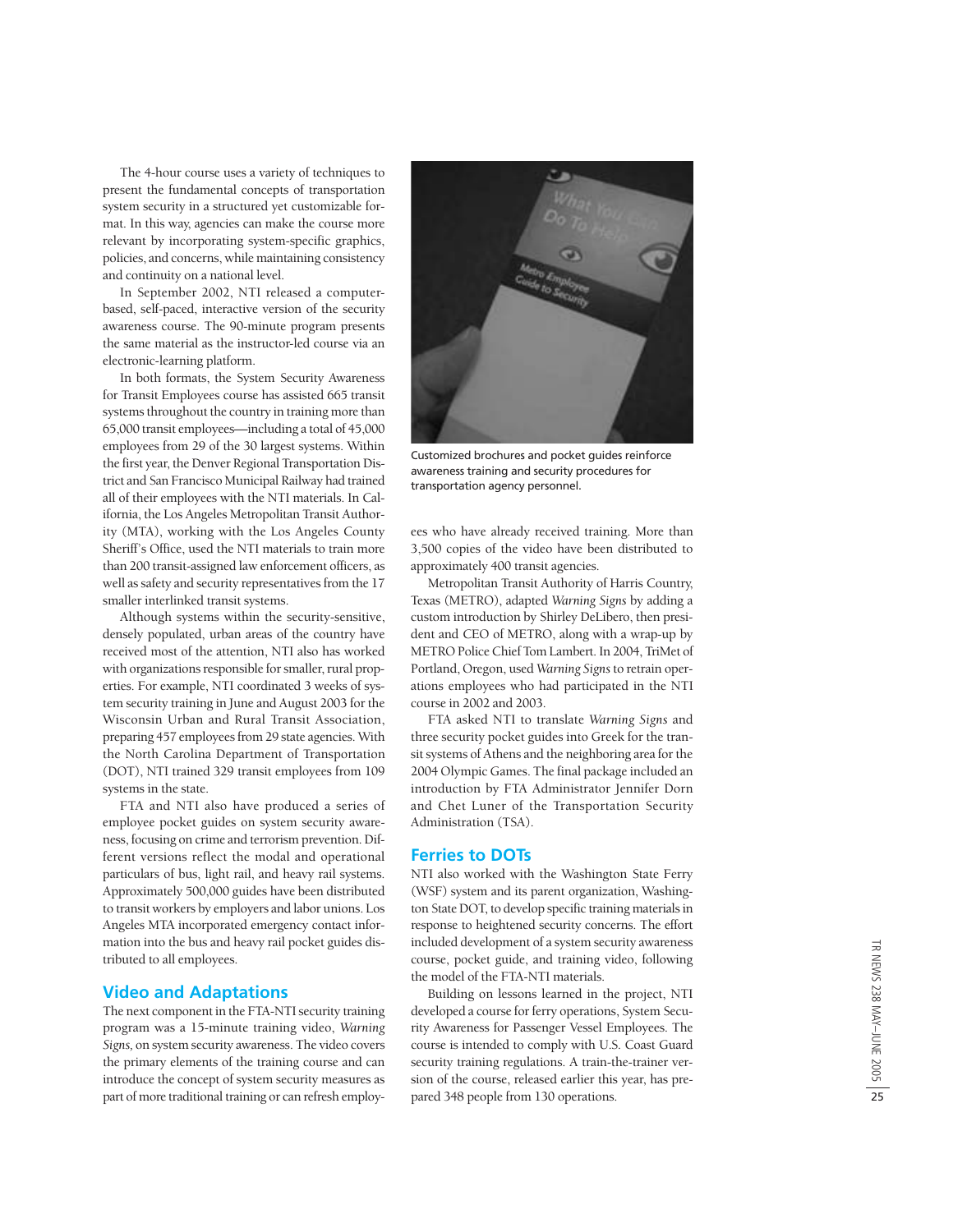

Train positioned for security X-ray. System security awareness training provides context for training in hightech applications.

The Washington State DOT and WSF project raised an immediate recognition of the need for security training for state transportation employees. Under the direction of FTA and in collaboration with the American Association of State Highway and Transportation Officials (AASHTO) and several AASHTO member organizations, NTI developed System Security Awareness for Transportation Employees.

After four pilot tests of the course, TRB's National Cooperative Highway Research Program (NCHRP) awarded NTI a grant for 20 additional deliveries, as well as for the development of computer-based interactive versions of the system security awareness course and a new incident management course for DOT employees. Transportation departments in 11 states have hosted train-the-trainer sessions for their employees, allowing the DOT training staff to implement internal training at their own schedule.

#### **Railroad Security**

Working with the Federal Railroad Administration (FRA) and several commuter rail operators across the county, FTA and NTI developed a course in system security and a pocket guide for commuter rail employees, adapted to the unique organizational and operational characteristics of railroads. Commuter rail operators in Massachusetts, New York, New Jersey, California, and Florida have used the course, released in June 2003.

In late 2003 representatives of Amtrak approached NTI about repurposing the commuter rail course to train more than 20,000 employees across the country. A partnership was formed among NTI, Amtrak, FRA, the Association of American Railroads—representing

#### **Conducting a Mock Drill in Indiana**

#### *State and University Partnership Gauges Transportation Security Training Needs*

S.Y. NOF, J. D. VELASQUEZ, B. K. PARTRIDGE, AND J. M. POTURALSKI

**U**niversities can partner with and provide support to transportation agencies that are determining and filling needs for security training. An example is the Awareness and Alertness Training program, conducted by the PRISM Center and the Joint Transportation Research Program (JTRP) at Purdue University.\* The program was started to help the Indiana Department of Transportation (DOT) handle threats to infrastructure, including terrorist attacks.

The program has analyzed Indiana DOT training and has itemized the components that need to be designed, developed, and enhanced. In collaboration with Indiana DOT employees, the research team delivered a full-day training workshop in July 2004 to more than 75 participants, mostly managers and supervisors from the agency's districts and subdistricts.

Through the workshop, participants gained acquaintance

\* PRISM stands for Production, Robotics, and Integration Software for Manufacturing and Management; http://gilbreth.ecn.purdue. edu/~prism/. JTRP is a project of Indiana DOT and Purdue University; www.purdue.edu/jtrp.

with programs available in other states and through federal and other agencies. The session also provided the research team with information on how Indiana DOT might proceed to safeguard employees and the state's transportation infrastructure.

The workshop covered available programs on security awareness, security-related warning signs, lines of communication and command, roles and responsibilities of managers and supervisors, and alertness methods. The research team examined the programs that would address the security needs of Indiana DOT most effectively and then developed and tailored some of the programs to include content specific to Indiana DOT in the general safety training provided to all employees.

#### **Designing the Mock Drill**

The workshop participants recommended that Indiana DOT should prepare better for statewide mock drills in terrorism response and that interagency mock drills would be beneficial. Indiana DOT worked with the PRISM Center team to tailor a mock drill.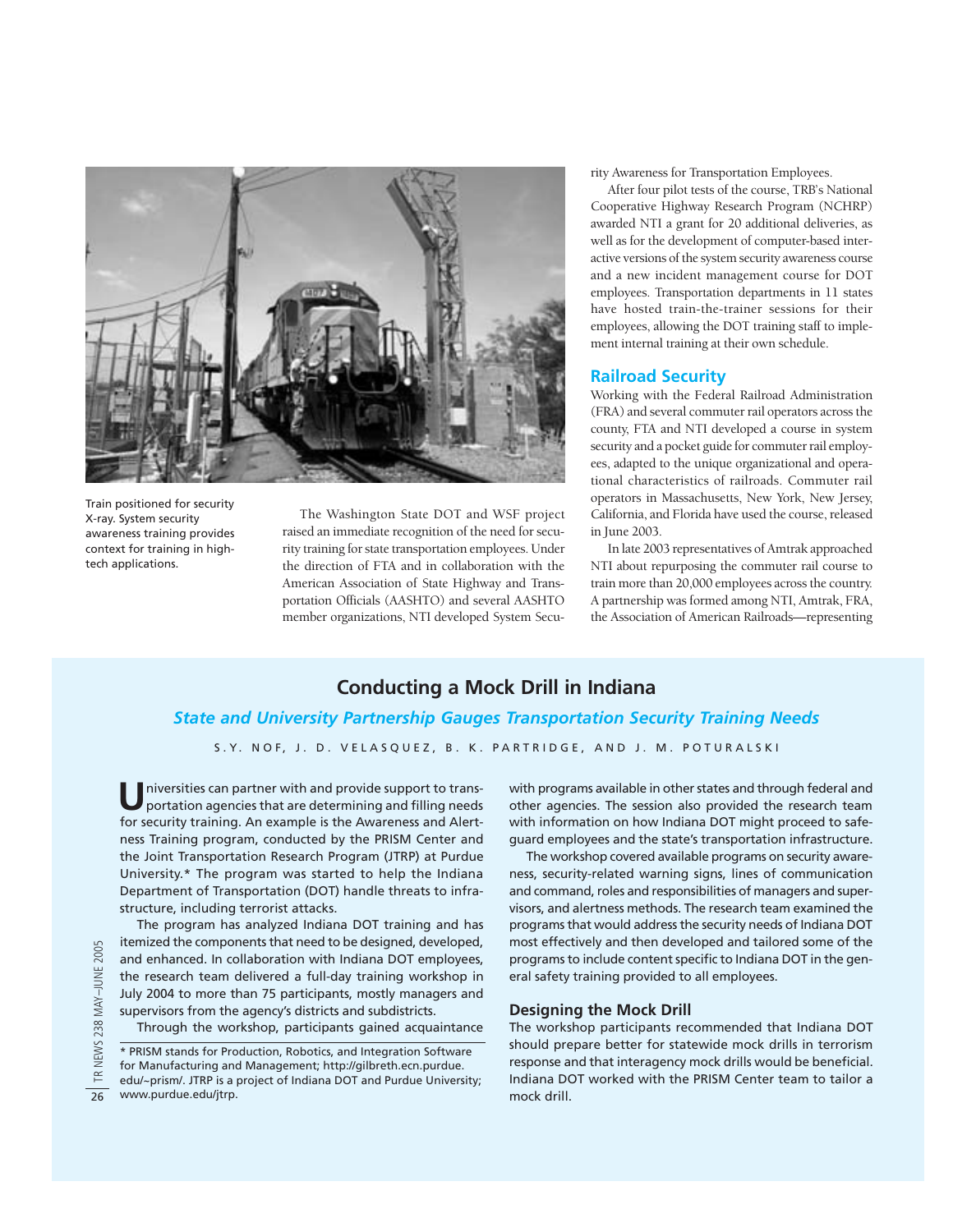the nation's freight railroads—and TSA to develop a computer-based, interactive, security awareness training program for employees of all U.S. freight and passenger railroads. In September 2004, TSA awarded a contract to NTI to develop and deliver the interactive program by early 2005.

In the summer of 2004, with a supplemental grant from the state of Illinois, NTI trained all employees of the Chicago-based Metra rail system, as well as contract employees from the Union Pacific and BNSF freight railroads. Under a separate agreement, NTI trained all of the Northern Indiana Commuter Transportation District employees who operate the former South Shore Line into Chicago.

With the two national political conventions in 2004 in large East Coast cities, at security-sensitive venues built above railroad and subway stations, the need for security training was pressing. NTI provided instructors to train all of the MBTA bus and rail operations personnel before the start of the Democratic National Convention.

NTI also provided the commuter rail course to MBTA to train rail crews and other personnel. Finally, NTI held a train-the-trainer session in Boston for the passenger vessel course, attended by more than 50 representatives of local ferry operators, as well as U.S. Coast Guard personnel.

To prepare for the Republican National Convention in New York City, NTI worked on security training with all three commuter railroads. Metro North and Long Island Railroad continued using the original NTI course, but increased the frequency of the training sessions. In New Jersey, NTI worked with NJ Transit to conduct training sessions for train and engine crews operating in and out of New York City, as well as for the maintenance crews servicing the cars and locomotives. NJ Transit also reproduced and distributed *Warning Signs* to all of its rail operations employees.

#### **On the Alert**

At the same time, NTI released a new FTA-driven training program, Terrorist Activity Recognition and Reaction. The new course is consistent with the concepts in the original system security courses but was built from the ground up.

The primary audience consists of front-line employees and supervisors who have direct contact with customers—such as bus or rail operators, station agents, train operators, and supervisors, as well as maintenance personnel. The focus is on preventing terrorist attacks through the observation and reporting of preattack activity. A course video and pocket guide are in development.

As transit agencies and land and maritime transportation systems continue to build up their security efforts, training is essential. NTI will continue to provide training courses and materials to agencies at the direction of—and in collaboration with—FTA and other U.S. DOT offices; TSA and other DHS offices; and AASHTO and other organizations.

Decades of transportation security experience in London and the Middle East have proved that a workforce trained to be alert, observant, diligent, and conscientious in reporting unusual activities and objects is one of the most effective security measures in a system designed to be open, accessible, and reliable.

The project limited participation to two Indiana DOT districts, with support from the Indiana State Police, Indiana DOT Counter Terrorism and Security Council, and Indiana's State Emergency Management Agency (SEMA). The mock drill prototype consisted of a series of events that ranged from everyday occurrences such as snow removal to the serial detonation of stolen tankers.

The mock drill participants were divided into four groups: the two participating districts, the overseeing agencies, and a control group. All teams had a decision support system to obtain simulated real-time information about the unfolding events, a list of individuals with whom to communicate, other contact information, weather reports and state maps, and access to a database of all the emergency equipment available in a typical Indiana DOT district and subdistrict.

The mock drill was conducted in real time via the intranet of the Indiana DOT Research Division. The control group, which consisted of knowledgeable representatives from several agencies, provided immediate feedback and qualified the decisions made by the participants.

At the end of the mock drill, representatives from Indiana DOT and SEMA discussed the cumulative log of the decisions and the results with all participants. The lessons learned have contributed to the agency's preparedness, communications capability, and efficiency in response efforts.

#### **Refining the Prototype**

Although improvements have been recommended, the training workshop and mock drill prototype were well received by all participants. Indiana DOT will increase transportation security training, as well as safety training, in the coming year, developing more comprehensive training programs, with additional material specific to each target audience, and with enhanced interface and interaction.

The mock drill prototype will undergo further refinements and updates in response to feedback from participants. The program then will be deployed in all Indiana DOT districts. The training programs are being developed in conjunction with JTRP projects on vulnerability analysis and risk assessment and on intelligent transportation systems and security. These efforts will allow Indiana DOT to improve at handling emergencies of all types.

*Nof is Professor of Industrial Engineering and Director, PRISM Center, Purdue University, West Lafayette, Indiana. Velasquez is a graduate student in engineering at Purdue. Partridge is Division Chief, Research and Development, and Poturalski is Division Chief, Operations Support, Indiana Department of Transportation.*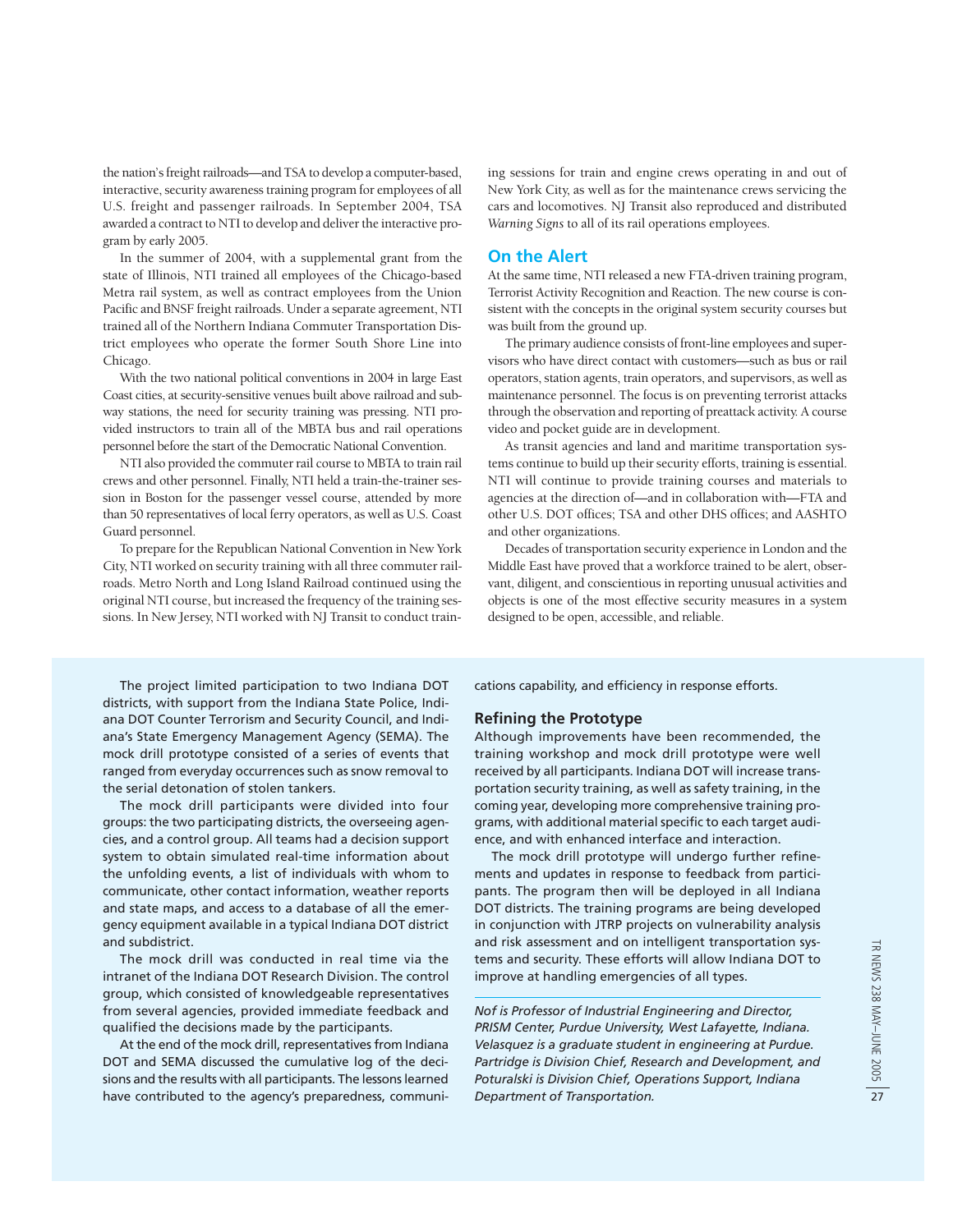#### **Hazard and Security Planning for Transit Systems**

*One Size Does Not Fit All*

PETER M. SCHAUER

**A**s security planning becomes a requisite for transit management across the United States, researchers are discovering that one size does not fit all. Security and hazard planning can vary more between two rural areas like Bonifay, Florida, and Boonville, Missouri, than between New York and Los Angeles.

Rural areas can host a variety of hazards and security threats, from nuclear bomb disposal in rural Texas to large earthen dams in Pennsylvania to tsunamis in Hawaii and Washington. The security needs of larger cities are more alike than those of rural areas, where safety and security threats, from modest to extreme, may develop from circumstances unknown in urban areas. Consequently, security planning for rural areas does not fit neatly into the prevention and response patterns established for larger urban areas.

To approach this variability in sources and types of threats, the Transit Cooperative Research Program has developed a malleable template for a

hazard and security plan (HSP) under Project J-10D, Security Planning Tools for Rural, Small Urban, and Community-Based Public Transportation Operations. The 110-page HSP template helps transit managers in these settings select policies and procedures that fit the needs of their service area.

The template is introduced in an 8-hour workshop. Participants are guided through an interactive process to establish the foundation of a plan, which they can complete and refine in their home office. Rural, small urban, and community-based transit managers typically fill many roles in their organizations; therefore the template is intended to be comprehensive, thorough, and adaptable, but not burdensome. Each participant receives a CD-ROM of the plan template and sample policies.

To help participants understand the nature of local hazards and security threats, the workshop features the preparation of an area base map, similar to the map shown on this page. Workshop participants first identify all the hazards on the sample map. Then they draw a map of their home operating territory, including the hazards. In two preliminary workshops to test the training materials, the map exercise was received enthusiastically, eliciting such comments as "I had no idea how many threats and hazards there were in my home area!"



*HSP sketch map for Somewhere County, USA. The map illustrates the variety of potential hazards and security issues in rural and small urban areas, depicting a total of 35 for seminar participants to identify.*

The recognition of hazards and security threats through the map exercise is applied as participants select policies and procedures. The selections help participants understand that hazard and security planning is easiest and most effective when built into the fabric of the organization and included in organizational policies. This is similar to the architectural concept of universal design and to the notion that built-in accessibility is easier and less costly than a later add-on.

The workshop emphasizes that effective hazard and security planning is an integral—not an ancillary—part of day-today management. Through appropriate use of the HSP template, rural, small urban, and community transit managers have a way to prepare and implement a systemic approach to hazards and security.

*For more information about the availability of the workshop, contact Stephan A. Parker, Senior Program Officer, TRB Cooperative Research Programs Division, 202-334-2554, saparker@nas.edu.*

*The author is principal, Peter Schauer Associates, Boonville, Missouri, and coprincipal investigator for TCRP Project J-10D, described in this article.*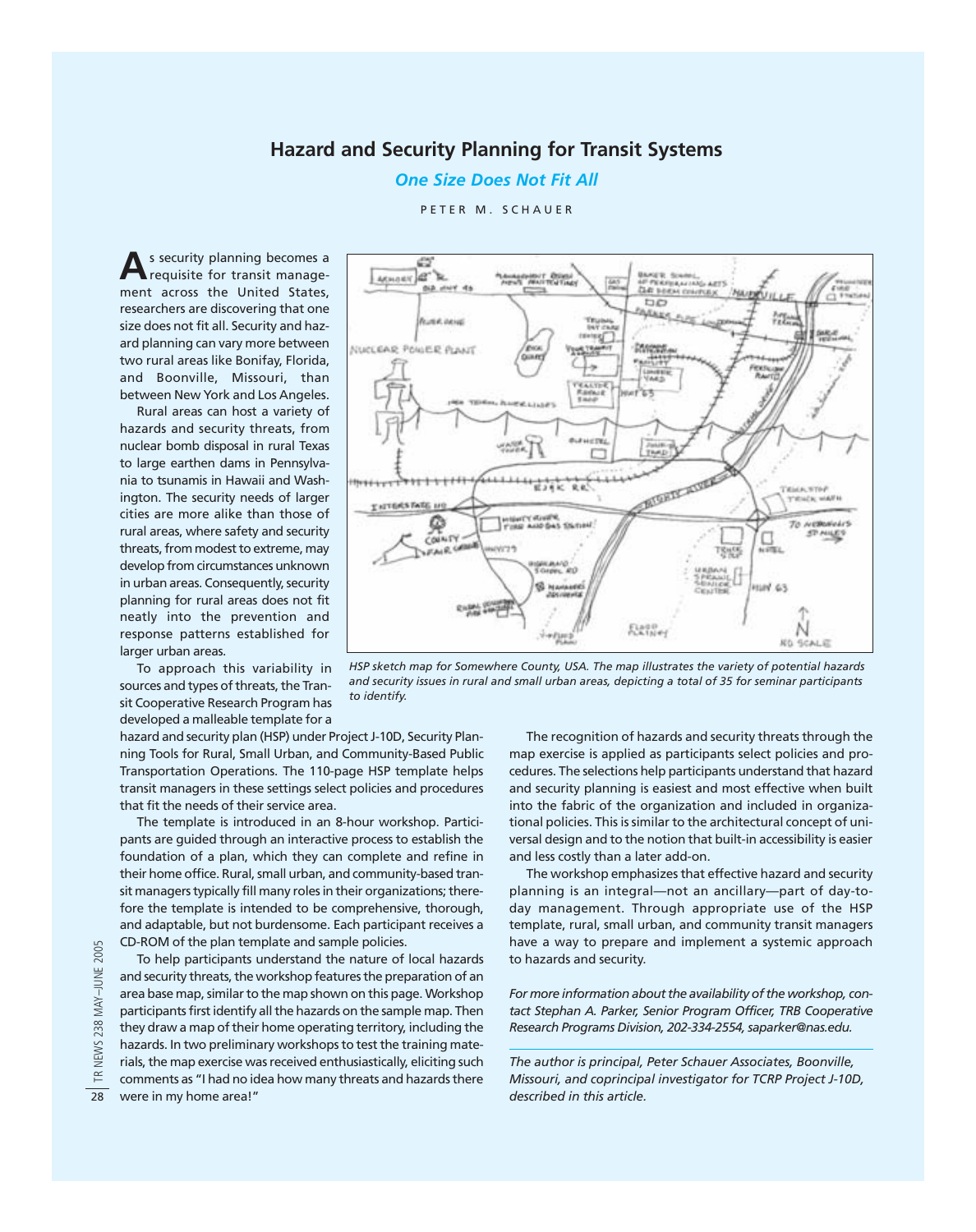# **Cooperative Research for Hazardous Materials Transportation**

Defining the Need, Converging on Solutions

**THOMAS R. MENZIES, JR.**

*The author, Senior Program Officer in TRB's Division of Studies and Information Services, served as study director for this project.*

azardous materials are substances that<br>are flammable, explosive, or toxic, or<br>that, if released, produce effects that<br>would threaten human safety, health, the<br>environment, or property. Hazardous materials are are flammable, explosive, or toxic, or that, if released, produce effects that would threaten human safety, health, the moved throughout the country by all modes of freight transportation, including pipelines, ships, trucks, trains, and airplanes.

Hazardous shipments vary in size and type, from small parcels containing a few ounces of infectious or radioactive substances to barges and railroad tank cars

carrying tons of flammable, toxic, and corrosive materials. According to U.S. Department of Transportation (DOT) estimates, if movements by pipeline and oceangoing tankers are excluded, about 800,000 hazardous materials shipments, more than 5 million tons, are made daily in the United States—approximately 18 percent of the total freight shipped.

#### **Shared Goal**

The private sector and a diverse mix of government agencies at all levels are responsible for controlling the

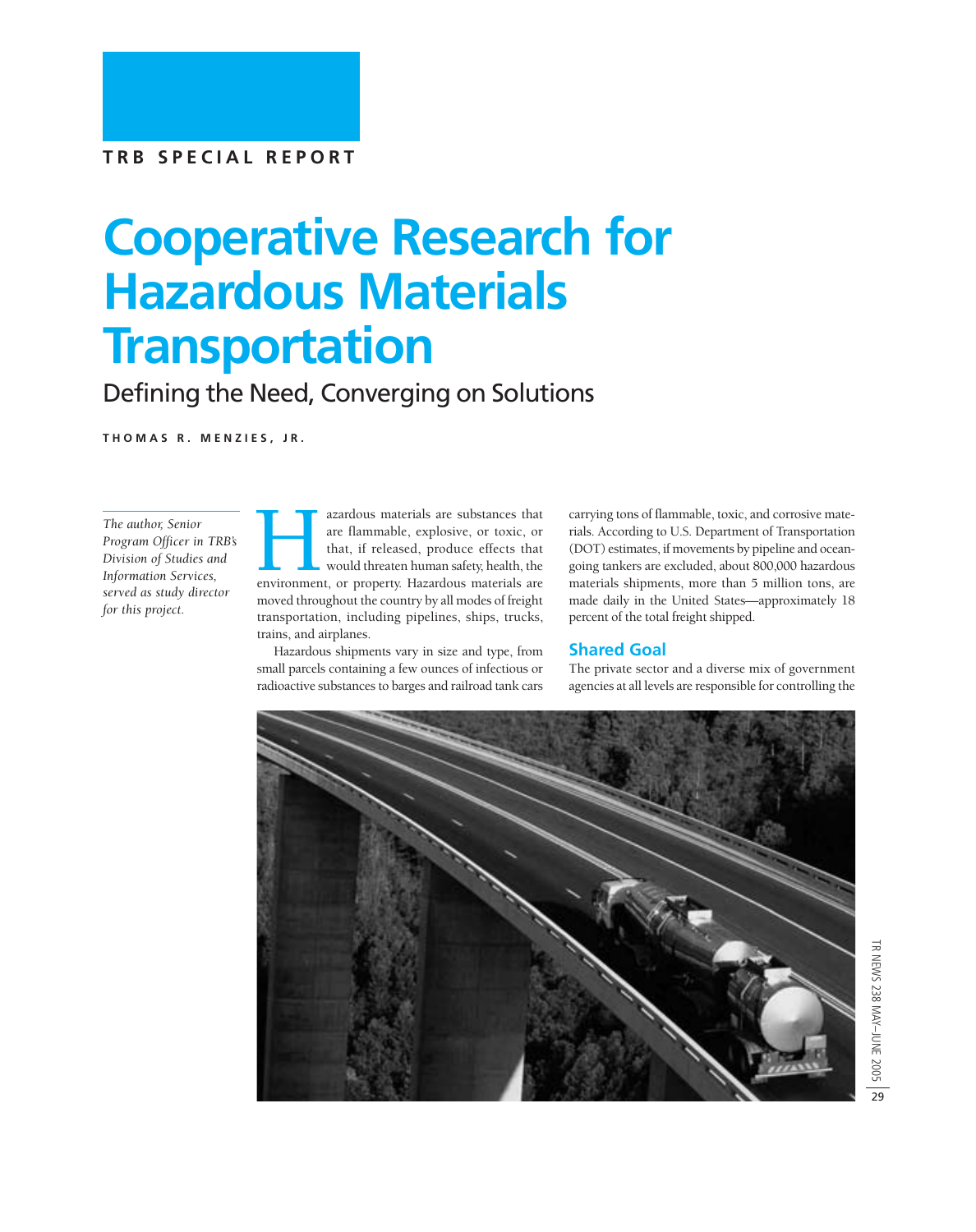

TRB Special Report 283, *Cooperative Research for Hazardous Materials Transportation: Defining the Need, Converging on Solutions*, is available from the TRB online bookstore, www.TRB.org/ bookstore; to view the book online, www.TRB. org/publications/sr/sr283. pdf.

transport of hazardous materials and for ensuring that hazardous cargoes move without incident. This shared goal has spurred the creation of several venues for organizations with related interests to work together in preventing and responding to hazardous materials incidents.

Trade associations from the freight transportation and chemical industries, government regulatory and enforcement agencies at the federal and state levels, and local emergency planners and responders routinely share information, resources, and expertise. At the federal level, the U.S. DOT Office of Hazardous Materials Safety develops uniform requirements for hazardous materials transportation and coordinates with international bodies.

Nonetheless, a longstanding gap in the system for ensuring hazardous materials safety and security occurs in the conduct of research. Industry organizations and government agencies have their own research programs to support their mission needs. Collaborative research to address shared problems takes place occasionally, but mostly occurs ad hoc or project by project.

#### **Filling the Gap**

Acknowledging this gap, the Office of Hazardous Materials Safety, the Federal Motor Carrier Safety Administration, the Federal Railroad Administration, and the U.S. Coast Guard pooled their resources for a study. Under the auspices of TRB, the National Research Council of the National Academies

#### **Committee for a Study of the Feasibility of a Hazardous Materials Cooperative Research Program**

**Robert E. Gallamore**, Northwestern University, Evanston, Illinois, Chair **Benson A. Bowditch**, Jr., CP Ships, Tampa, Florida **J. Ron Brinson**, North Charleston, South Carolina **Michael S. Bronzini**, George Mason University, Fairfax, Virginia **O. Bruce Bugg**, Georgia Department of Motor Vehicle Safety, Conyers **Cherry Burke**, DuPont USA, Wilmington, Delaware **Edward R. Chapman**, Burlington Northern and Santa Fe Railway, Fort Worth, Texas **Christopher P. L. Barkan**, University of Illinois, Urbana–Champaign

**Terrance M. I. Egan**, Washington State Military Department, Camp Murray **Nicholas J. Garber**, University of Virginia, Charlottesville **Patrick Kelley**, ABF Freight Systems, Inc., Fort Smith, Arkansas **Michael Moreland**, Occidental Chemicals Corporation, Dallas, Texas **Michael Morrissette**, Dangerous Goods Advisory Council, Washington, D.C.

**Gordon L. Veerman**, Argonne National Laboratory, Argonne, Illinois

appointed a committee to examine the feasibility of creating a cooperative research program for hazardous materials transportation, similar in concept to the National Cooperative Highway Research Program (NCHRP) and the Transit Cooperative Research Program (TCRP).

Led by Robert E. Gallamore, Director of the Transportation Center at Northwestern University, the study committee consisted of experts in hazardous materials risk analysis, shipping, transportation, enforcement, emergency planning, and research management (see box, below). The committee supplemented its own expertise and perspectives by convening a workshop, at which more than 50 individuals from the public and private sectors offered thoughts on the need for cooperative research in hazardous materials transportation. The committee concluded that the need for cooperative research in this field is significant and growing and offered ideas on establishing an ongoing program of cooperative research.

#### **A Mounting Need**

*The safety, security, and environmental concerns associated with the transportation of hazardous materials are growing in number and complexity.* 

Federal involvement in the regulation of hazardous materials transportation began nearly a century ago to protect the public from the dangers of fires and explosions involving volatile liquids and solids transported by rail. Concern gradually expanded to include many other materials that posed risk mainly to the transportation workers and the emergency personnel responding to a crash or an accidental release.

During the past three decades, the scope of concern has expanded to include materials that, if released, may harm the environment or that may present longterm risks to human health. Today, the concern goes beyond accidental releases to include the possibility that terrorists may target hazardous materials to harm public health, safety, and the economy. The committee concluded that cooperative research can help manage these complex risks comprehensively and systemwide.

*Managing the risks associated with the transportation of hazardous materials is necessarily a joint effort involving many entities from industry and government.*

Ensuring the safe and secure transportation of hazardous materials requires the efforts of carriers in nearly all modes, shippers of a range of products, and government agencies at all jurisdictional levels. Shippers and carriers bear the main responsibility, by following their own good practices and the longstanding rules and standards of industry, the federal government, and international bodies.

Because releases sometimes occur in transporta-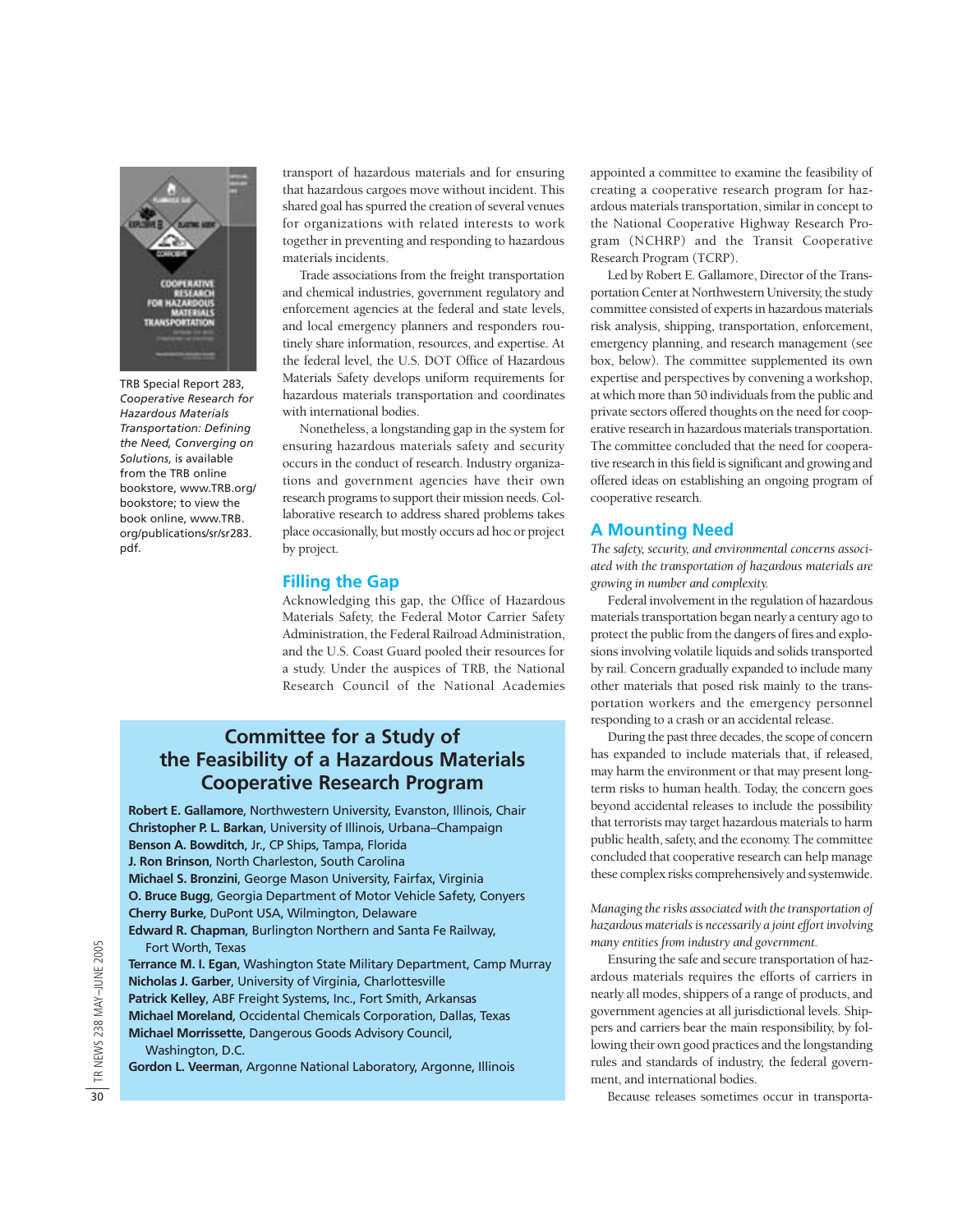#### **Example Projects for a Hazardous Materials Transportation Cooperative Research Program**

**T**he committee report identifies nine example projects that a hazardous materials transportation cooperative research program could undertake. The topics illustrate the kinds of problems that a program may address and are not offered as a priority list:

#### **Data and Analysis for Policy Making and Regulation**

 Assessment of opportunities to integrate and supplement safety and security measures for hazardous materials transportation;

◆ Data on predominant traffic and highway geometric characteristics in large-truck crashes for use in risk analysis;

Recommendations for development of conditional release probabilities for bulk containers involved in transportation accidents;

Development of correlations between

incident risks and consequences to aid in decisionmaking models;

 Development of an environmental hazard assessment system for the transport of hazardous materials; and

◆ Recommendations for commercial transportation incident and commodity flow data collection and reporting.

#### **Planning and Preparing for Emergencies**

◆ Detailed information for conducting hazardous materials commodity flow studies; and

 National hazardous materials emergency response capability assessment.

#### **Supporting First Response**

 Transportation emergency response guidelines for hazardous materials.

tion, this responsibility extends to state and local police and fire officials, who are often the first to arrive on the scene of a release and who must act quickly to minimize harm. Moreover, state and local authorities must work with industry and federal agencies to ensure security as the shipments pass through critical infrastructure and population centers.

More than one dozen federal agencies have regulatory, enforcement, operational, and other responsibilities related to hazardous materials transportation. All of these entities have much at stake in providing a safe and secure system for transporting hazardous materials.

*Few means are available for the parties responsible for hazardous materials transportation to work together in seeking solutions to shared and related problems.*

All parties responsible for the transportation of hazardous materials require information to support their decisions. Which routes and modes of transportation are safest, most secure, and pose the least risk to the environment? Which materials are suited for which type of packaging? Which emergency preparations are most prudent, considering the nature of the materials crossing the transportation system? Which shipments merit extra security?

These questions indicate the kinds of decisions that industry and government must make regularly, often independently. The ramifications can be far-reaching.

Good decisions demand good information. Good decisions require data and analytic tools for weighing

options and understanding the causal relationships and the systemwide effects.

A cooperative research program would address these problems from a wider range of perspectives. The program would allow the consolidation of resources to seek solutions more efficiently, avoiding piecemeal and duplicative efforts. The program would lead to greater acceptance of research results by the entities involved, because each would participate in the process.

Finally, the program would lead to more widespread dissemination of the results and to more applications of the results in the field. By cooperatively setting the research agenda and guiding individual research projects, the parties responsible for hazardous materials safety and security would have a dependable way to work together in solving problems.

#### **Program Structure**

The experience of cooperative research programs, such as NCHRP and TCRP, suggests that a successful program for hazardous materials transportation should involve an array of the likely users of the research, who would guide and govern the program, set the research agenda, oversee individual research projects, and disseminate the end products of the research.

End users of the research—carriers, shippers, and emergency responders—must have a sense of ownership in the program. The users must be convinced that the program is addressing their problems and research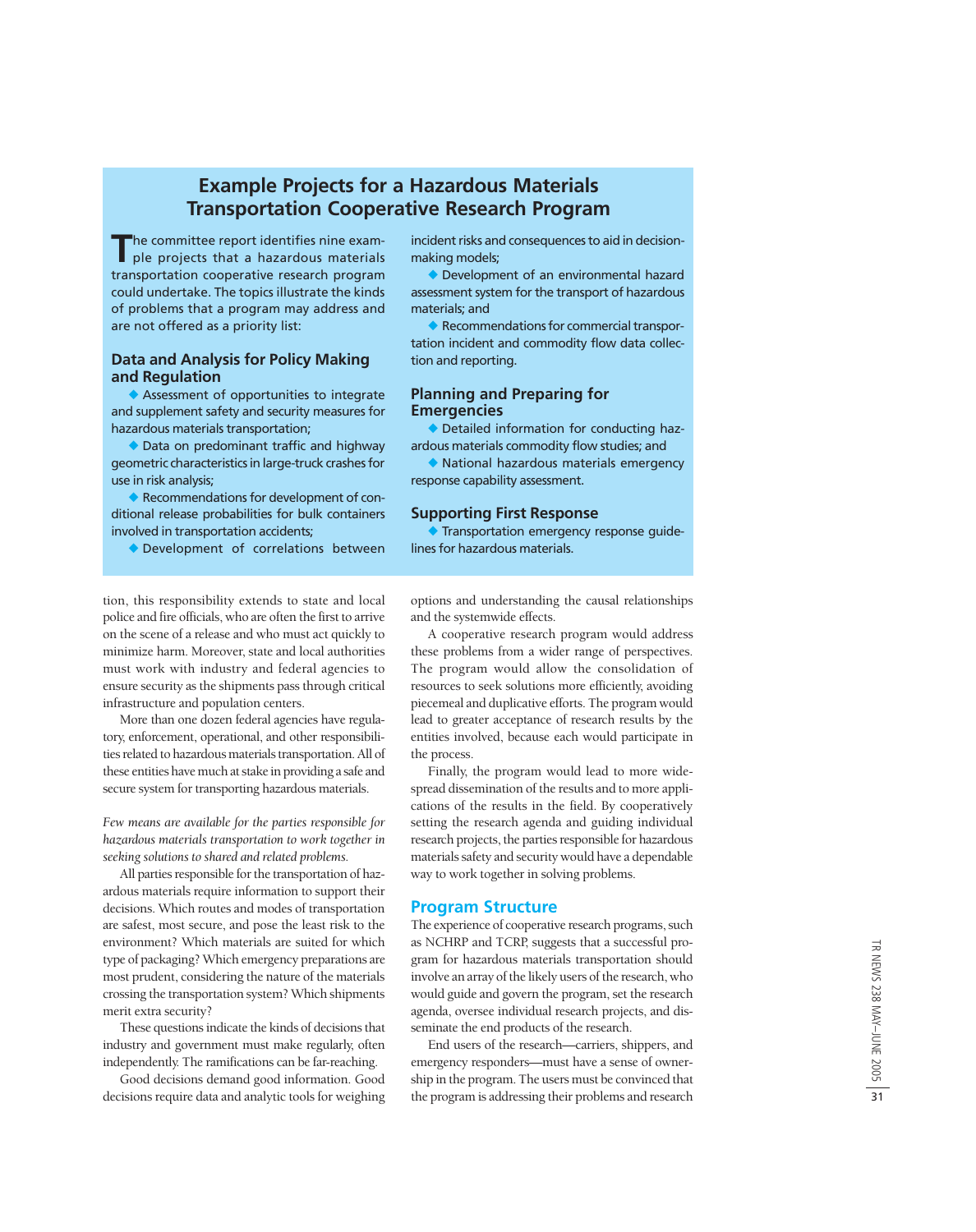

PHOTO: CHRIS KADLEC

needs and that the program is incorporating their expertise and perspectives. The research results then are more likely to gain acceptance and application.

Simply offering stakeholders an advisory capacity or other indirect role in program development and guidance, however, does not convey a sense of ownership, as the experience of other cooperative research programs has shown. A more comprehensive approach is required, from the way the program is financed and governed to how it is managed. The study committee offered the following advice for financing, governing, and managing a cooperative research program for hazardous materials transportation.

#### *Financing*

Because of the diversity of stakeholders in hazardous materials transportation, no single industry segment is likely to have incentive to fund cooperative research, and many do not have the financial means. Federally appropriated funds, therefore, would provide core financing for the overall program of research, perhaps coupled with supplemental funds contributed at the discretion of stakeholders to individual projects.

The committee observed that a cooperative research program comparable in magnitude to TCRP—that is, with a budget of \$5 million to \$10 million per year—may be justified to ensure the safety and security of hazardous materials in transportation. The committee noted that if the program proves successful in the first 3 to 5 years, an increasing portion of program funding may be derived more directly from stakeholders and users of the research.

Increasing stakeholder financing of the program, even if discretionary, is key to fostering a sense of ownership in the program by stakeholders, the committee emphasized. The measure would ensure that the research products remain useful.

#### *Governance by Stakeholders*

The program should be guided by a governing board that is independent and composed primarily of the end users of research. The governing board would be responsible for soliciting research needs, setting research priorities, and shaping the research agenda. The governing board should ensure that the products of the research are useful and well disseminated within the array of stakeholder communities.

The majority of the board members should be shippers, carriers, suppliers, and emergency managers and responders—that is, the significant end users of the research. The board also should include representatives from the federal agencies that have programmatic, operational, and regulatory responsibilities for hazardous materials transportation safety, security, and

environmental protection. These agencies will gain from cooperating in research with one another as well as with other segments of the industry.

#### *Management Model*

The committee found that certain management features of cooperative research programs have proved integral to success:

 Individual research projects should be conducted by contractors selected on a competitive basis. Contract research allows greater flexibility than investing in specialized research facilities and the hiring of in-house staff. A competitive process for selecting contractors by qualifications and cost encourages quality and efficiency, builds program credibility, and enables more research projects within the limited research budget.

 Technical panels should define the scope of individual research projects, developing requests for proposals from researchers, selecting the researchers to perform the work, overseeing and reviewing the work, and assisting in the dissemination of the final product. The technical panels should include end users of the research as well as technical experts from academia, the private sector, and government.

 The organization managing the process should be independent and should be focused on research as its main organizational mission. These characteristics are essential for building trust.

#### **Piloting the Concept**

The program would require a dedicated effort not only from research advocates but also from stakeholder communities. The benefits of research, however, are not always apparent to those who are focused on dayto-day operations and concerns.

Recognizing this practical problem and the challenge of securing support without tangible evidence that a cooperative research program would be useful, the committee noted that a smaller-scale demonstration could yield some early and useful research results.

The committee therefore advised initiating a pilot program. The value of the research should speak for itself. If the results of the research from the pilot program are useful, the cooperative research concept can be expected to generate stakeholder interest in pursuing a larger-scale program.

The successful cooperative research programs in other fields suggest that stakeholder involvement and interest in cooperative research are essential from the inception. The committee noted that a pilot program can help to establish this stakeholder ownership from the start.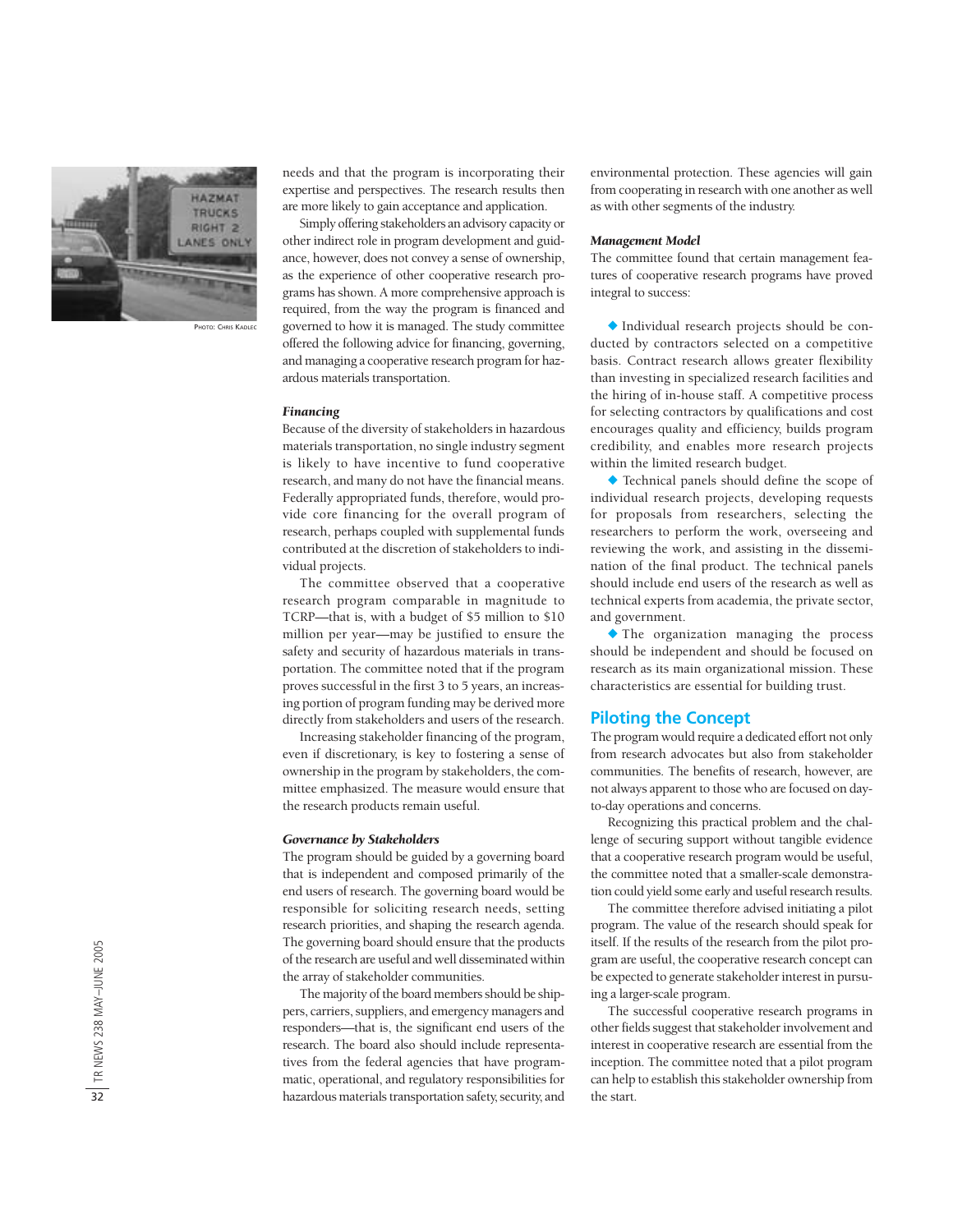# **Marine Salvage Capabilities**

Responding to Terrorist Attacks in U.S. Ports—

### Actions to Improve Readiness

**BEVERLY M. HUEY**

*The author is Senior Program Officer, TRB Division of Studies and Information Services, and was study director for this project.*

Federal officials and industry leaders have<br>focused national attention on the security<br>of U.S. seaports and are assessing how best<br>to prevent future terrorist incidents in and<br>around these facilities. Equally important, ho focused national attention on the security of U.S. seaports and are assessing how best to prevent future terrorist incidents in and are considerations about U.S. capabilities to respond adequately to a terrorist incident.

Ports and waterways are vital to the nation's economic well-being, and the closing of a major harbor would have enormous impact on commercial and military operations. The response to such an incident would involve many government agencies and organizations at the federal, state, and local levels.

The U.S. Navy Office of the Supervisor of Salvage and Diving (SupSalv) therefore asked the National Research Council of the National Academies to appoint a committee to convene a workshop, under

the auspices of the Transportation Research Board's Marine Board (see box, page 35). The committee designed a workshop for marine transportation and salvage professionals, as well as for organizational stakeholders in government and industry, to explore and evaluate the nation's capabilities for responding to terrorist incidents in major seaports and to report on readiness and on strategies to improve deficiencies.

#### **Changing Emphases**

Since September 11, 2001, the U.S. Coast Guard (USCG) has increased its emphasis on maritime homeland security, while continuing its responsibilities for maritime safety, protection of natural resources, maritime mobility, and national defense—for example, securing ports and waterways. USCG usually takes the federal responsibility for handling maritime incidents—



Rescue and salvage of a tanker on fire at sea provides possible salvage scenarios for response to an attack on ships in a U.S. harbor.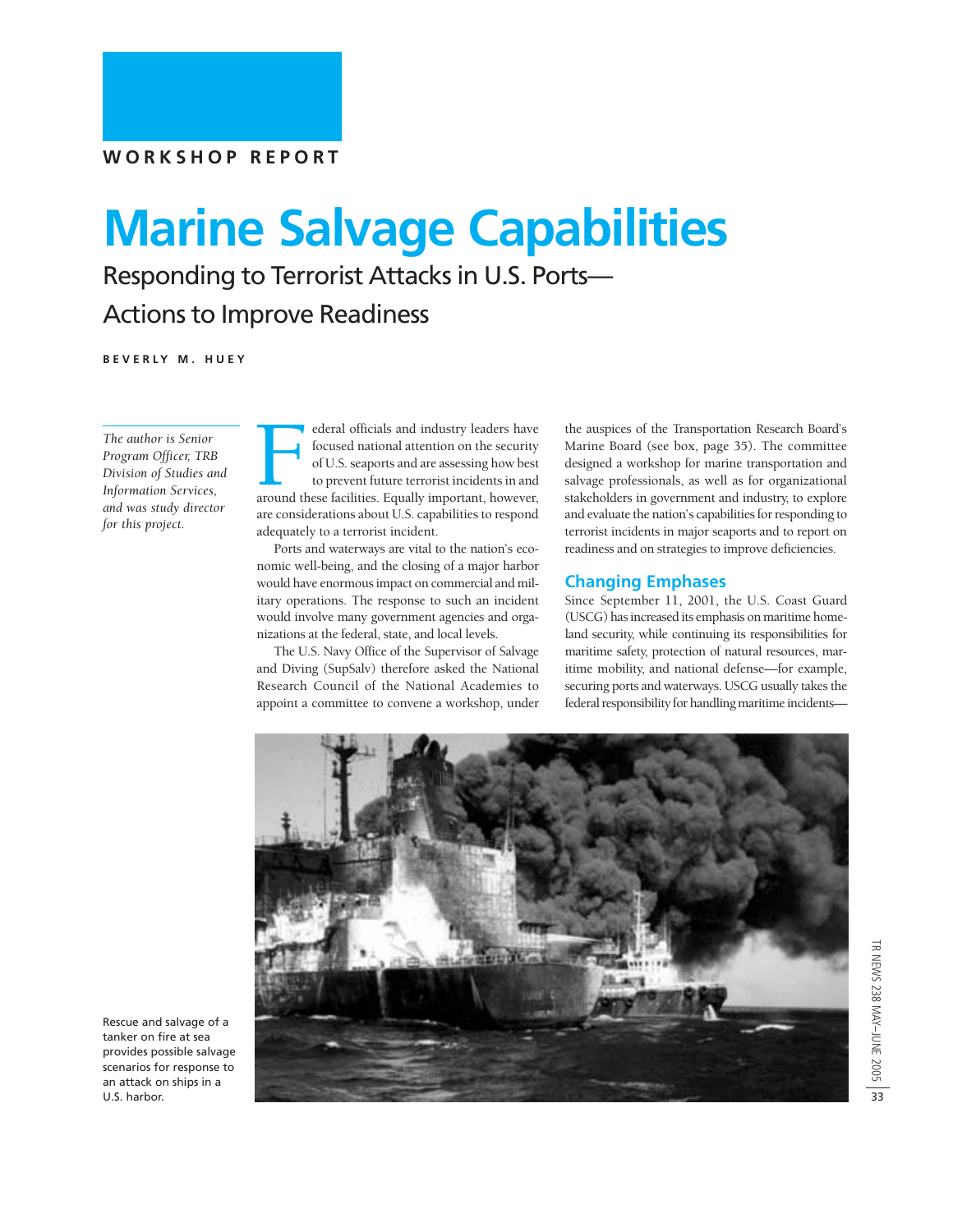

TRB Conference Proceedings 30, *Marine Salvage Capabilities: Responding to Terrorist Attacks in U.S. Ports—Actions to Improve Readiness*, is available from the TRB online bookstore, www.TRB.org/bookstore; to view the book online, www. TRB.org/publications/conf/ reports/cp\_30.pdf

such as collisions, groundings, and shipboard fires.

For incidents requiring salvage, however, the party involved typically must seek commercial service. If the party involved does not take adequate action, USCG calls on the U.S. Navy, which maintains the ability to respond to maritime accidents that require professional marine salvage services. Commercial salvors provide additional assets, personnel, and cutting-edge technology as needed.

In 1982, the Marine Board conducted a comprehensive study of U.S. salvage needs and capabilities, published as *Marine Salvage in the United States*, which was followed by a 1994 Marine Board report, *A Reassessment of the Marine Salvage Posture of the United States.*<sup>1</sup> The 1994 report described the Navy's salvage resources and contributions to the nation's salvage capabilities and found that marine salvage needs could not support a commercial industry dedicated to traditional salvage work. The same conditions continue today.

Since the 1994 study, substantial changes have occurred in public and private salvage capabilities as well as in public expectations for the nation's ability to respond to major incidents at sea. Nevertheless, the number and the capabilities of domestic salvage vessels have not increased significantly.

Marine casualties in U.S. waters are at an historic low. Recent events, however—notably the terrorist attacks on the World Trade Center overlooking New York harbor and the attack on the USS *Cole* in the Port of Yemen—suggest that national salvage capability has importance, not only in terms of transportation, economic, and environmental concerns, but also for homeland security.

#### **Goals and Approach**

The principal goals of the workshop were to share information about marine salvage response capabilities and to determine major gaps or concerns about the capabilities and about agency roles. Before the workshop, the committee developed two scenarios involving terrorist incidents—one in the Port of Houston, Texas, and the other in the Port of New Orleans, Louisiana. The scenarios reflected the committee's assumptions about what terrorists could accomplish with sufficient assets.

The two ports are major, world-class commercial shipping complexes—both along the U.S. Gulf Coast and handle significant international and domestic waterborne commerce. The Port of Houston is the second largest in the United States in terms of tonnage carried. The port conducts a major trade in petroleum, chemicals, and hazardous cargoes, with large refineries and petrochemical plants along the waterway. The Port of New Orleans and other ports along the Mississippi River from Baton Rouge south handle more combined tonnage than any other U.S. port and accommodate a variety of oceangoing ships, barges, tugboats, and other vessels.

The workshop, held at the National Academies in Washington, D.C., August 5–6, 2003, brought together experts in salvage response, government officials responsible for incident response, and representatives of stakeholder organizations. Participants discussed the role of salvage and the response to potential terrorist incidents affecting U.S. ports and waterways, including issues of organizational and interagency coordination.

#### *Exploring the Topics*

Two panels—one of government and one of industry experts—assessed the likely salvage responses to the scenarios. Representatives of federal agencies identified their agency's role and described procedures for managing and implementing a coordinated response and for providing necessary resources. Industry representatives commented on the problems and then discussed the salvage response that could be expected.

The panel presentations set the stage for detailed discussions in four breakout groups: (*a*) physical salvage and harbor clearance issues; *(b)* financial, economic, and political issues; (*c*) legal, forensic, and human casualty issues; and (*d*) environmental issues. Each of the four breakout groups considered the scenario results, responses, and likely impacts and examined whether the salvage assets were adequate for response to the hypothetical scenarios.

Many participants from the salvage industry maintained that past performance on marine salvage problems of similar magnitude showed that the industry can supply the needed capabilities. They were not able, however, to specify the physical capabilities that would be available to government responders and planners under the hypothetical scenarios.

As a result, industry participants were not able to provide a time frame for the response, which is a critical component of readiness. One participant noted that physical salvage capabilities in the United States have not been documented or evaluated in sufficient detail to determine if the nation has an adequate readiness posture for responding to terrorist incidents in major seaports.

The workshop also addressed the status of organizational capabilities for salvage response—the makeup of intra- and interagency planning groups, the adequacy of response plans, the expertise of the planners and responders, and the methods of implementing response actions. Many participants believed that organizational

<sup>1</sup> http://books.nap.edu/catalog/4783.html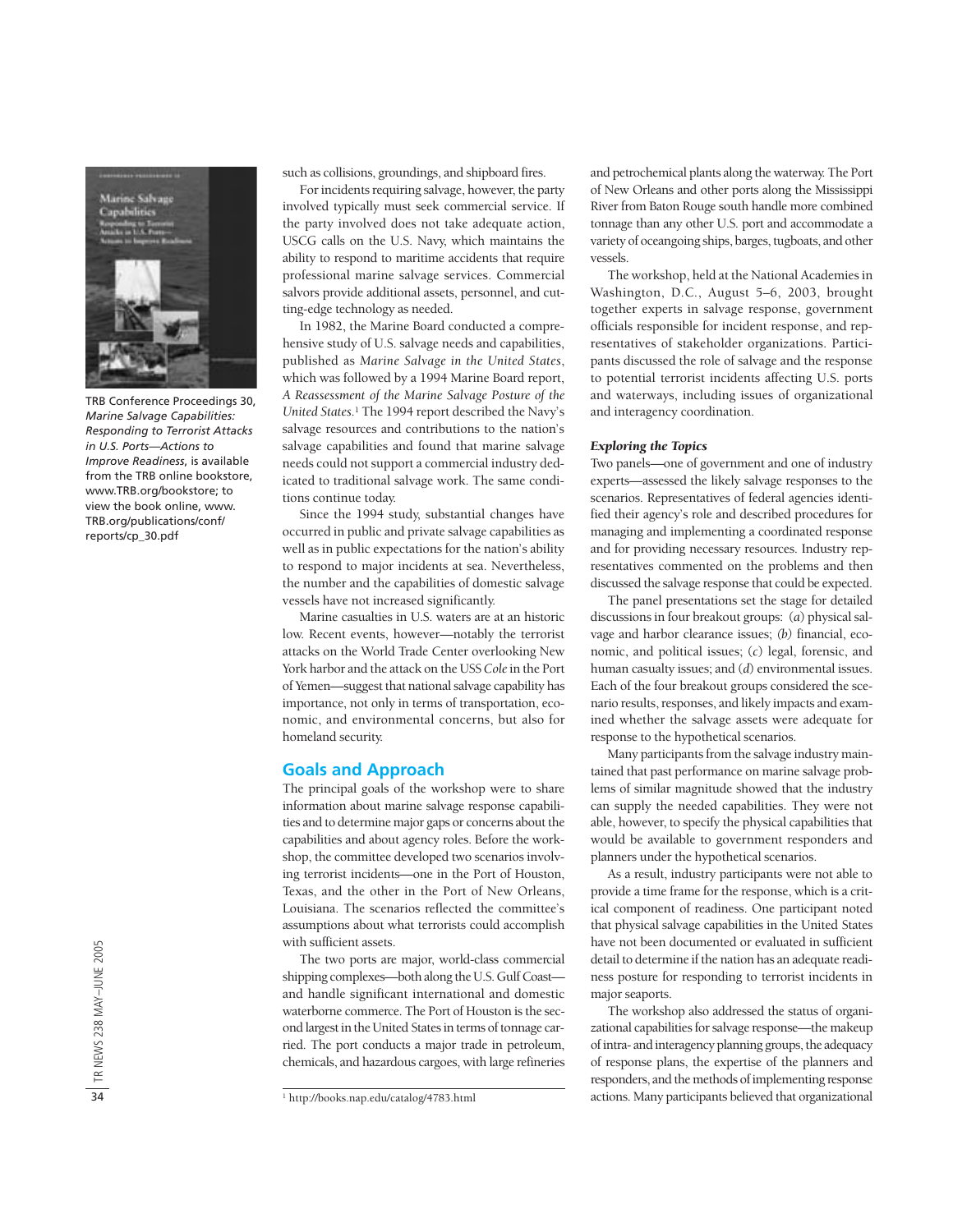readiness is improving but requires sustained attention. Suggestions were offered to enhance salvage industry input into planning efforts, to improve readiness and the ability to deploy salvage assets.

Participants discussed the value of drills and exercises to assess capabilities and to identify needs. Such exercises may help in determining where improvements in salvage readiness would yield concrete results. Tabletop and field exercises could be designed to answer questions about salvage assets, as well as about organizational issues.

Participants also identified regulatory and policy issues that could affect the ability of government and industry to maintain readiness. These included questions about funding, liability, planning processes, and protocols for addressing issues that indirectly affect salvage operations. All of these topics could not be covered during the workshop but remain important considerations.

#### *Areas for Improvement*

After reviewing the workshop results, the committee concluded that work is needed in four areas to improve the nation's marine salvage capabilities and readiness:

 Maintaining an inventory and evaluation of available physical salvage assets;

 Conducting tabletop exercises to test physical and organizational readiness;

 Improving salvage expertise and input into the planning and response networks; and

 Conducting further studies of related legal, regulatory, and policy issues.

TRB Conference Proceedings 30, *Marine Salvage Capabilities: Responding to Terrorist Attacks in U.S. Ports—Actions to Improve Readiness*, presents the committee's recommendations in these four areas, as well as summaries of the group discussions, observations about key issues, and recommendations for actions that the responsible agencies should take to improve marine salvage readiness to respond to seaport terrorist incidents.

#### **Marine Salvage Assets**

Because the workshop did not have the time or resources to conduct a comprehensive review of physical assets in the marine salvage industry and the relevant government agencies, definitive conclusions about readiness were not possible. In addition, many workshop participants believed that the adequacy of response or readiness depends on the specific incident.

Nevertheless, according to the committee, response planners need to have access to an inventory of salvage assets maintained by responsible government agen-

#### **Committee for Marine Salvage Response Capability: A Workshop**

- **Malcolm MacKinnon III**, MacKinnon-Searle Consortium, LLC, Alexandria, Virginia, Chair
- **Paul S. Fischbeck**, Carnegie Mellon University, Pittsburgh, Pennsylvania
- **Sally Ann Lentz,** Ocean Advocates, Clarksville, Maryland
- **Reginald E. McKamie, Sr.**, Houston, Texas
- **R. Keith Michel**, Herbert Engineering Corporation, Alameda, California
- **Robert C. North**, North Star Maritime, Inc., Queenstown, Maryland

cies and the salvage industry. Moreover, a gap analysis—assessing salvage needs against available assets should be conducted, taking into account the timeliness of a response.

◆ SupSalv, in consultation with USCG and the commercial salvage industry, should maintain an inventory of available marine salvage and firefighting assets. The inventory should be updated at regular intervals.

◆ SupSalv should conduct a series of gap analyses by comparing available assets with those required to respond effectively to a range of potential marine terrorist activities as well as other major marine salvage incidents. The analyses should consider all critical salvage response measures including rescue towing, harbor and channel clearing, dredging, search and recovery, patching and refloating of vessels, and marine firefighting. The gap analyses should address the adequacy of the anticipated response times for each region.

 USCG should promulgate final rules for vessel response plans to provide necessary guidance on effective response times for salvage operations.

 If the gap analyses show that current marine salvage assets are insufficient, responsible federal agencies should revise the national salvage policy to provide for the necessary salvage capability.

#### **Response Exercises**

According to the committee, a logical next step in evaluating marine salvage readiness is to conduct detailed exercises with plausible terrorist incidents, deploying response systems, equipment, and the complete response organizational structure. Such an exercise would be designed to assess U.S. readiness in a terrorist act affecting U.S. harbors and waterways, with particular focus on marine salvage.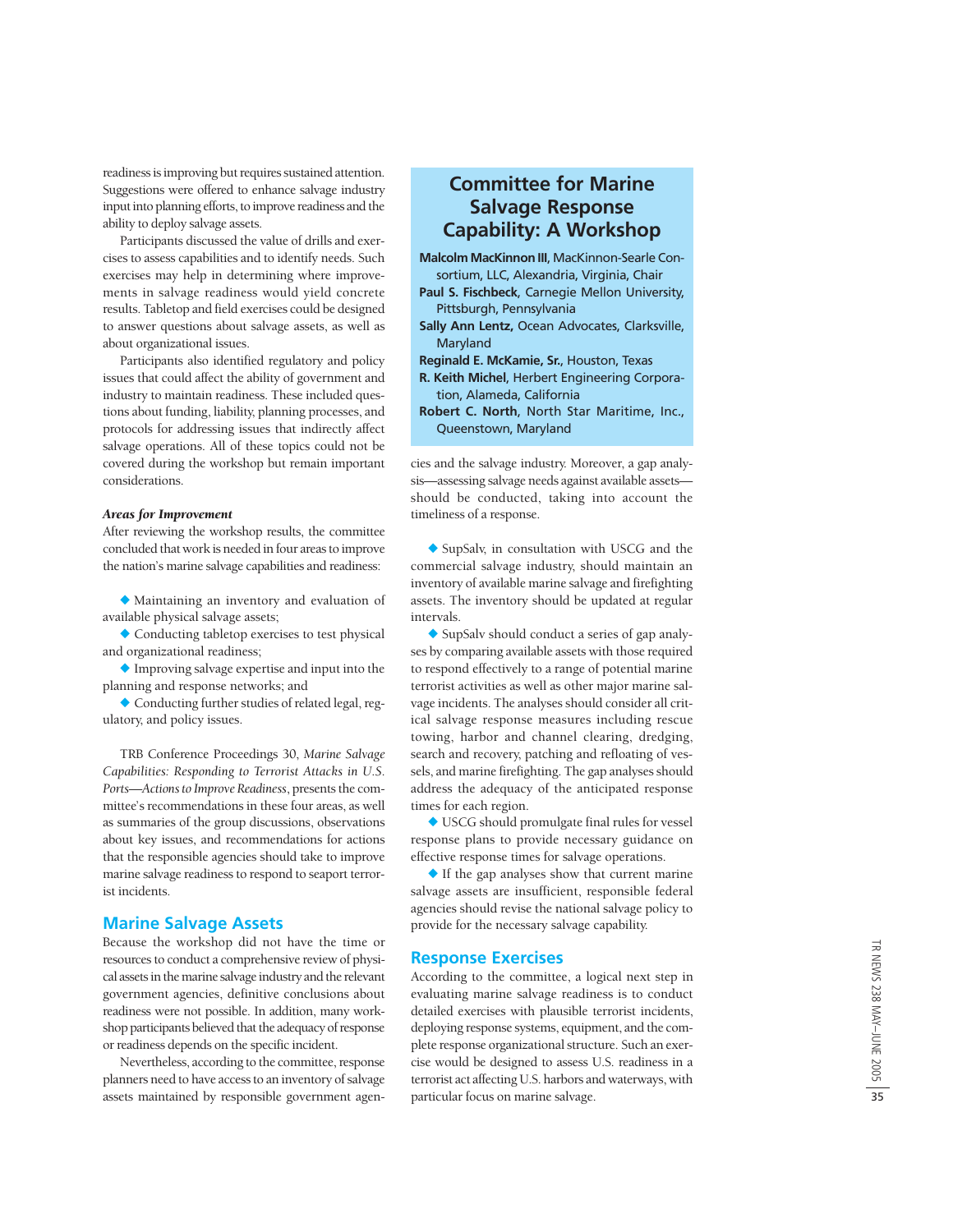

 The responsible federal agencies should plan and conduct a high-level tabletop salvage response exercise. Participants should be senior members from the relevant agencies and private organizations. The exercise could follow scenarios similar to those used in the workshop, should be carefully planned, and should be led by an experienced facilitator. Additional exercises should follow to test different scenarios in different locations.

 Responsible agencies should conduct a supplemental exercise with the same scenarios to test the interactions necessary to identify and mobilize the salvage assets to clear harbors and channels so that the ports can be reopened efficiently. This exercise should include representatives from the Navy, the salvage industry, and other related stakeholders.

 Individual agencies should conduct their own exercises, to test the responses necessary to open the port efficiently. For example, the Federal Bureau of Investigation could conduct an exercise to determine the most efficient handling of the crime scene, allowing clearance operations to proceed in a timely way. Other agencies might include the U.S. Army Corps of Engineers, USCG, the National Transportation Safety Board, and local fire and police departments.

 Public affairs specialists from the various federal entities also should be involved, to gain acquaintance with salvage efforts and the related public affairs challenges.

#### **Organizational Networks**

The committee considered the workshop discussions and concerns about how organizational structures are implemented within the federal agencies and how these organizations receive and use expertise and advice about marine salvage operations and capabilities. The committee concluded that response readiness could be improved with more interagency coordination. Organizational structures must be revised at several levels to include salvage expertise in planning and in response operations.

 The membership of the Secretary of Homeland Security's National Maritime Security Advisory Committee should include a marine salvage expert.

 The USCG Director of Homeland Security should develop a liaison position with SupSalv.

 The structure of the National Response Plan should provide for the inclusion of salvage expertise in the National Incident Management System.

#### **Legislative and Policy Issues**

The workshop participants identified many unresolved legislative, regulatory, and policy issues associated with marine salvage operations in response to terrorist acts. For example, marine salvage companies are not guaranteed immunity during response operations, creating a potential for civil or criminal liability if pollution incidents occur during salvage operations.

Several industry participants termed this a serious disincentive for undertaking some salvage operations. Other participants were concerned that funding methods are not adequate to cover effective salvage response to a terrorist attack. Several funding options could be explored.

Some workshop participants pointed out that other nations have relied on standby salvage—stationing a vessel in the harbor for emergency salvage operations. The strategy may help to fill the gap in U.S. salvage capacity and to ensure timely response to emergencies.

Another issue identified by workshop participants was the lack of a process for designating places of refuge or safe havens when a vessel has experienced serious damage. This can present a critical obstacle to effective salvage operations.

The workshop also identified other issues that may influence salvage operations, such as environmental impacts and public health considerations. Participants noted the lack of a clearly defined protocol for addressing the public health impacts of a terrorist event or of the consequent salvage operations; this contributes to the potential vulnerability of the public during a terrorist event. In addition, the lack of a protocol for addressing human casualties in maritime incidents could cause confusion over jurisdictions and logistics.

Because these policy issues need to be resolved before salvage response readiness can be ensured, the committee recommends that a study should be conducted to determine how best to address the following legal, regulatory, and policy issues:

 The development of an appropriate process within the emergency response organizations to fund salvage operations after a terrorist event;

 The development of a process to designate places of refuge or safe havens for the conduct of salvage operations;

 The need for responder immunity from civil liability for nonnegligent salvage operations that result in pollution or other unintended or unavoidable damages;

 The establishment of a protocol for addressing the public health impacts of a terrorist event and consequent salvage operations;

 The establishment of a protocol for addressing human casualties; and

 The establishment of standby salvage capability in vulnerable and busy ports and harbors.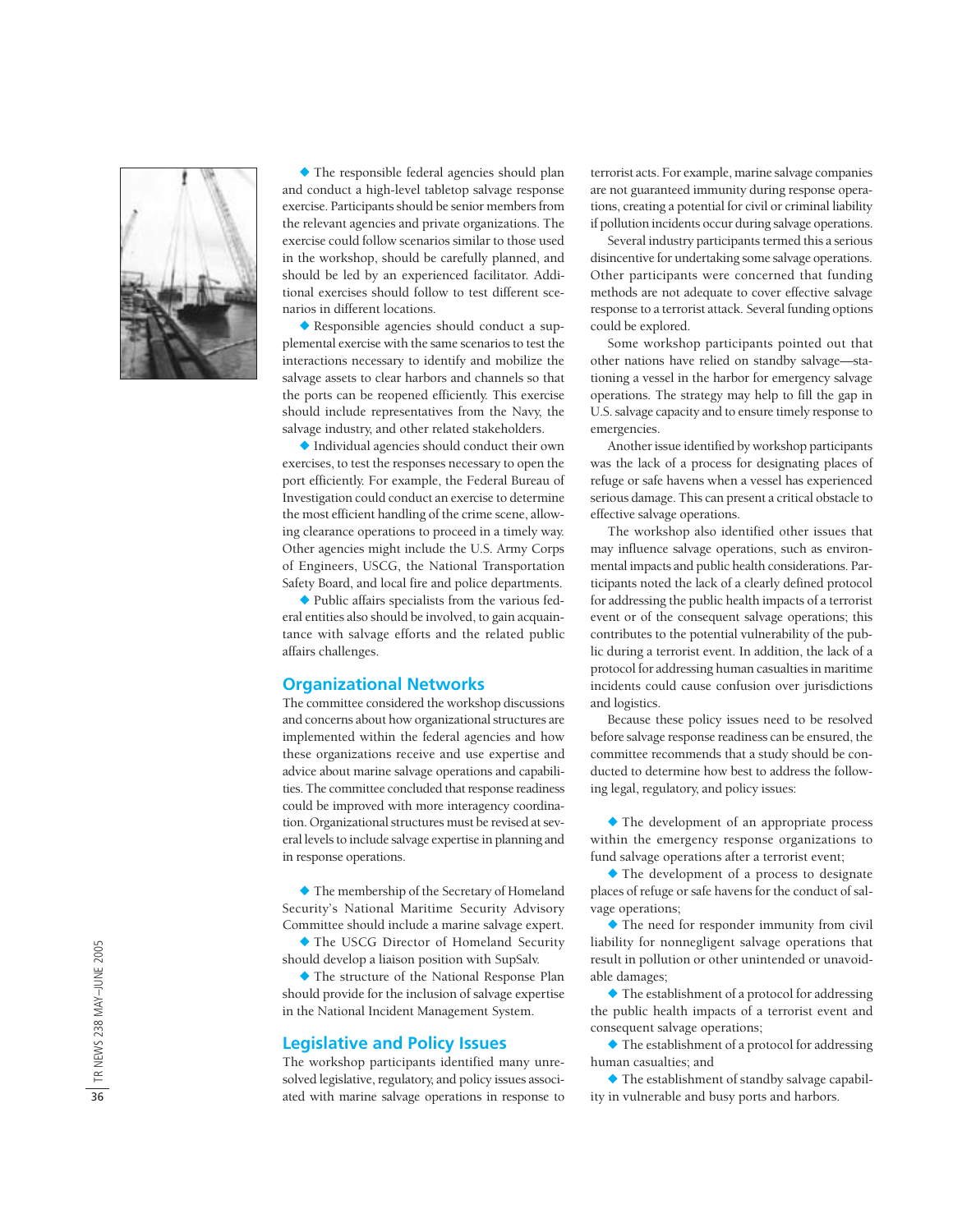#### **TRB Meetings**

#### **2005**

- *July* 8–9 Commodity Flow Survey Conference Boston, Massachusetts
- 10–12 TRB 2005 Summer Conference Boston, Massachusetts
- 10–12 30th Annual Summer Ports, Waterways, Freight, and International Trade Conference Boston, Massachusetts
- 10–16 Traffic Signal Systems Committee and Highway Capacity and Quality of Service Committee Midyear Meetings Las Vegas, Nevada *Richard Cunard*
- 11–13 Symposium on Stormwater Management for Highways Sanibel Island, Florida
- 17–19 Environmental Stewardship in Transportation Through Waste Management, Materials Reuse, and Environmental Management Systems Charlotte, North Carolina
- 17–20 6th International Bridge Engineering Conference: Reliability, Security, and Sustainability in Bridge Engineering Boston, Massachusetts
- 17–20 44th Annual Workshop on Transportation Law Portland, Oregon

#### *August*

13–18 8th International Conference on Concrete Pavements\* Colorado Springs, Colorado

#### *September*

- 11–14 Northeast Community Impact Assessment Workshop\* Trenton, New Jersey *Martine Micozzi*
- 11–14 Environmental Stewardship and Streamlining: Fact or Fiction\* Santa Fe, New Mexico
- 22–23 Workshop on Role of the Driver in Vehicle-Infrastructure Integration and Cooperation (VII/C)—Research Needs Reston or Arlington, Virginia *Richard Cunard*
- 22–24 3rd International SIIV Congress: People, Land, Environment, and Transport Infrastructures—Reliability and Development\* Bari, Italy

#### *October*

- 2–5 SmartRiver21: International Symposium on Global Commerce and Strategies for Inland Navigation and Economic Development\* Pittsburgh, Pennsylvania *Joedy Cambridge*
- 2–5 Plastic Pipes XIII Conference\* Washington, D.C. *G. Jayaprakash*
- 5–7 Road Safety on Four Continents\* Warsaw, Poland
- 31– First National Conference on Nov. 1 Roadway Pavement Preservation Kansas City, Missouri

#### *November*

- 1–3 6th National Conference on Transportation Asset Management: Making Asset Management Work in Your Organization\* Kansas City, Missouri
- 14–16 2005 International Truck and Bus Safety and Security Symposium\* Alexandria, Virginia *Richard Pain*

#### **2006**

*January* 22–26 TRB 85th Annual Meeting Washington, D.C. *Linda Karson*

#### *May*

- Spring-Fall 2006 Freight Demand Modeling: A Conference on Improving Analysis and Forecasting Tools for Public-Sector Decision Making TBD *Elaine King*
- *June* 4–7 North American Travel Monitoring Exposition and Conference (NATMEC) Minneapolis, Minnesota *Thomas Palmerlee*

#### *July*

- 16–19 Third International Conference on Bridge Maintenance, Safety, and Management\* Porto, Portugal
- 16–19 11th AASHTO/TRB Maintenance Management Conference\* Charleston, South Carolina

Additional information on TRB conferences and workshops, including calls for abstracts, registration and hotel information, lists of cosponsors, and links to conference websites, is available online (www.TRB.org/trb/calendar). Registration and hotel information usually is available 2 to 3 months in advance. For information, contact the individual listed at 202-334-2934, fax 202-334-2003, or e-mail lkarson@nas.edu/. Meeting listings without TRB staff contacts have direct links from the TRB calendar web page.

\*TRB is cosponsor of the meeting.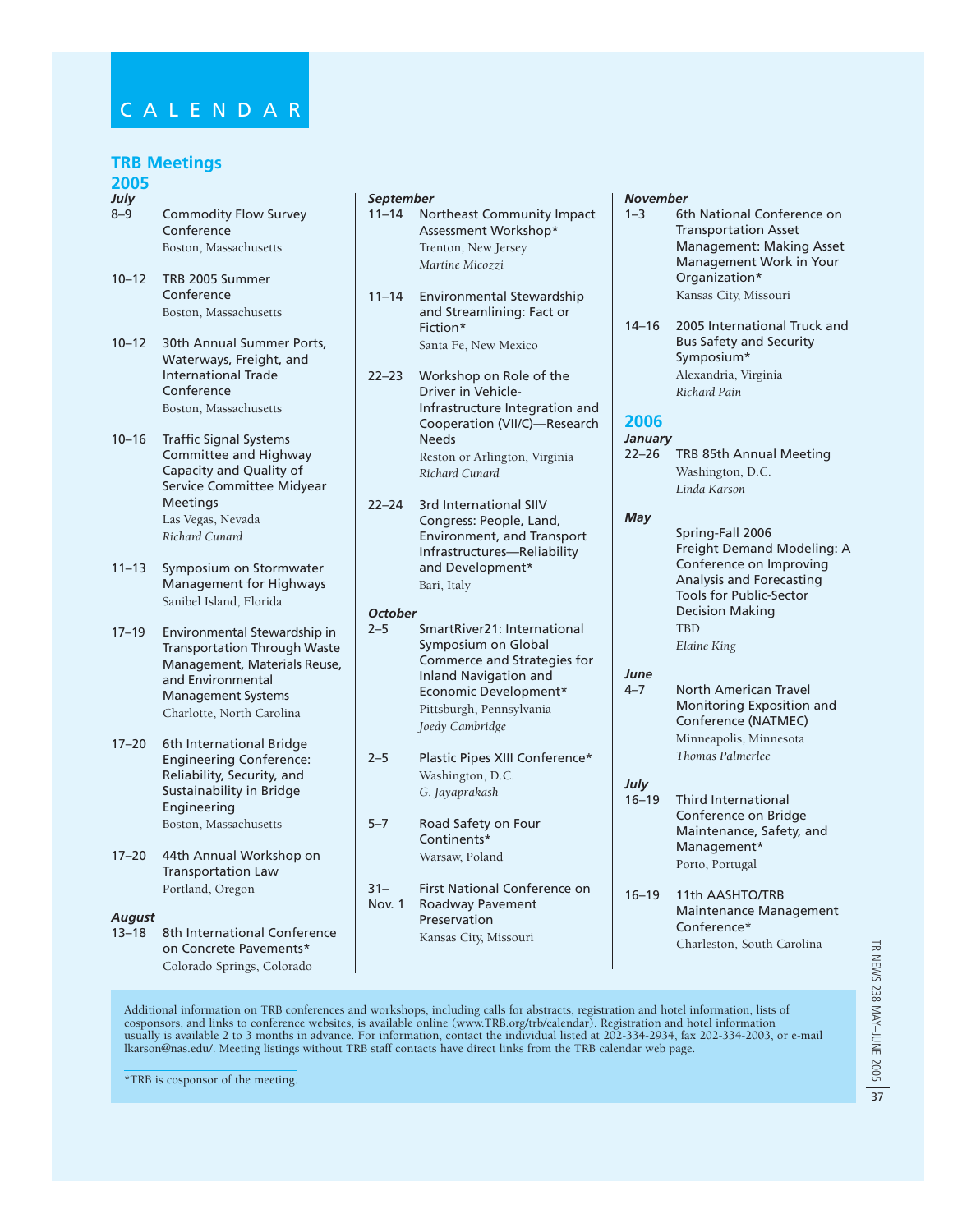

# **Supporting Construction Loads on Steel Bridges**

*Kansas Team Develops Tool for Design and Analysis* 

**JOHN PATRICK JONES, W. M. KIM RODDIS, ERIC ANDERSON, AND PAUL KULSETH**

*Jones, Anderson, and Kulseth are bridge designers with Kansas Department of Transportation, Topeka. Roddis is chair, Department of Civil and Environmental Engineering, George Washington University, Washington, D.C.; she formerly was on the faculty of the Civil, Environmental, and Architectural Engineering Department, University of Kansas, Lawrence.*

teel is commonly used for bridge members<br>in spans over traffic, particularly if restric-<br>tions apply to what are called false work<br>bents—the temporary supports for con-<br>struction—or if the length of the span exceeds the teel is commonly used for bridge members in spans over traffic, particularly if restrictions apply to what are called false work bents—the temporary supports for conreach of conventional prestressed concrete members. Steel is more flexible and less massive than its concrete counterpart and offers the advantage of a high strength-to-weight ratio.

Contractors may decide to deploy overhang brackets, which are temporary supports placed outside the bridge's exterior girder, for the concrete forms on a bridge deck (Figure 1). Overhang brackets can speed construction without reducing the clearance under the structure. For this reason, the Kansas Department of Transportation (DOT) almost always uses overhang brackets for placing cantilevered slabs on bridges.

Construction loads, however, can cause eccentric effects or twisting in the exterior girders that support the cantilevered portion of the slab. Although efficient for the contractor, the overhang bracket system is a challenge for the engineer, who must conduct an analysis to

ensure that excessive stresses or deflections do not occur from construction loading. According to Kansas DOT specifications, a licensed professional engineer must design and stamp the form work and the false work drawings with a professional seal for the construction of any structure that either spans or carries traffic.

To assist in this task, Kansas DOT and the University of Kansas (KU) have created a design tool, Torsional Analysis for Exterior Girder (TAEG), to aid in evaluating and designing a contractor's false work system.

#### **Problem**

During the placement of a concrete deck on a steel bridge with I-shaped beams or girders, the loads from the construction equipment, combined with the overhang geometry, create eccentric forces or torsions. These forces cause stresses and deflections in the bridge girders and cross frames.

The eccentric effects can be difficult to control. Excessive deflections can cause the falsework system to fail, producing a rough-riding bridge deck. In designing the construction support scheme, the contractor's engineer must account for the torsional





**FIGURE 1 Typical overhang support (***above)* **and installation on bridge (***left***).**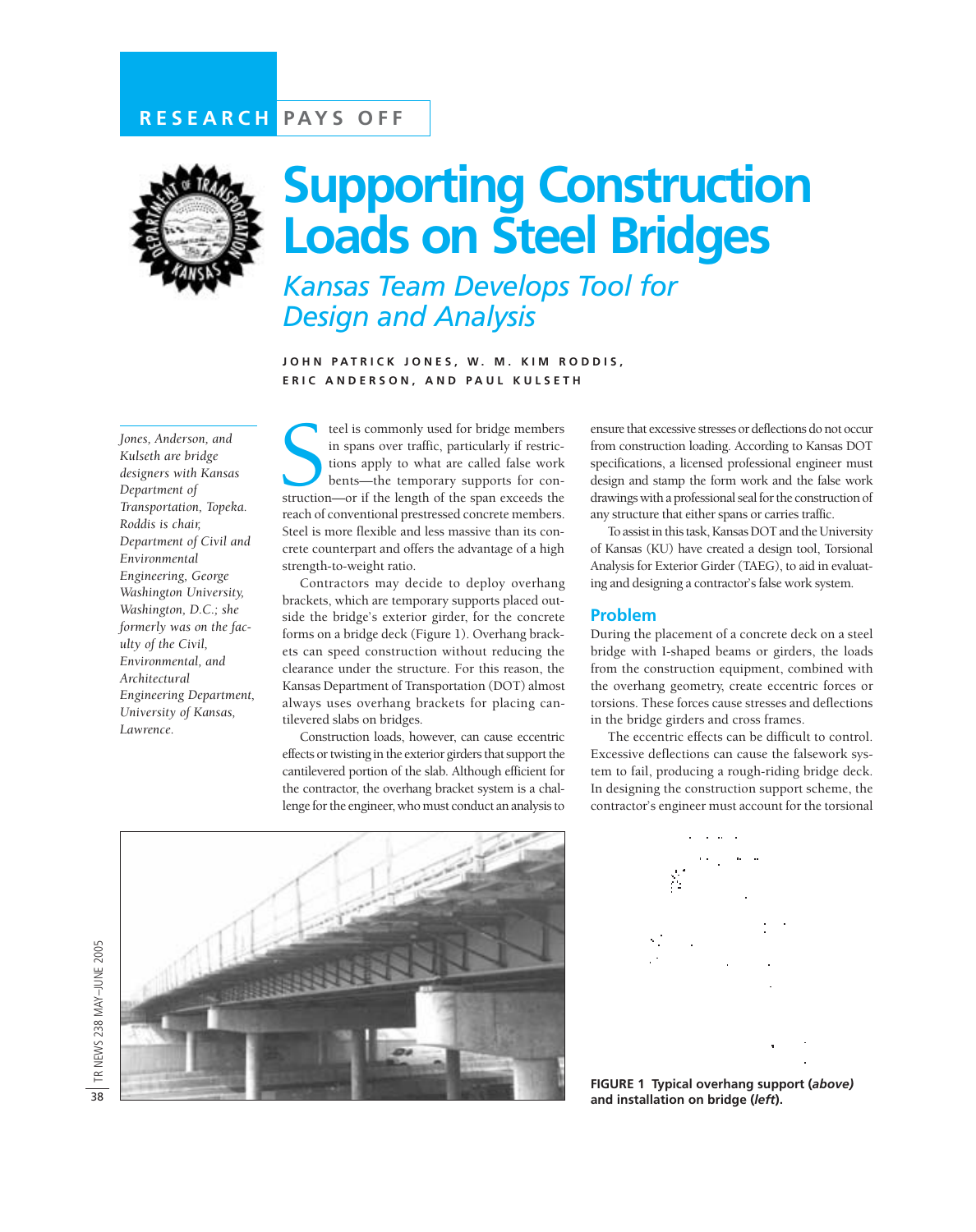loading, as must the Kansas DOT bridge engineers who review the adequacy of the design.

Understanding the bridge and the falsework as a single system acting in three dimensions can be difficult. Torsional analysis of the bridge's I-shaped members will reveal warping stresses that are overlooked in the structural analysis performed by most software packages.

An inherent assumption in calculating stresses using elementary mechanics is that plane sections remain plane; in this case, they do not. As a consequence, determining the torsional response of the exterior girders to the loads on the deck overhang during the placement of the concrete—while also taking into account the construction support scheme is a complicated task for the bridge engineer.

#### **Solution**

Kansas DOT, KU, and Kansas State University have established a cooperative research program, K-TRAN. Through K-TRAN, Kansas DOT and KU worked to address the torsion problem, creating TAEG to be an easy-to-use design tool, available at no charge to all state DOTs and their consultants and contractors. The Microsoft Windows–based, Visual Basic software program includes an extensive help file and a user's manual with working examples, as well as a report documenting the development, the sustaining theory, and the assumptions that led to the program.

First the project researchers measured the strain on full-sized steel bridges in the field to document the effects of the construction loads. Models were created from the strain data for finite element analyses, to develop an appropriate set of mathematical models. The parameters of these models were then varied to determine the effects.

The last step was to write, review, and test the TAEG program code. Refinements then were made, including the ability to add temporary support members to resist the imposed loads.

#### **Application**

Designers and engineers now are able to investigate the proposed structure of a new bridge during the design stage, determining if the permanent and temporary systems will work together under the construction loading conditions for the deck placement. Previously, the review had to wait until the contractor had submitted the plans for the falsework.

For rehabilitation work, such as redecking, the designer can consider the applicability of temporary supports, such as tension tie rods and timber compression struts, to augment the system (Figure 2). In the past, permanent connection stiffeners and cross frames



**FIGURE 2 Temporary lateral support systems for rehabilitation work are design options in the software package.**

sometimes had to be added for temporary loads.

Because these calculations are complex, a computer design tool is useful and valuable to bridge engineers. TAEG specifically evaluates stresses and deflections of the girder flanges, forces in the brackets, forces in the diaphragms and cross frames, and the effect of tension tie rods and timber compression struts on temporary supports. The software enables the engineer to make adjustments to the bridge members as a system under many variations.

#### **Benefits**

The TAEG software has reduced the number of hours that engineers had to spend in analyzing the design of falsework. The accuracy of the calculations has produced bridge decks with increased levels of riding smoothness and has increased safety for contractors and for the public.

According to Kansas DOT estimates, the TAEG software has saved the agency approximately \$570,000 over 3 years. More than 60 organizations—state DOTs, consulting firms, and contractors—have acquired the program and are using it for the torsional analysis of exterior girders. The software is available online.

*For further information, contact John Patrick Jones, 785-296-0799, jjones@ksdot.org; or Paul Kulseth, 785-296-0549, kulseth@ksdot.org; Kansas DOT, 700 SW Harrison, Topeka, KS 66603-3754.*

EDITOR'S NOTE: Appreciation is expressed to David Beal, Transportation Research Board, for his efforts in developing this article.

Suggestions for "Research Pays Off" topics are welcome. Contact G. P. Jayaprakash, Transportation Research Board, Keck 488, 500 Fifth Street, NW, Washington, DC 20001 (telephone 202-334-2952, e-mail gjayaprakash@ nas.edu)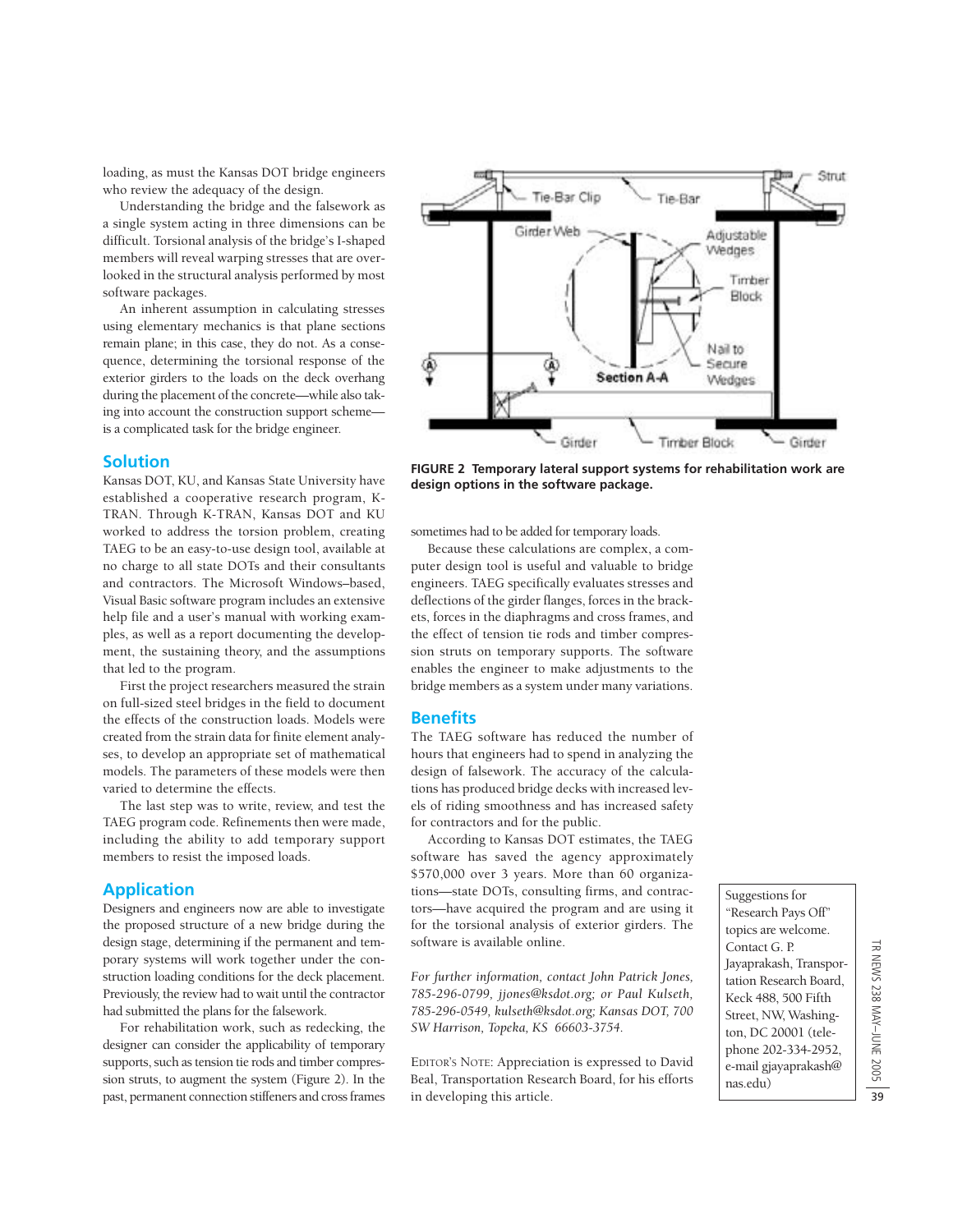#### **PROFILES ...................**

#### **Steven R. Ditmeyer** *Industrial College of the Armed Forces*

n the early<br>periodical<br>ple, Steve<br>during his<br>tion industries. n the early days of railroading, a person who changed jobs periodically was called a "boomer." A modern-day example, Steven R. Ditmeyer has served in many capacities during his 45-year career in the railroad and transporta-

In the private sector, Ditmeyer has worked for six railroads and a railroad supplier. He also has served in the public sector as a military officer, a federal civil servant, and an international civil servant. His work has spanned several disciplines and endeavors, including engineering, economics, research and development (R&D), policy, marketing, management, and education. Throughout his career, Ditmeyer has remained dedicated to railroads and committed to the value of research.



**"The future of the railroad industry lies with intelligent railroad systems and network-centric railroading."**

"Freight, intercity passenger, and commuter trains should play a larger role in the U.S. economy," says Ditmeyer, who teaches economics and directs the transportation industry study at the Industrial College of the Armed Forces (ICAF), National Defense University, Washington, D.C. "The railroad industry and the federal government must invest more resources to develop and implement the new technologies that will enable railroads to play a larger role."

Ditmeyer earned a bachelor's degree in industrial management from Massachusetts Institute of Technology (MIT) in 1963, and he received a master's degree in economics and the certificate in transportation from Yale University in 1965. During summers and after college, he learned practical railroading by working for several railroad companies. A graduate of the Army ROTC program at MIT, Ditmeyer served his active tour of duty with the Office of the Special Assistant for Strategic Mobility in the Organization of the Joint Chiefs of Staff.

In 1968, Ditmeyer joined the Federal Railroad Administration (FRA) in the Office of High-Speed Ground Transportation, where he managed the preliminary engineering and economic studies for the Northeast Corridor Project and participated in the creation of Amtrak and the establishment of the Transportation Technology Center in Pueblo, Colorado. He contracted with TRB to create the Railroad Research Information Service.

Between 1974 and 1977, Ditmeyer worked for the World Bank as a transportation economist, supervising railway, port, and pipeline projects. His duties included managing loans for infrastructure and rolling stock rehabilitation on railroads in Turkey, Tunisia, Algeria, Spain, and Portugal.

Ditmeyer returned to FRA in 1977 as associate administrator for policy. He coauthored "A Prospectus for Change in the Freight Railroad Industry," conducted hearings, and helped develop federal legislation, known as the Staggers Act, that deregulated the railroad industry and improved the financial health of freight railroads.

In 1979, Ditmeyer moved to Anchorage and served as acting general manager of Alaska Railroad, which was then federally owned. He made the operation profitable and initiated transfer of the railroad to the state. Ditmeyer returned to FRA headquarters in 1980 as associate administrator for R&D. He oversaw the publication of "Railroad Freight Traffic Flows 1990," the first commodity-specific, route-specific econometric forecast of railroad freight traffic flows.

In 1981 Ditmeyer joined Burlington Northern (BN) Railroad, where he established an R&D department. He served as director of R&D for 12 years, including 6 years as chief engineer of communications and control systems. Important projects initiated during his tenure at BN include the first communications-based positive train control system (known as ARES), natural gasfueled locomotives, locomotive health monitoring, acoustic bearing detectors, heavy axle loads, radio frequency identification tags, and the first "glass cabs" that used CRTs and LCDs to display information to locomotive crew members.

Ditmeyer spent 2 years as vice president in the locomotive division of Morrison Knudsen Corporation, where he promoted new high-horsepower and natural gas-fueled locomotives and roll-on, roll-off intermodal train sets. He then rejoined FRA for a third stint in 1995 as R&D director, overseeing programs in system safety and security, human factors, rolling stock, track and structures, track–train interaction, train control systems, grade crossings, train occupant protection, and hazardous materials. Ditmeyer was instrumental in establishing the TRB Committee for Review of the FRA Research, Development, and Demonstration Programs. In addition, he managed FRA's Year 2000 outreach activities and oversaw publication of FRA's 5-year strategic plan for R&D.

He left FRA to assume the Department of Transportation faculty chair at ICAF in 2003. Ditmeyer believes that the future of the industry lies with intelligent railroad systems and what he calls "network-centric railroading."

"All other modes of transportation are implementing digital data link communication networks, positioning systems, sensors, computers, and related technologies," he explains. "If railroads follow suit, they could increase their traffic and improve their financial health, along with their safety, efficiency, and security."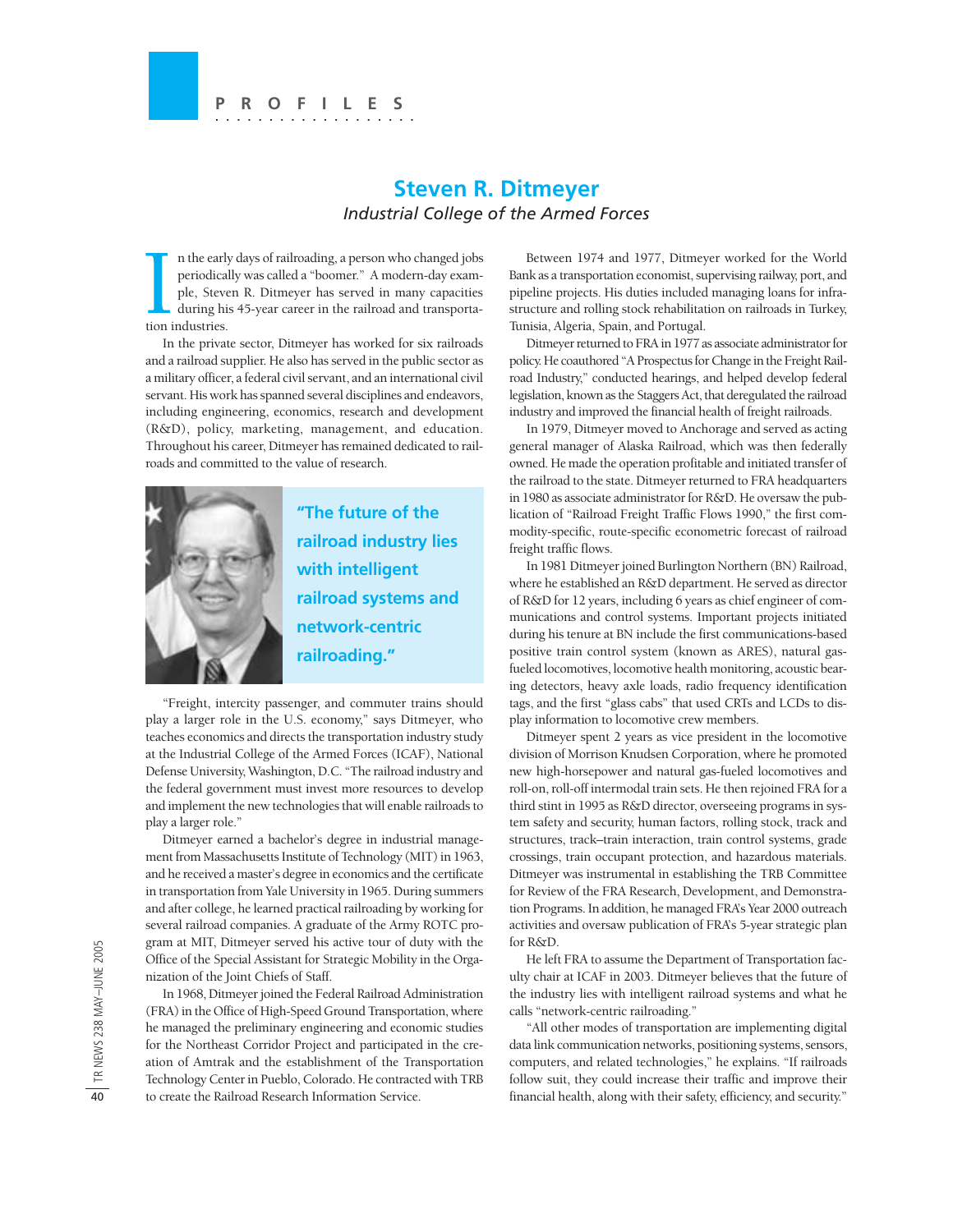#### **Jeffrey L. Western** *Wisconsin Department of Transportation*

J effrey L. Western considers research to be essential for producing technological and system enhancements that maintain a quality of life in an ever-changing world. Western notes that the world changed after the September 11, 2001 (9/11), terrorist attacks, and that the transportation community responded by forming the Cooperative Security Research Program. The \$8.5 million program has conducted more than 60 research, development, and technology projects under the guidance of the American Association of State Highway and Transportation Officials (AASHTO) and TRB.

"We need to adjust to the post-9/11 world by researching and developing new systems, processes, and technologies that improve safety and security," Western says. "The Cooperative



**"We need to adjust to the post-9/11 world by researching and developing new systems, processes, and technologies that improve safety and security."**

Research Security Program provides a wealth of information and tools to assist transportation agencies in planning and responding to incidents—whether a tornado, an earthquake, a traffic accident, or a terrorist attack."

After 9/11, the Wisconsin Department of Transportation (DOT) named Western to the newly created post of director of infrastructure security. He manages the DOT's security assessments of highway, railway, maritime, and aviation infrastructures; in addition, he conducts mitigation planning and continuity of operations planning. Western recommends that all transportation agencies—no matter how large or small—should have a plan to ensure that processes and procedures are in place in the event of an incident, so that operations can continue.

Western is active in the statewide, regional, and national coordination of security efforts of the Department of Homeland Security, the Transportation Security Administration, AASHTO, and TRB. He is a member of security workgroups and committees that support Wisconsin Emergency Management and the Office of Justice Assistance in setting and implementing state security strategies.

In addition, Western has taken a lead in TRB's security research activities as a member of the Policy and Organization Group and as chair of the Critical Transportation Infrastructure Protection Committee. He also serves on the AASHTO Special Committee on Transportation Security.

Western chairs the National Cooperative Highway Research Program Project, Guide to Risk Management of Multimodal Transportation Infrastructure, which will provide an assessment tool for measuring vulnerability and assessing critical intermodal transportation infrastructures, including rail, maritime, general aviation airports, and transportation facilities.

Western notes that agencies should take advantage of intelligent transportation systems (ITS) to improve security. ITS technologies, such as cameras, intrusion equipment, motion detectors, lights, traffic controls, and messaging signs, can be applied as countermeasure solutions to mitigate security vulnerability. He recommends that agencies develop long-range voice, and data communication plans so that agencies can correspond

during an incident.

Western joined Wisconsin DOT in 1994 as director of engineering operations for information technology (IT), project management, and research coordination. He conceived the Council on Research, a departmental workgroup that provides guidance in selecting the DOT's research projects. Western also worked with the University of Wisconsin to form the Midwest Regional University Transportation Center, which opened in 2000.

In 1996, Wisconsin DOT selected Western as deputy chief information officer, to oversee IT application and infrastructure design, development, implementation, and support. He coordinated the launching of the

DOT's Internet, intranet, and extranet.

Western received a bachelor's degree in civil engineering from the University of Wisconsin, Madison, and a master's degree in civil engineering from the Illinois Institute of Technology. He is a registered professional engineer in Wisconsin and Illinois and a registered structural engineer in Illinois.

Western began his career in 1975 by conducting structural and mechanical design for the power industry. He performed seismic and earthquake analysis of fossil fuel and nuclear power facilities for the Chicago firm, Sargent and Lundy Engineers.

In the 1980s, Western supported high-energy research for Fermilab National Accelerator Laboratory in Illinois. He engineered structural and mechanical equipment for the high-energy physics community. Western received the Fermilab Energy Conservation Award for the design of a physics toroid, which extracts stray muons from a proton beam field.

While working for the Superconducting Super Collider Laboratory between 1992 and 1994, Western oversaw the design of highways, railways, surface facilities, and underground tunnels for a \$10 billion, high-energy physics underground colliding proton ring facility. Western presented two security-related papers at the 2005 TRB Annual Meeting with coauthor Yuko Nakanishi, on advanced vehicle identification and biometric technologies.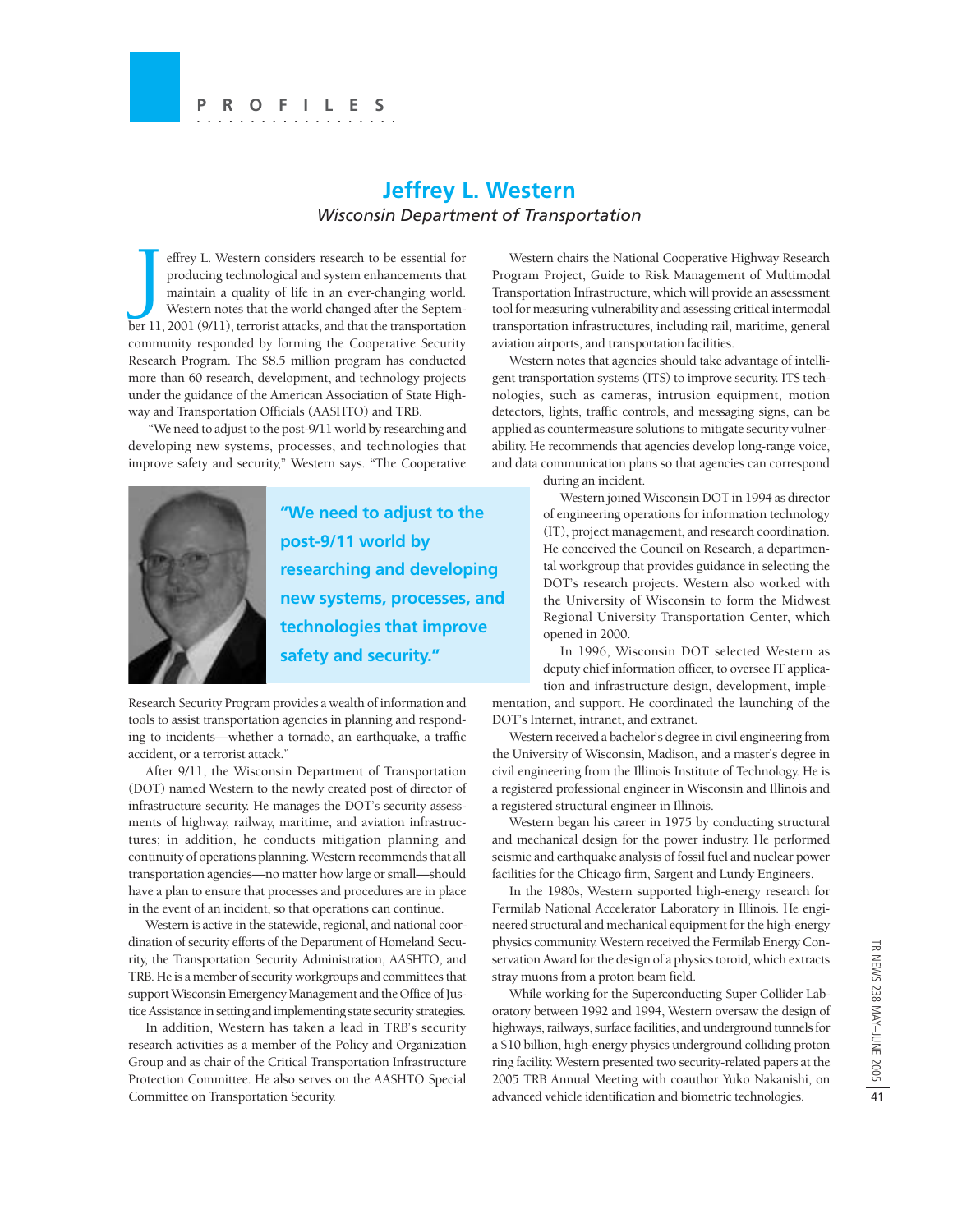### **NEWS BRIEFS**



#### **Traffic Congestion Rises in Intensity, Cost**

Traffic congestion is increasing across the nation despite slow growth in jobs and travel, costing Americans \$63.1 billion a year, according to the 2005 Urban Mobility Study published by the Texas Transportation Institute (TTI). The report measures traffic congestion trends from 1982 to 2003, reflecting the most recent data available. According to the report, if today's higher fuel prices are factored in, the cost of congestion would increase by another \$1.7 billion.

The leading city for traffic delays is Los Angeles, California, where motorists are delayed an average of 93 hours a year. San Francisco, California, is next with 72 hours, followed by Washington, D.C., 69 hours; Atlanta, Georgia, 67 hours; and Houston, Texas, 63 hours.

The TTI study ranks areas according to several measures, including annual delay per peak-period traveler, which has grown from 16 hours to 47 hours since 1982; number of urban areas with more than 20 hours of annual delay per peak traveler, which has grown from only 5 in 1982 to 51 in 2003; total amount of delay, which reached 3.7 billion hours in 2003, and wasted fuel, which totaled 2.3 billion gallons lost to engines idling in traffic.

"There is no single solution that can reverse the growth in congestion," concludes study author Tim Lomax, a research engineer at TTI. "Congestion is a complicated issue….We need to think about how policies and programs enacted at the federal, state, and local levels affect congestion."

*For more information, go to http://mobility.tamu. edu/ums/.*

#### **Wild Animals Try Out Tunnel Crossings**

Wild animals and some birds are using specially constructed tunnels under several Virginia roadways, according to a study by the Virginia Transportation Research Center (VTRC). The tunnels enable wildlife to cross pavements without becoming roadkill and without endangering traffic.

VTRC scientist Bridget Donaldson reports that more than 2,000 infrared photos taken in seven Virginia Department of Transportation (DOT) tunnels show deer, coyotes, a bear, and a Great Blue Heron crossing under the highways.

About 200 of the nearly 44,000 annual U.S. traffic fatalities are caused by collisions with animals. The Centers for Disease Control and Prevention estimates that 247,000 crashes in the United States in 2000 involved animals.

Donaldson's preliminary results show nearly 1,000 instances of deer crossing at three of the sites, plus more than 1,000 crossings by other animals, including raccoons, opossums, coyotes, groundhogs, cats, and squirrels.



Infrared camera captures black bear approaching underpass below I-64 in Virginia.

"Money spent on wildlife crossings may seem an unnecessary addition to construction costs; however, the savings associated with reduced human injury and mortality and vehicular damage as a result of effective wildlife crossings can offset the cost of crossing installations," Donaldson notes. VTRC is a joint partnership of Virginia DOT and the University of Virginia.

*To view photographs from the VTRC study, go to http:/ /www.virginiadot.org/infoservice/news/is-newsCritters.asp*.

#### **Quiet Pavement Website Debuts**

Julius Caesar banned wheeled vehicles in Rome in 44 B.C. during daylight hours to reduce noise on the city's cobblestone roads, according to a new interactive website, quietpavement.com, sponsored by the Asphalt Pavement Alliance to demonstrate "the impact of road noise in our lives, as well as methods for reducing road noise using hot-mix asphalt."

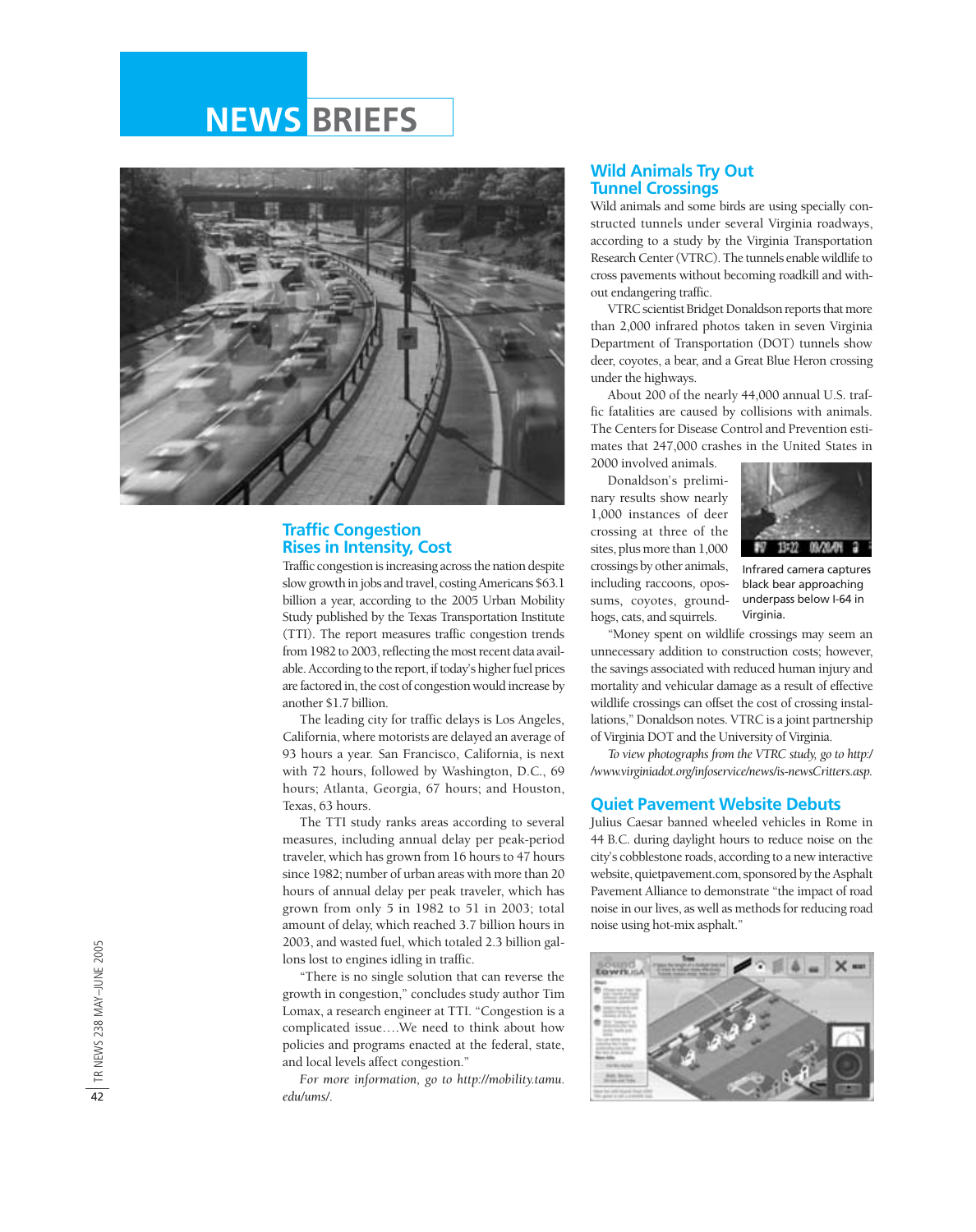The site includes videos and sound recordings, research and resource files, and links to related sites, as well as a section on how noise is measured and another called "Sound Town USA," which suggests ways to reduce road noise near homes. For example, the website offers decibel readings to show that trees and shrubs do little to muffle the sound of road noise for homeowners; only a "football field of trees between [a] house and [a] road [can] begin reducing noise," according to the text.

*For more information, http://www.quietpavement. com/home.html.*

#### **Maritime Administration Certifying Security Courses**

The U.S. DOT Maritime Administration (MARAD) is evaluating and certifying maritime security training courses to promote high-quality, uniform training of professionals. To be eligible for certification, training providers must be authorized to conduct business under federal law and must conduct the training in the United States or aboard a U.S. flag vessel.

Initially, the voluntary course approval program is evaluating only instructor-led maritime security officer training courses. The courses were developed by staff at the U.S. Merchant Marine Academy (MMA), in collaboration with counterparts in India and in coordination with the U.S. Coast Guard, and include Vessel Security Officer, Company Security Officer, and Facility Security Officer.

The U.S. MMA is also developing courses on maritime security for vessel personnel; facility personnel; military, security, and law enforcement personnel; and on maritime security awareness.

*For more information, contact program coordinator Christopher E. Krusa, 202-366-2648, chris.krusa@ marad.dot.gov.*

#### **PEOPLE IN TRANSPORTATION**

#### **Boardman Becomes FRA Administrator**

Joseph H. Boardman was confirmed by the U.S. Senate as the new administrator of the Federal Railroad Administration (FRA) on April 29. He has served as commissioner of transportation for New York since July 1997 and had begun a one-year term as chair of the TRB Executive Committee in January 2005.

Before becoming commissioner, Boardman was first deputy commissioner and assistant commissioner for the Office of Public Transportation. He came to New York State DOT after holding several transportation management positions in the state, including chief operating officer of Progressive Transportation Services in Elmira; commissioner of Public Transportation in Broome County; manager of Rome Transportation and Rome Parking Authority; and general manager of Utica Transit Authority. In 1983, he helped found the New York Public Transit Association and was president from 1987 to 1989.

Boardman has served as president of the Northeast Association of State Transportation Officials and chair of the American Association of State Highway and Transportation Officials Standing Committee on Rail Transportation. For TRB, Boardman has served on the Transit Fleet Maintenance Committee, the Transit Cooperative Research Program Project Panel on Reliability-Based Procedures for Maintenance of Transit Vehicles, the Subcommittee on Planning and Policy Review, and the Subcommittee for National Research Council Oversight.

He received a master of science degree in management science from the State University of New York at Binghamton and a bachelor's degree in agricultural economics from Cornell University.



**Boardman**

**INTERNATIONAL NEWS**

#### **Low Macrotexture Raises Accident Risk**

The risk of crashes increases on roadways with low macrotexture, according to a report by the Australian Transport Safety Bureau. Macrotexture refers to a roadway's large-scale roughness, that is, the variations in the road surface, which can range from 0.5 mm to 50 mm. The report does not identify the precise value of macrotexture at which the crash risk begins to rise.

For two highway sections, the study found that 30 percent and 36.5 percent of crashes occurred at low macrotexture sites, and that an estimated 13 to 17 percent decrease in crashes might occur by treating all low macrotexture sites. The study found that 21 percent of one section and 29 percent of the

other would need to be resurfaced to achieve this safety level. Improvements could target high-risk sites, such as intersections and curves.

The study recommends that additional research examine the relationship between crash risk and macrotexture in detail, taking into account intersections, road geometry, and roadsurfacing materials and techniques. A study of vehicle braking distance on surfaces with different macrotexture also would provide practical guidance for situations that may require increased macrotexture.

*For more information about the findings, go to http://www.atsb. gov.au/road/res-exec/cr223ex.cfm.*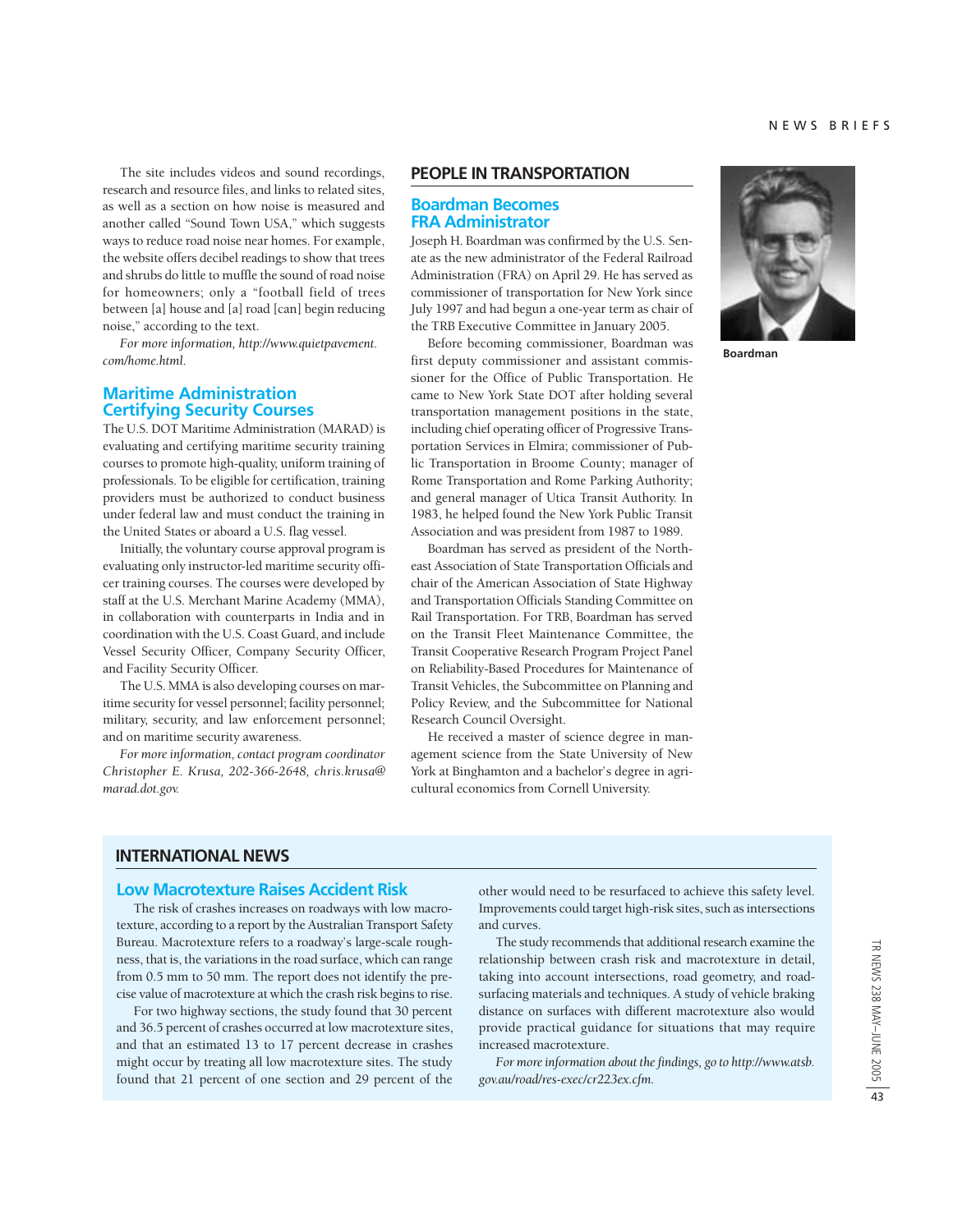## **TRB HIGHLIGHTS**



**Njord**

#### **Njord to Chair TRB Executive Committee**

John R. Njord, Executive Director of the Utah Department of Transportation (DOT), succeeded Joseph H. Boardman as Chair of the TRB Executive Committee in May, after Boardman was confirmed as administrator of the U.S. Department of Transportation's Federal Railroad Administration.

Njord will complete the chair's 2005 term, which runs through January 25, 2006; he has been a member of the TRB Executive Committee since 2004. Before becoming executive director of Utah DOT in 2001, Njord served as the department's deputy director and chief engineer. As director of transportation planning for the Salt Lake Organizing Committee, he held responsibility for transportation planning for the 2002 Winter Olympic Games.

Njord also was Utah's Engineer for Urban Plan-

ning, Local Government Liaison, and Construction Field Engineer. He is the immediate past President of the American Association of State Highway and Transportation Officials (AASHTO) and has served as Chair of the AASHTO Standing Committee on Environment. He chairs the National Cooperative Highway Research Program Project Panel on How State DOTs and Other Transportation Agencies Need to Respond to Changing Customer Needs.

Njord was named Utah Communicator of the Year by the Public Relations Society of America in 2002. He is a graduate of the University of Utah with a bachelor's degree in civil engineering. He is a registered professional engineer and a member of the American Society of Civil Engineers.

#### **State Representatives Share Research Updates**

TRB representatives from 43 state DOTs gathered for their biennial meeting, May 23–24, at the Keck Center of the National Academies in Washington, D.C. The reps serve as TRB liaisons to the state DOTs.

In addition to receiving updates on TRB activities and on research-related legislation, attendees participated in discussions on sharing information and communications and on strengthening the TRB–state DOT partnership. Attendees were briefed on the plans of the American Association of State Highway and Transportation Officials and TRB to commemorate the 50th anniversary of the Interstate Highway System and heard reports on the latest research news from several states.

The agenda also included a tour of the Federal Highway Admin-



Michael Shea, Missouri DOT, briefs the biennial meeting of TRB state representatives, May 23, on the new Missouri Transportation Institute. Seated, left to right: Ahmad Ardani, Colorado DOT; and Lieska Halsey, Nebraska Department of Roads.



TRB Executive Director Robert E. Skinner, Jr. (right) and staff meet with state representatives between sessions. Left to right: Matthew Moore, Idaho Transportation Department; TRB Senior Program Officer Kimberly Fisher; TRB Technical Activities Director Mark Norman; and Richard McReynolds, Kansas DOT.

istration's Turner-Fairbank Highway Research Center in McLean, Virginia. Eric Peterson, Deputy Administrator of the U.S. DOT's newly formed Research and Innovative Technology Administration, described the mission of the new organization, composed of staff from the former Research and Special Programs Administration's Office of Innovation, Research, and Education, as well as the Volpe National Transportation Systems Center in Cambridge, Massachusetts; the Transportation Safety Institute in Oklahoma City, Oklahoma; the Office of Intermodalism; and the Bureau of Transportation Statistics.

The meeting concluded with reports from the research offices of the modal administrations of the U.S. DOT, the Department of Energy's Argonne National Laboratory, the Environmental Protection Agency, and the U.S. Army Corps of Engineers.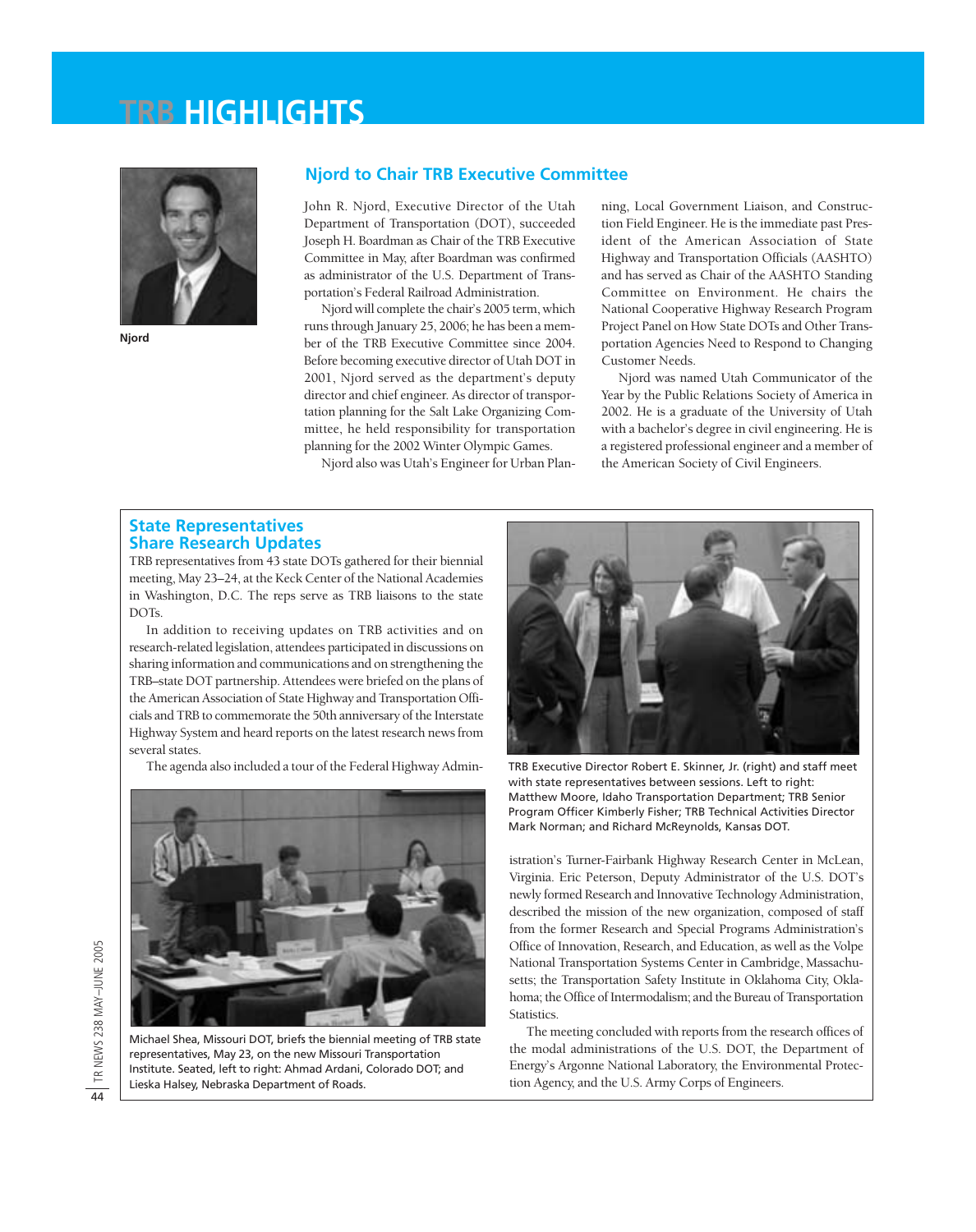

**WHERE THE RUBBER MEETS THE ROAD—**The Committee for the National Tire Efficiency Study examined the relationships among traction, tread life, and rolling resistance of light-duty passenger vehicle tires during its first meeting, April 4–5. This study will consider how passenger car tires with lower rolling resistance can affect motor vehicle fuel consumption, safety, tire longevity, and tire disposal rates. Mike Wischhusen (far right), Michelin North America, gave a presentation on the tire's main structural components, role in handling and traction, and energy use.



**CONSIDERING INITIATIVES—**The TRB Executive Committee's Subcommittee on Planning and Policy Review conducted its semiannual meeting in March to review proposals for new TRB studies and conferences and to discuss and approve other policy and program initiatives. Left to right: TRB Cooperative Research Programs Director Bob Reilly, Technical Activities Director Mark Norman, and Executive Committee Vice Chair Michael D. Meyer of Georgia Institute of Technology listen to comments by Maryland State Highway Administrator Neil Pedersen, Chair of the Technical Activities Council.

#### **Academy Inducts Marine Board Member**

The National Academy of Engineering (NAE) elected 74 new members and 10 foreign associates in February, including a member of the TRB Marine Board, Kenneth E. Arnold. Election to NAE is among the highest professional distinctions accorded an engineer, acknowledging outstanding contributions to "engineering research, practice, or education, including…significant contributions to the engineering literature."

Arnold, a member of the Marine Board since 2004, is CEO of Paragon Engineering Services, Inc., Houston. He previously served for 16 years as an engineer and engineering group manager for Shell Oil Company. Arnold was the first director of facilities and construction on the board of the Society of Petroleum Engineers (SPE) and was executive editor of the *SPE*

*Production and Facilities Journal*. He is coauthor of a two-volume textbook series and of many technical articles and has taught facilities design at the University of Houston.

Arnold is the second Marine Board member named to NAE in two years—Charles R. Cushing, president of C.R. Cushing & Co., Inc., a firm of naval architects, marine engineers, and transportation consultants, was inducted into NAE in 2004. Cushing has been responsible for preparation of the U.S. Coast Guard *Tankerman's Manual* and holds several patents in maritime and intermodal technology. He is currently a visiting professor at the World Maritime University and a member of the Naval Reserve.

The list of 2005 NAE inductees also includes R. Shankar Nair, Principal and Senior Vice President, Teng & Associates, Chicago, who served as a member of the TRB Concrete Bridges Committee, 1981–1990.



**FUNDING HIGHWAY RESEARCH—**The American Association of State Highway and Transportation Officials Standing Committee on Research (SCOR) held a three-day meeting in Washington, D.C., in March to allocate funding for NCHRP projects for FY 2006. Out of 163 project requests totaling \$58 million, the committee provided \$10.3 million to continue 22 projects, \$17.3 million to fund 38 new projects, and \$4.9 million for 13 contingent projects. The highway research areas assigned the most projects include traffic safety, bridge engineering, transportation planning, and environment. From left: TRB Executive Director Robert E. Skinner, Jr.; SCOR Vice Chair Wesley Lum, California Department of Transportation; and SCOR Chair Victor Mendez, Arizona Department of Transportation.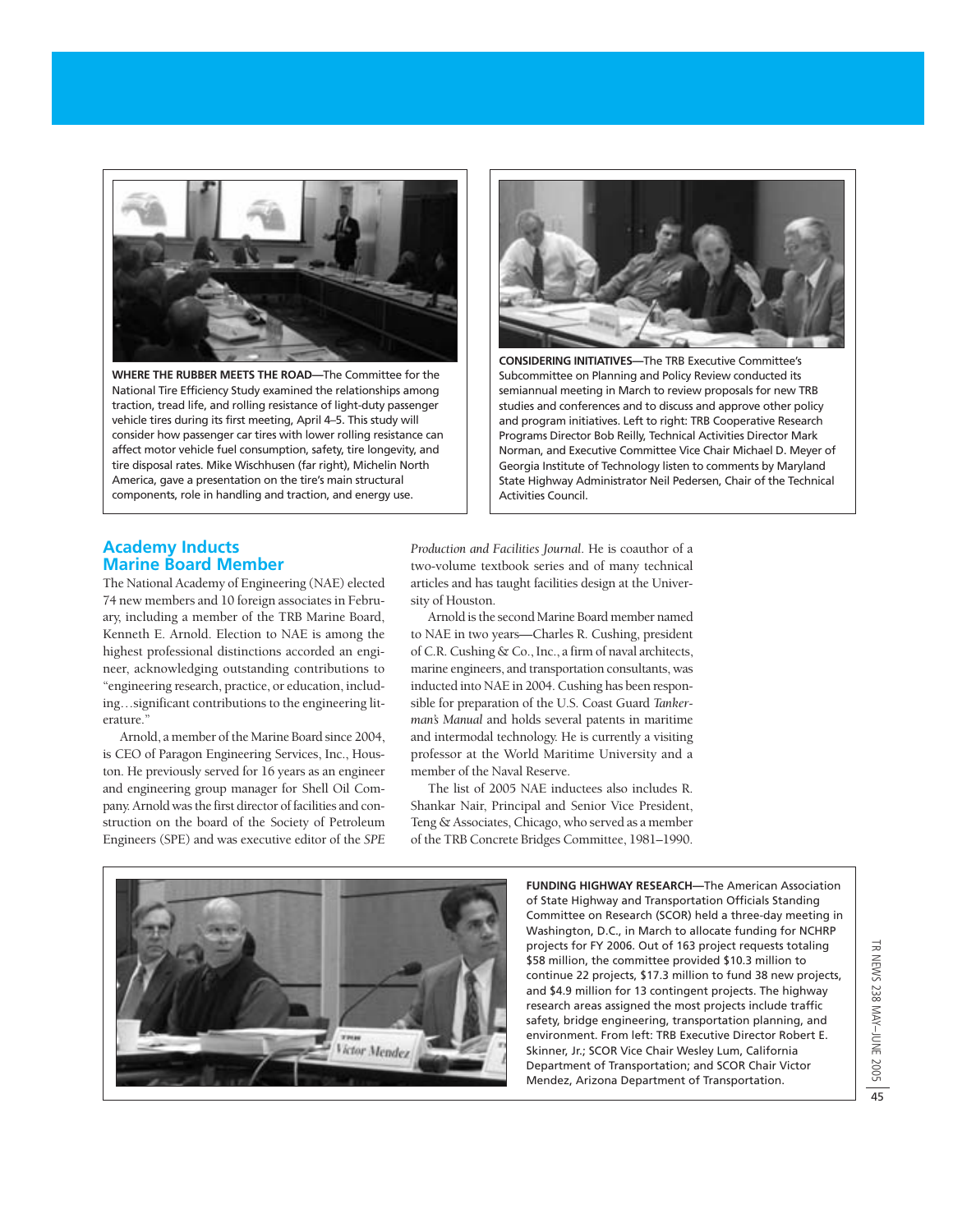#### *Perspectives on Intelligent Transportation Systems*

*Joseph Sussman. Springer, New York, 2005; 229 pp.; \$125 hardcover; 0-387-23257-5.*

The book contains a collection of the author's writings on intelligent transportation systems topics, including the history and future of the field,



organizational issues involving regionalism and transportation–information infrastructure, and implications for the transportation profession and for education. Sussman, a professor of civil and environmental engineering at Massachusetts Institute of Technology, is a former chair of the TRB Executive Committee.

#### *The Geography of Urban Transportation, Third Edition*

*Edited by Susan Hanson and Genevieve Giuliano. The Guilford Press, New York, 2004; 419 pp.; \$60 hardcover; 1-59385-055-7.*

Hanson and Giuliano, both members of the TRB Execu-



tive Committee, have revised a classic publication to update coverage of key research questions in urban planning, including travel trends by people, goods, and information; links between urban form and travel behavior; environmental impacts; and technical, political, and financial aspects of the planning process. Updated throughout with an emphasis on policy, the third edition contains new chapters on intercity travel and transportation finance.

#### *The High Cost of Free Parking*

*Donald Shoup. American Planning Association, Illinois, 2004; 734 pp.; \$59.95 hardcover; 1-884829-98-8.*

Free parking carries indirect costs to consumers, distorts transportation choices, warps urban form, and degrades the environment, the author maintains. Shoup proposes that cities regulate parking by charging fair market prices for curb parking, using the resulting revenue to pay for neighborhood services, and removing zoning requirements for off-street parking. The author is a member of the Transit Cooperative Research Program Project Panel to Evaluate the Impact of New Transit, Vanpool, and Qualified Parking Tax Benefits Under TEA-21.

#### *ASTM Standards on Transportation Applications: Volumes 1–3*

*ASTM International, Pennsylvania, 2004; 4,349 pp.; \$795 for United States and \$875 for International; 0-8031-3337-5.*



Compiled from nine volumes of the *Annual Book of ASTM Standards*, this publication provides 743 standards relevant to transportation and highway engineering. Developed by 11 ASTM technical committees, the standards apply to cement, concrete and concrete aggregates, mortars and grouts for unit masonry, concrete

pipe, manufactured masonry units, road and paving materials, soil and rock, geosynthetics, vehicle–pavement systems, environmental assessment, risk management and corrective action, and plastic piping systems.

The books in this section are not TRB publications. To order, contact the publisher listed.

#### **TRB PUBLICATIONS**

#### *Safety of U-Turns at Unsignalized Median Openings*

#### **NCHRP Report 524**

Guidelines are traced for locating and designing openings in unsignalized medians. A methodology is included for comparing the relative safety performance of different designs.

*2004; 133 pp.; TRB affiliates, \$18; TRB nonaffiliates, \$24. Subscriber category: highway and facility design (IIA).*

#### *Surface Transportation Security—Responding to Threats: A Field Personnel Manual* **NCHRP Report 525, Volume 1**

This report provides a draft template for basic secu-

rity-awareness training in a workbook format, which can be redesigned according to user needs. The manual is designed to assist transportation officials and others responsible for establishing and communicating employee practices for observing and reporting security threats.

*2004; 17 pp.; TRB affiliates, \$13.50; TRB nonaffiliates, \$18. Subscriber categories: planning and administration (IA); safety and human performance (IVB); public transit (VI); rail (VII); aviation (V); freight transportation (VIII); marine transportation (IX).*

*Surface Transportation Security—Information Sharing and Analysis Centers: Overview and Supporting Software Features*

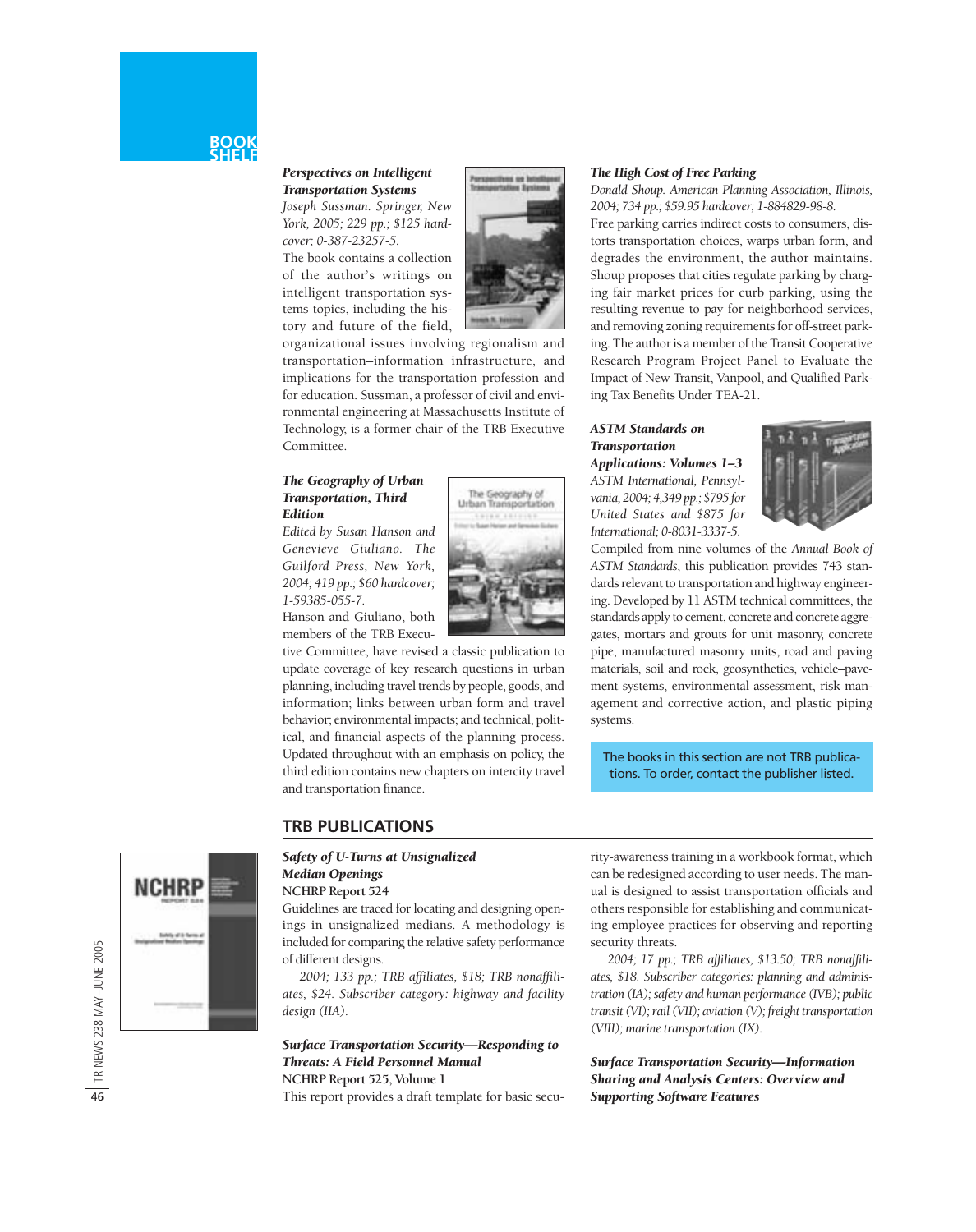#### **TRB PUBLICATIONS** *(continued)*

#### **NCHRP Report 525, Volume 2**

Transportation organizations are looking for ways to organize and share security threat information with one another. This report compares existing software that can be used, presents concerns to be considered, and offers other necessary background information.

*2004; 228 pp.; TRB affiliates, \$21; TRB nonaffiliates, \$28. Subscriber categories: planning and administration (IA); energy and environment (IB); transportation law (IC).*

#### *Snow and Ice Control: Guidelines for Materials and Methods* **NCHRP Report 526**

Guidelines are traced for selecting roadway snow and ice control strategies in a range of winter maintenance operating conditions.

*2004; 39 pp.; TRB affiliates, \$14.25; TRB nonaffiliates, \$19. Subscriber category: maintenance (IIIC).*

#### *Integral Steel Box-Beam Pier Caps* **NCHRP Report 527 with appendix on CD-ROM**

This report contains recommended details, design methodologies, specifications, and a design example for integral connections of steel superstructures to concrete intermediate piers. The accompanying CD-ROM provides information from the laboratory testing.

*2004; 89 pp.; TRB affiliates, \$24; TRB nonaffiliates, \$32. Subscriber category: bridges, other structures, and hydraulics and hydrology (IIC).*

#### *Access Management on Crossroads in the Vicinity of Interchanges*

#### **NCHRP Synthesis 332**

Freeway and highway interchanges provide access to major activity centers and developments. Maintaining interchange operations requires maintaining operations of crossroads in the vicinity. This synthesis documents the current state of the practice in locating and controlling access on crossroads near interchanges. It describes, analyzes, and synthesizes pertinent literature; summarizes access management practices by states, provinces, toll authorities, and local agencies; and provides case studies and examples that illustrate access management practices.

*2004; 82 pp., TRB affiliates, \$12.75; TRB nonaffiliates, \$17. Subscriber categories: planning and administration (IA); transportation law (IC); highway and facility design (IIA); highway operations, capacity, and traffic control (IVA).*

#### *Concrete Bridge Deck Performance*

**NCHRP Synthesis 333**

The deterioration of concrete bridge decks through

concrete distress and reinforcement corrosion is one of the leading causes of structural deficiency. This synthesis provides information on design and construction practices to improve the performance of concrete bridge decks. Also discussed are North American practices for cast-in-place reinforced concrete bridge decks on steel beams and concrete beams, barrier systems designed to protect primary concrete and reinforcement from deterioration, factors that contribute to durability, specific successes and failures, cracking, and life-cycle costs.

*2004; 101 pp.; TRB affiliates, \$13.50; TRB nonaffiliates, \$18. Subscriber categories: pavement design, management, and performance (IIB)*; *bridges, other structures, and hydraulics and hydrology* (*IIC*); *materials and construction* (*IIIB*); *maintenance* (*IIIC*).

#### *Traveler Response to Transportation System Changes: Chapter 13—Parking Pricing and Fees* **TCRP Report 95, Chapter 13**

The TCRP Report 95 series comprehensively documents transportation system changes, policy actions, and alternative land use and site development design approaches. This third edition covers 18 topic areas to be published as stand-alone chapters.

Chapter 13 addresses traveler response to the introduction of parking pricing and fees and to changes in the level, structure, or method of application of parking fees. Actions that can change the costs to users of parking even without fee changes such as eliminating employer parking subsidies also are examined.

*2005; 49 pp.; TRB affiliates, \$15; TRB nonaffiliates, \$20. Subscriber categories: planning and administration (IA); highway operations, capacity, and traffic control (IVA); public transit (VI).* 

#### *Strategies to Increase Coordination of Transportation Services for the Transportation Disadvantaged*

#### **TCRP Report 105 with appendix on CD-ROM**

Strategies useful to practitioners and policy makers in agencies and organizations that plan, provide, administer, and fund transportation services for persons with disabilities, clients of human services agencies, and others who can be described as transportation disadvantaged are presented in this report. An accompanying CD offers case studies, a guide to funding resources, and other documentation.

*2004; 77 pp.; TRB affiliates, \$23.25; TRB nonaffiliates, \$31. Subscriber categories: planning and administration (IA); public transit (VI).*



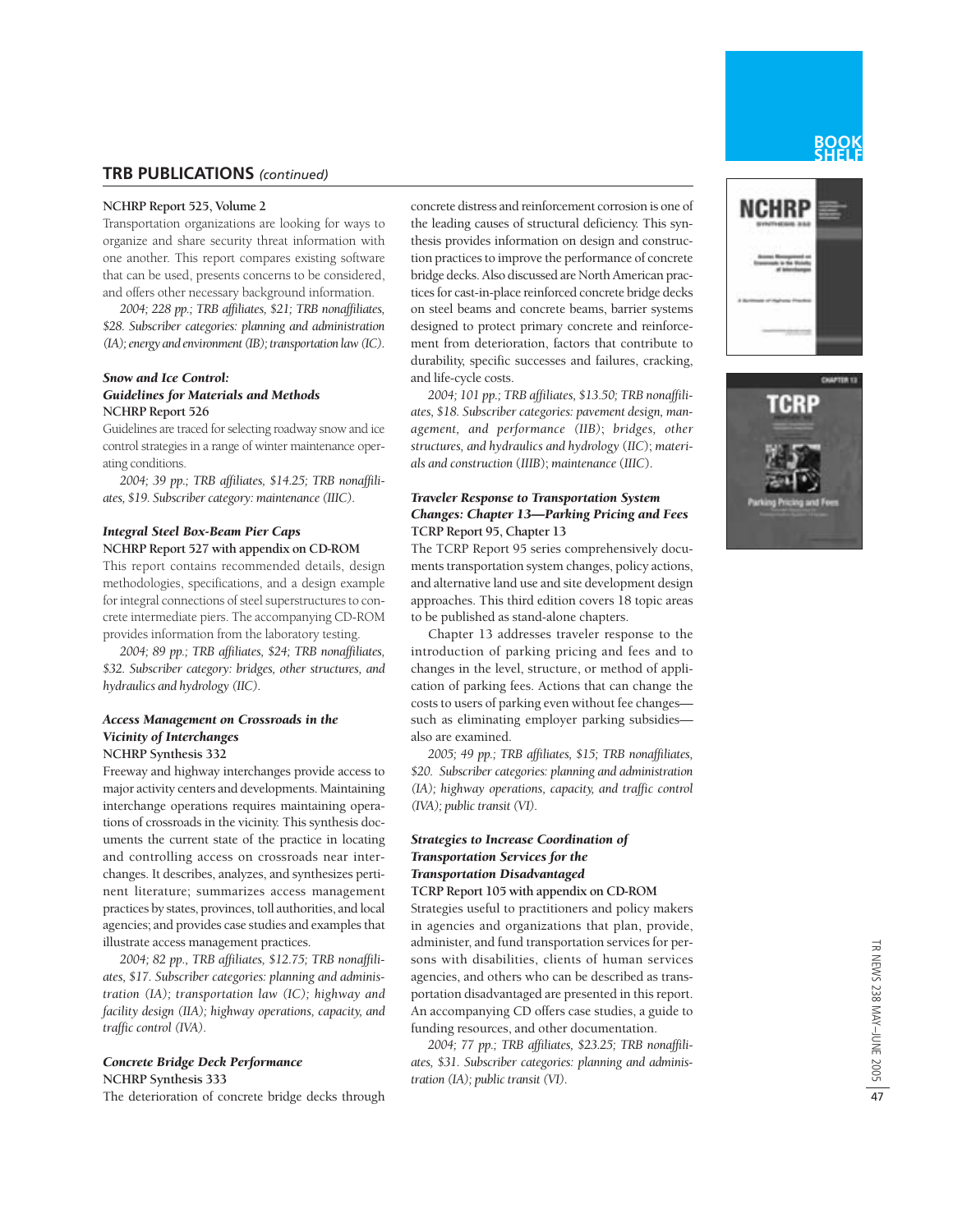#### **BOOK SHELF**







**To order the TRB titles described in Bookshelf, visit the online TRB Bookstore, www. TRB.org/bookstore/, or contact the Business Office at 202-334-3213.**

#### **TRB PUBLICATIONS** *(continued)*

#### *Geographic Information Systems Applications in Transit*

**TCRP Synthesis 55**

This overview of geographic information systems in transit planning and operations focuses on bus systems. The report addresses data collection and maintenance; schedule reviewing; infrastructure, operations, and planning; human capital, hiring, training, professional development, and organizational structures; information technology; vehicle and facility management; route and facility planning; safety, security, and incident response; and customer relations and real-time customer information.

*2004; 60 pp.; TRB affiliates, \$12; nonaffiliates, \$16. Subscriber category: public transit (VI).*

#### *Smart Growth and Transportation: Issues and Lessons Learned* **Conference Proceedings 32**

This report summarizes the highlights of a conference—Providing a Transportation System to Support Smart Growth: Issues, Practice, and Implementation—held September 8–10, 2002, in Baltimore, Maryland. The conference was designed to address how transportation policy makers and frontline professionals can support the diverse goals that different communities associate with smart growth.

*2005; 174 pp.; TRB affiliates, \$41.25; nonaffiliates \$55; Subscriber category: planning and administration (IA).*

#### *Transit: Intermodal Transfer Facilities, Rail Transit, Commuter Rail, Light Rail, Ferry, and Major Activity Center Circulation Systems* **Transportation Research Record 1872**

Authors examine integrating capacity, access, and land use planning at rail transit stations in the San Francisco Bay Area; a geographic information system–based disaggregate modeling approach to assess transfer penalty; a data analysis method for the U.S. heavy rail industry; and rail access pricing for suburban services in Europe.

*2004; 79 pp.; TRB affiliates, \$30.75; nonaffiliates, \$41. Subscriber category: public transit (VI).* 

#### *Intermodal Freight Transportation; Freight Transportation Planning* **Transportation Research Record 1873**

The volume presents preliminary results of an experimental economics application to urban goods modeling research, methodology for modeling a road network with high truck volumes generated by vessel freight activity from an intermodal facility, formulas for estimating the average distance traveled in

vehicle routing problems in elliptic zones, and the challenges for intermodal freight logistics in Europe and the United States.

*2004; 125 pp.; TRB affiliates, \$33; nonaffiliates, \$44. Subscriber category: freight transportation (VIII).*

#### *Geology and Properties of Earth Materials 2004* **Transportation Research Record 1874**

This four-part volume presents research on aggregate properties and unbound aggregate base materials, waste and recycled materials, soil properties and geological engineering issues, and seasonal variations and spring load restrictions. Papers highlight a novel approach for the characterization of unbound materials; the use of recycled and waste materials in Indiana; the correlation between resilient modulus, moisture variation, and soil suction for subgrade soils; and a framework for analyzing effects of spring load restrictions.

*2004; 188 pp.; TRB affiliates, \$39; nonaffiliates, \$52. Subscriber category: soils, geology, and foundations (IIIA).*

#### *Bituminous Binders 2004*

#### **Transportation Research Record 1875**

The volume gathers papers on a variety of topics, including the essential and plastic work of ductile fractures in asphalt binders, a new criterion for Superpave® high-temperature binder specification, initial validation of a new surface performancegraded binder specification, and an evaluation of a modified German rotating flask to age polymer-modified binders.

*2004; 88 pp.; TRB affiliates, \$32.25; nonaffiliates, \$43. Subscriber category: materials and construction (IIIB).*

#### *Calibration and Validation of Simulation Models 2004*

#### **Transportation Research Record 1876**

Papers assembled in this volume focus on traffic simulation models, including the calibration of microscopic traffic simulation models with aggregate data, an analysis of distribution and calibration of car-following sensitivity parameters in microscopic traffic simulation models, a systematic validation of a microscopic traffic simulation program, and the development and calibration of a large-scale microscopic traffic simulation model.

*2004; 158 pp.; TRB affiliates, 37.50; nonaffiliates, \$50. Subscriber category: highway operations, capacity, and traffic control (IVA).*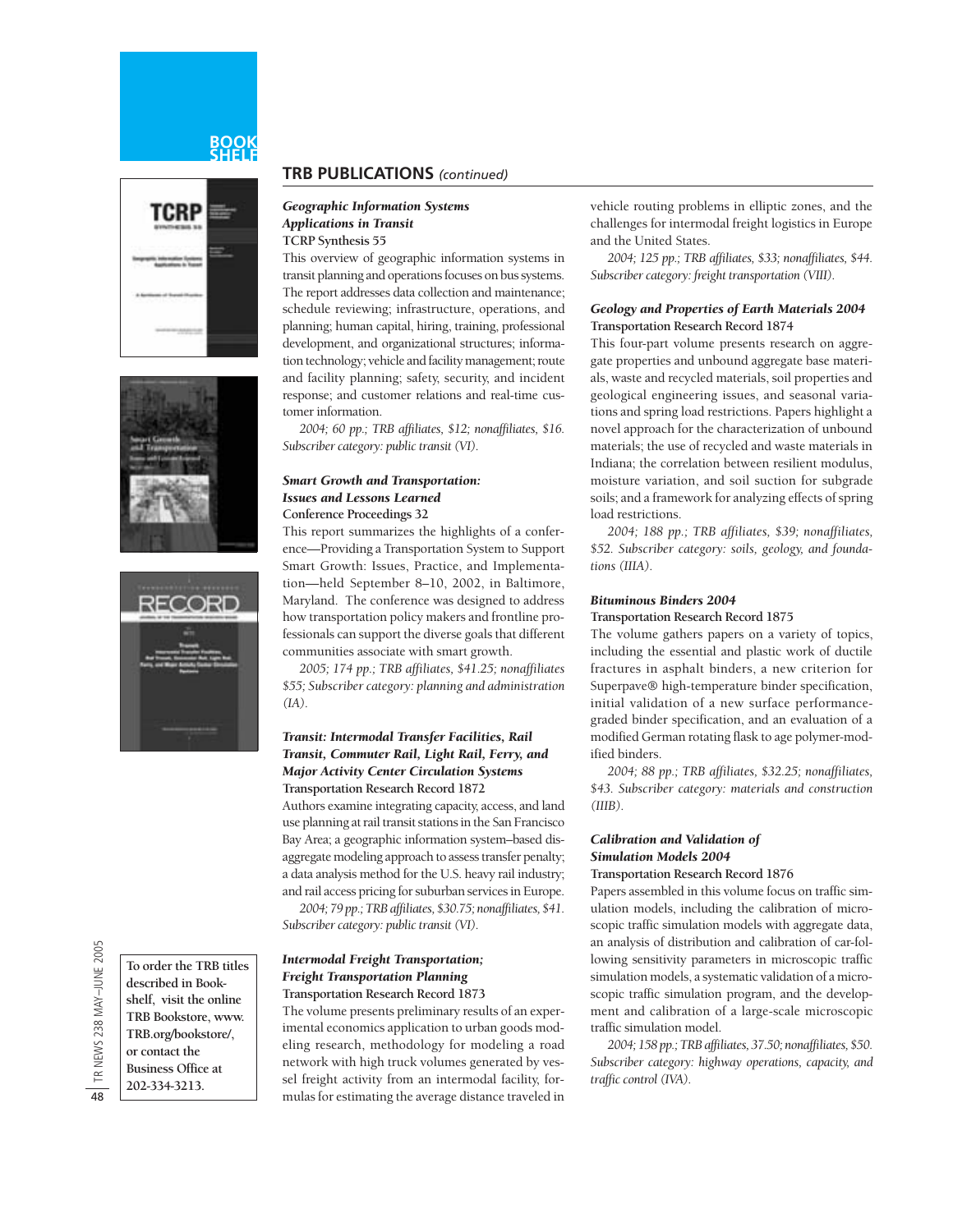#### **INFORMATION FOR CONTRIBUTORS TO**

TR NEWS

*TR News* welcomes the submission of manuscripts for possible publication in the categories listed below. All manuscripts submitted are subject to review by the Editorial Board and other reviewers to determine suitability for *TR News*; authors will be advised of acceptance of articles with or without revision. All manuscripts accepted for publication are subject to editing for conciseness and appropriate language and style. Page proofs will be provided for author review and original artwork returned only on request.

**FEATURES** are timely articles of interest to transportation professionals, including administrators, planners, researchers, and practitioners in government, academia, and industry. Articles are encouraged on innovations and state-of-the-art practices pertaining to transportation research and development in all modes (highways and bridges, public transit, aviation, rail, and others, such as pipelines, bicycles, pedestrians, etc.) and in all subject areas (planning and administration, design, materials and construction, facility maintenance, traffic control, safety, geology, law, environmental concerns, energy, etc.). Manuscripts should be no longer than 3,000 to 4,000 words (12 to 16 double-spaced, typewritten pages). Authors should also provide appropriate and professionally drawn line drawings, charts, or tables, and glossy, black-and-white, high-quality photographs with corresponding captions. Prospective authors are encouraged to submit a summary or outline of a proposed article for preliminary review.

**RESEARCH PAYS OFF** highlights research projects, studies, demonstrations, and improved methods or processes that provide innovative, cost-effective solutions to important transportation-related problems in all modes, whether they pertain to improved transport of people and goods or provision of better facilities and equipment that permits such transport. Articles should describe cases in which the application of project findings has resulted in benefits to transportation agencies or to the public, or in which substantial benefits are expected. Articles (approximately 750 to 1,000 words) should delineate the problem, research, and benefits, and be accompanied by one or two illustrations that may help readers better understand the article.

**NEWS BRIEFS** are short (100- to 750-word) items of interest and usually are not attributed to an author. They may be either text or photographic or a combination of both. Line drawings, charts, or tables may be used where appropriate. Articles may be related to construction, administration, planning, design, operations, maintenance, research, legal matters, or applications of special interest. Articles involving brand names or names of manufacturers may be determined to be inappropriate; however, no endorsement by TRB is implied when such information is used. Foreign news articles should describe projects or methods that have universal instead of local application.

**POINT OF VIEW** is an occasional series of authored opinions on current transportation issues. Articles (1,000 to 2,000 words) may be submitted with appropriate, high-quality illustrations, and are subject to review and editing. Readers are also invited to submit comments on published points of view.

**CALENDAR** covers (*a*) TRB-sponsored conferences, workshops, and symposia, and (*b*) functions sponsored by other agencies of interest to readers. Notices of meetings should be submitted at least 4 to 6 months before the event.

**BOOKSHELF** announces publications in the transportation field. Abstracts (100 to 200 words) should include title, author, publisher, address at which publication may be obtained, number of pages, price, and ISBN. Publishers are invited to submit copies of new publications for announcement.

**LETTERS** provide readers with the opportunity to comment on the information and views expressed in published articles, TRB activities, or transportation matters in general. All letters must be signed and contain constructive comments. Letters may be edited for style and space considerations.

**SUBMISSION REQUIREMENTS** Manuscripts submitted for possible publication in *TR News* and any correspondence on editorial matters should be directed to the Director, Publications Office, Transportation Research Board, 500 Fifth Street, NW, Washington, DC 20001, telephone 202-334-2972 or email jawan@nas.edu. All manuscripts must be submitted in duplicate, typed double-spaced on one side of the page, and accompanied by a word-processed diskette in Microsoft Word 6.0 or WordPerfect 6.1 or higher versions. Original artwork must be submitted. Glossy, high-quality black-andwhite photographs, color photographs, and slides are acceptable. Digital continuous-tone images must be submitted as TIF or JPG files and must be at least 3 in. by 5 in. with a resolution of 300 dpi or greater. A caption must be supplied for each graphic element submitted. For units of measurement, the International System of Units (SI), an updated version of the metric system, is preferred. In the text, the SI units should be followed, when appropriate, by the U.S. customary equivalent units in parentheses. In figures and tables, the base unit conversions should be provided in a footnote.

NOTE: Authors are responsible for the authenticity of their articles and for obtaining written permissions from publishers or persons who own the copyright to any previously published or copyrighted material used in the articles.